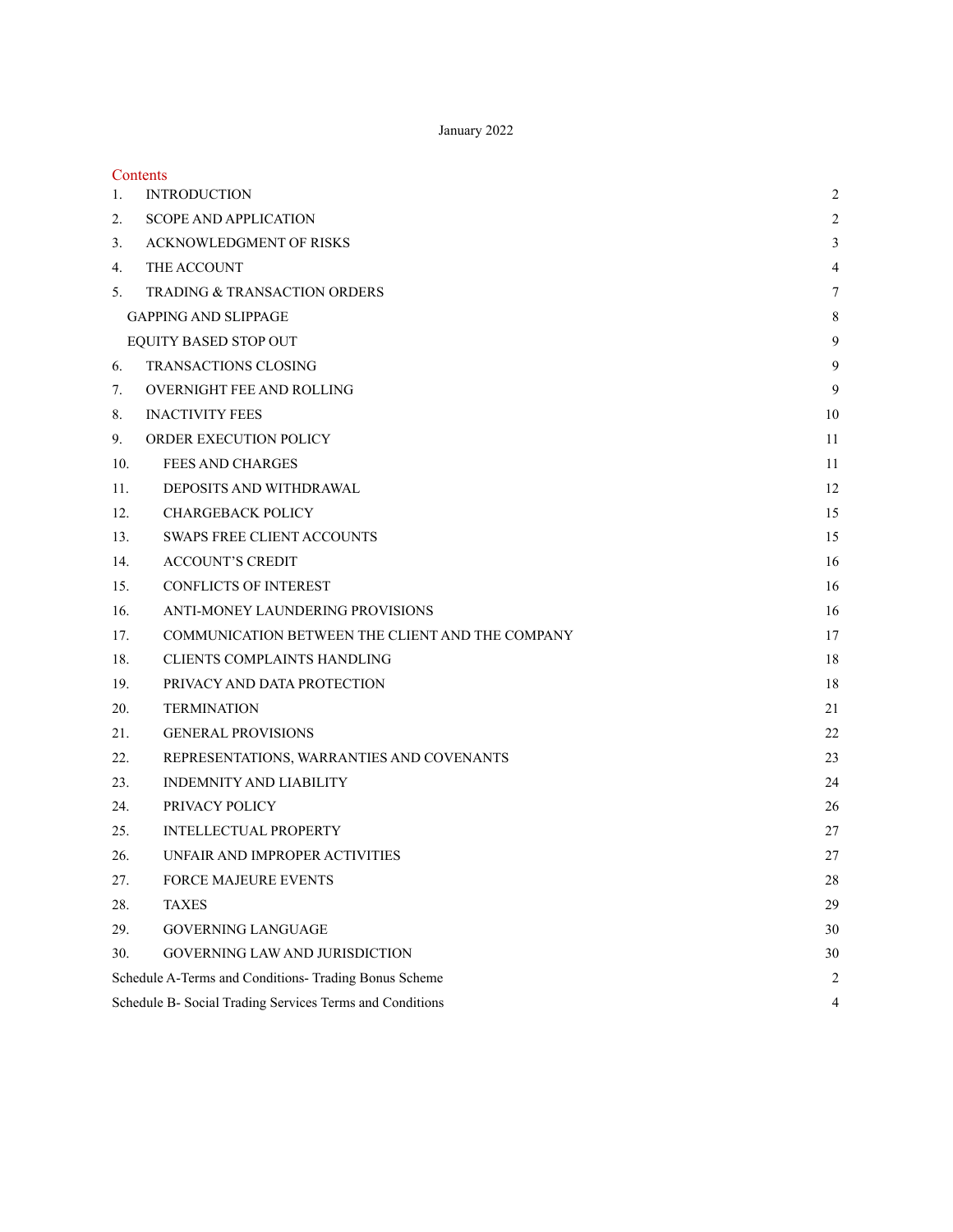### <span id="page-1-0"></span>**1. INTRODUCTION**

- 1.1. APLFX (PTY) LIMITED registered under the Laws of South Africa with registration number 2021/804619/07 ("the Company" or "FXGLOBE MARKETS" or "we", or "us", "ours" and "ourselves" as appropriate) will offer its services via the domain name [www.fxglobe.net](http://www.fxglobe.net) (the "website"). The Company may also register and operate other websites mainly for promotional and marketing purposes in languages other than English. The Company is authorized and regulated by the Financial Sector Conduct Authority ("FSCA") under license number 52045.
- 1.2. The Company acts as an Electronic Communication Network ("ECN") straight through processing ("STP") broker providing high-level brokerage services in relation to one or more financial instruments.
- 1.3. The Client accepts and understands that the official language of the Company is the English language. In the event of a conflict or inconsistency between the English version and any other language, the English version will prevail.
- 1.4. This Client Agreement is entered by and between APLFX LTD on one part and the Client (who may be a legal entity or a natural person) who has completed the Account Opening Procedure and has been accepted by the Company as a Client (hereinafter referred to as the "Client", "Customer", "you", "your" and "yourself" as appropriate) on the other part.
- 1.5. This Agreement together with any Schedule(s) and the following documents "Privacy Policy" "Cookies Policy" "Risk Disclosure" and "AML Policy", among the rest of the legal documentation as stated on the Company's official website [www.fxglobe.net](http://www.fxglobe.net) and as amended from time to time, set out the terms and conditions upon which the Company will provide its services to the approved Client and shall govern the relationship between each Client and the Company (hereinafter collectively referred as "Parties" and individually referred as "Party") (hereinafter the "Agreement" and/or "Client Agreement").
- 1.6. The Client acknowledges that he/she has read, understood and accepted all of the terms and conditions contained in the Agreement without modifications as well as read, understood and accepted all of the legal documentation of the Company as uploaded on the Company's official website [www.fxglobe.net](http://www.fxglobe.net) and as amended from time to time and which form the Agreement as a whole, as well as any other notices and/or letters sent to the Client by the Company (by e-mail, post or simply notified/posted on the Company's official website). By continuing to access and/or use the website, you agree to follow the terms and conditions of this Agreement.
- 1.7. The Company deals on an execution-only basis at all times. The client acknowledges and agrees that the Company has no obligation to satisfy itself of the suitability of any Transaction for the Clients, to monitor or advise the clients on the status of any Transaction or to make margin calls.
- 1.8. The Company will not provide any advice on the merits or suitability of the Agreement or any Transaction and will never provide with any investment advice, although the Company may provide its clients with generic or factual information from time to time on the nature, the terminology and of the procedures involved with such Transactions or concerning factual financial data information. The clients using the Company's services acknowledge and agree that they rely on their own judgement when deciding whether or not to enter into any Transaction contemplated by the Agreement. If any of our staff members appear to give advice the clients agree that such advice is given on a personal level and is never the official position of, or advice from, the Company. If any Trading Partner or other third party gives and advice to the client, such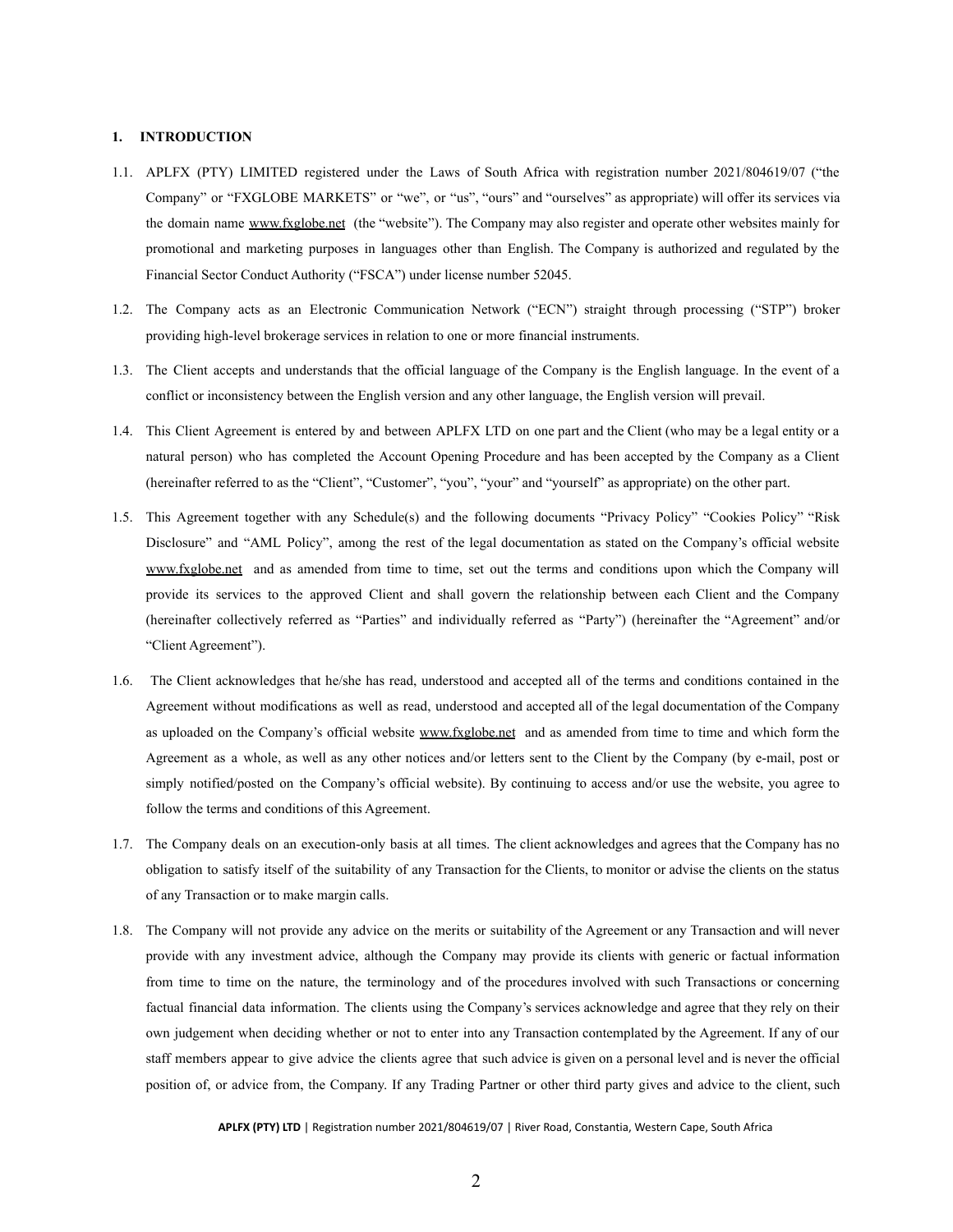advice is not given by the Company or its representatives or on the Company's behalf and the Company assumes no responsibility/liability whatsoever for any such advice.

- 1.9. The client should not consider any information in the Company's website as investment advice. The information is given to the client in good will and considered reliable but the Company does not take any responsibility for its accuracy. We do not provide any advice in regards to the Agreement and/or any transaction and will never provide the client with any investment advice. The client acknowledges and agrees that the Client relies on the client's own judgement when deciding whether or not to enter into any Transaction contemplated by the Agreement. If any of our staff members, Trading Partner or other third party gives at any time to the client any advice, such advice is not given by us or on our behalf and we assume no responsibility whatsoever for any such advice.
- 1.10. Nothing included herein shall be interpreted as constituting any license or right under trademark, copyright, or other intellectual property rights. The content of this website is the property of the Company. All rights are reserved. You may print and download excerpts from this website for your own non-commercial and personal use. Unless otherwise stated, we own all intellectual property rights as well as copyright for all the material on this website.
- 1.11. Any use of excerpts from this website other than as authorised above for any purpose is prohibited. Your trading will not create any rights of ownership or otherwise in any Underlying Market. We will not transfer any Underlying Market or any rights in it to you. Any breach of the provisions of the Terms and Conditions will automatically terminate your use of the services contemplated by the Agreement.
- 1.12. Any rights not specifically granted in these terms and conditions are reserved. The Company does not verify that the information given in this website is reliable.
- 1.13. Notwithstanding any other provision of the Agreement, in providing our services, we will be entitled to take any action as we consider necessary to ensure compliance with Applicable Law. You agree to strictly comply with all Applicable Laws, including all forms of market abuse such as insider trading and to directors trading in shares of their own companies. If we reasonably consider that you have not done so, we may close your account and terminate the Agreement.
- 1.14. The Company may be is addressed in these Terms and Conditions as "the Company", "we", "us" "our", "ours" and "ourselves".
- 1.15. The Company reserves the right to amend, modify, update and change any of the terms and conditions of this Agreement from time to time, and the Company will notify the Client of any such amendment, modification or change by pushing the updated version of this Agreement on the Company's official website [www.fxglobe.net.](http://www.fxglobe.net) Any modified version of this Agreement will take effect immediately after its publication on the website and your continued use and/or silence to object to such amendments will be deemed to constitute your acceptance to the amendments of this Agreement.
- 1.16. It remains your sole responsibility to ensure that you are aware of the correct, current terms and conditions of this Agreement and the Company advices you to check for updates on a regular basis. If you do not agree to be bound by the terms and conditions of the Agreement, please inform the Company in writing immediately and cease using the Company's services.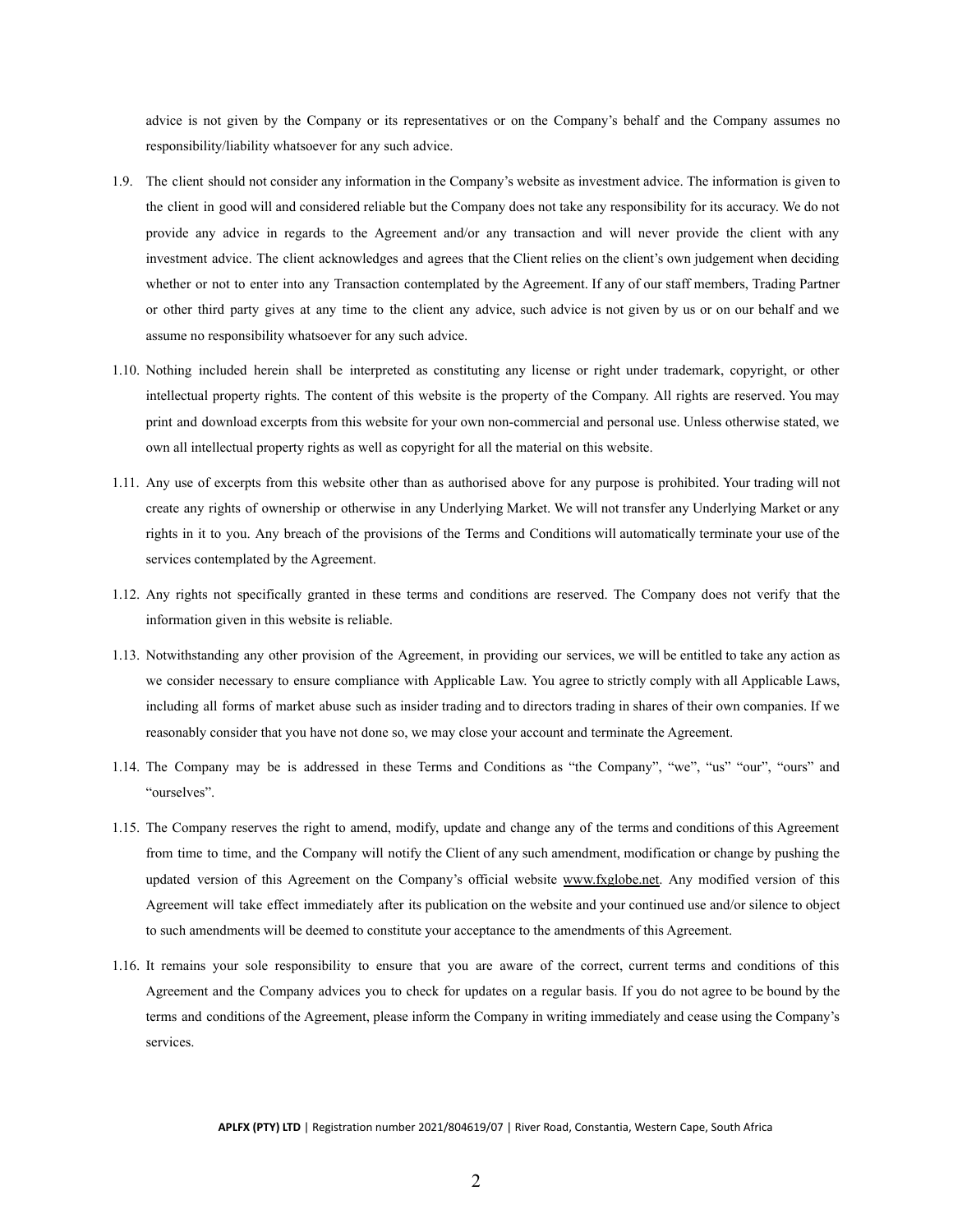### <span id="page-3-0"></span>**2. SCOPE AND APPLICATION**

- 2.1. This Agreement applies to services provided with respect to all client account types.
- 2.2. This Agreement (and any amendments to this Agreement) supersedes any previous agreement between the Company and the Client on the same subject matter and takes effect between the Company and the Client. Therefore, the clients are advised to periodically revise these terms and conditions
- 2.3. This Agreement sets out the basis on which the Company agrees to provide its Services.
- 2.4. This Agreement is provided to assist the Client in making an informed decision about the Company, its services and the risks of the Financial Instruments.
- 2.5. This Agreement should be read in its entirety in deciding whether
- (a) To buy, sell or to continue to hold any financial instrument; and/or
- (b) To be provided with the services.
- 2.6. By accepting this Agreement upon your registration with us, or during your business with us (as applicable) you agree to be legally bound by the Agreement. Your relationship with us and all transactions entered into via any medium (including the Platform) between you and us it is governed by the Agreement.
- 2.7. This Agreement applies to all your accounts held with us and may be amended from time to time. You are strongly advised to revise the website regularly make yourself aware of any changes to the agreement. We shall not be responsible for your unawareness of any term in the Agreement.

### <span id="page-3-1"></span>**3. ACKNOWLEDGMENT OF RISKS**

- 3.1. Contracts for difference, options, futures, swaps, forward rate agreements and many other derivatives (including most put options) are leveraged products and involve a high level of risk. It is possible for the Client to lose all capital invested. Therefore, these products may not be appropriate or suitable for everyone and the client should ensure that the Client understands the risks involved. If the client considers that the Client/she is nor properly able to understand the investment risks involved the Client/she should seek independent advice.
- 3.2. The client unreservedly acknowledges and accepts that, regardless of any information, which may be offered by the Company, the value of any investment in Financial Instruments may increase or decrease and there is a substantial risk that the investment may become of no value. In the case of Financial Instruments which are contracts for differences or other contractually based derivatives the entire amount of margin deposit may be lost.
- 3.3. Client unreservedly acknowledges and accepts that the Client runs a great risk of incurring losses as a result of purchasing and/or selling any Financial Instrument and the Client accepts and declares that the Client/she is willing to undertake this risk.
- 3.4. The Company's services include products that are traded on margin and carry a risk of losing all client's initial deposit. Before deciding on trading on margin products a client should consider the Client's investment objectives, risk tolerance and the Client's level of experience on these products. Margin products may not be suitable for everyone and client should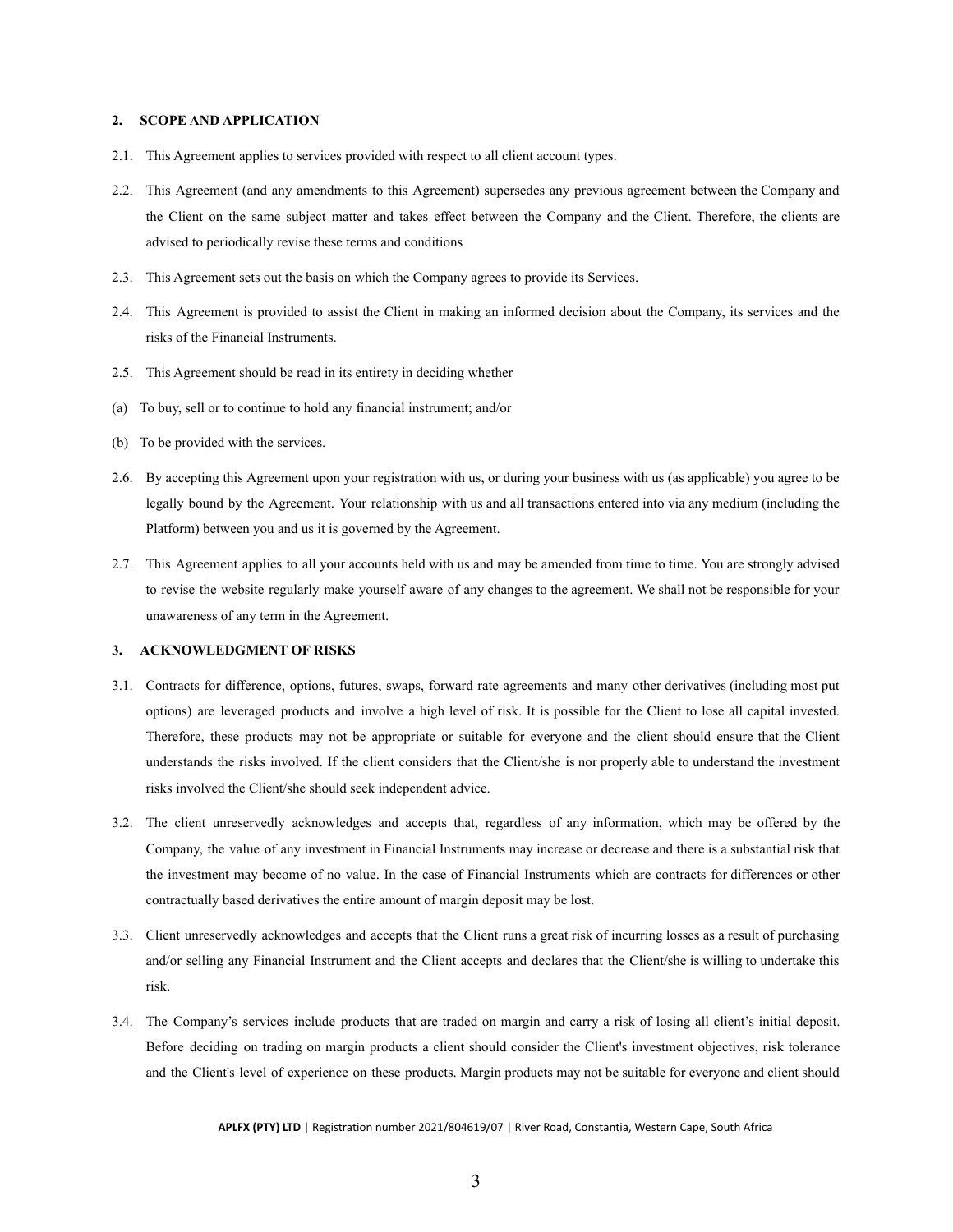ensure that the Client/she understands the risks involved. The client should be aware of all the risks associated in regards to products that are traded on margin and seek independent financial advice, if necessary.

#### <span id="page-4-0"></span>**4. THE ACCOUNT**

- 4.1. Upon on opening your account with us and upon completing the Application Form, you authorize us to make such searches as we see fit to certify that the information that you have supplied in, or in connection with, your Application Form is complete and accurate. Such searches may include information from the electoral register and credit reference agencies.
- 4.2. We are not obliged to open an account for any applicant and may refuse any application for any reason (without providing a reason to the applicant).
- 4.3. We may make periodic checks of your details to verify that the details supplied by you have not changed. However, you must immediately inform us in writing as to any material change in your financial circumstances or any change to the information given on your Application Form (including change of employment, address, contact details and email). We may agree to accept such notification over the telephone or by email.
- 4.4. Following the Client's completion of the Account opening procedure and the provision of all the required identification documentation required by the Company for its own internal checks, the Company shall notify the client whether he has been accepted by the Company.
- 4.5. It is understood that the Company is not to be required and may be unable under all applicable regulations to accept a person as its Client until all documentation it requires has been received by the Company, properly and fully completed by such person and all internal Company checks, including without any limitation the anti-money laundering checks, as the case maybe, have been duly satisfied.
- 4.6. It is further understood that the Company reserves the right to impose additional due diligence requirements to accept Clients residing in certain jurisdictions.
- 4.7. We reserve the right to close or suspend your account at any time. If we exercise this right, all open transactions will be closed immediately at our current quoted price and no new transactions will be accepted. Any transaction you may have in markets not quoted (i.e. those that have closed for the day) will be closed at the first price reasonably available to us on the next business day or, in the case of a market suspended for any reason, closed under the terms of the Agreement.
- 4.8. We reserve the right, and you acknowledge and accept that, we may limit or restrict any access to its electronic systems where it deems appropriate, for the smooth operation of its electronic systems as well as to protect other client's interest and our own.
- 4.9. We reserve the right to limit your use of any Platform and apply pre-execution trading controls as may be appropriate to preserve compliance with Applicable Law or any other trading limits which may be notified to you, or if we reasonably believe that you are or may be subject to a Default Event. In the absence of wilful misconduct or fraud by us we will not be liable to you for any loss, claim, demand or expense incurred to you in connection with us exercising these rights.
- 4.10. If you open a Joint Account, you shall be jointly and severally liable for all losses, fees and charges arising on that Joint Account. This means that any monies owed on the Joint Account shall be payable in full by you or any one of the other **APLFX (PTY) LTD** | Registration number 2021/804619/07 | River Road, Constantia, Western Cape, South Africa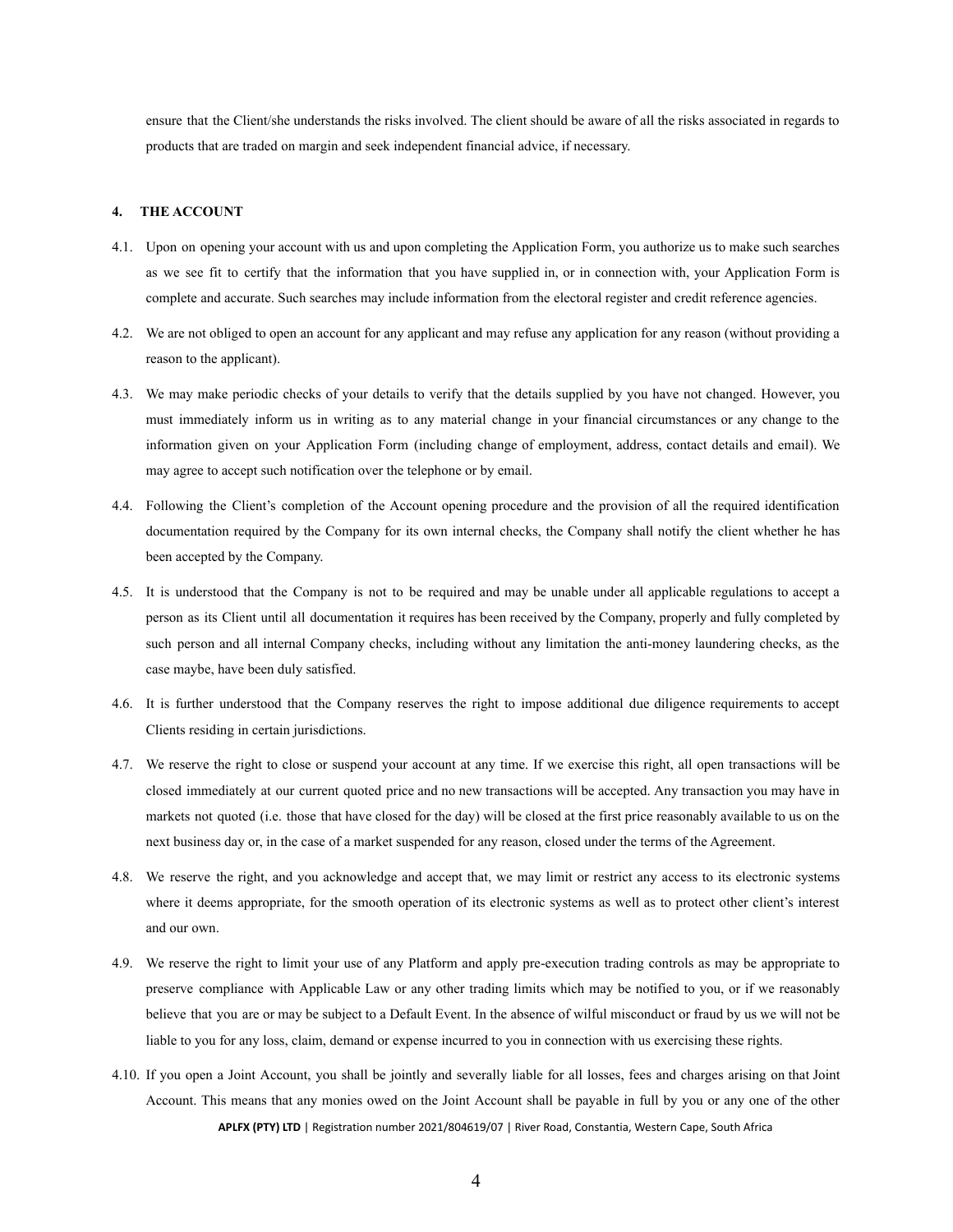Joint Account holders and we will not be required to collect from any holder. Also, unless we have expressly agreed otherwise in writing, we may take instructions to trade from and/or pay any portion of the account balance to you or another holder of the Joint Account without prior notice to you and we may give any notices or communications to either you or another holder of the Joint Account. Upon the death of a holder of the Joint Account we may provide notices to and take instructions from their survivor(s).

- 4.11. We will provide you with access codes for entering into your account, where you will be able to perform transactions or deal with or through us. Any such dealings shall be carried out on the basis set out in the Agreement.
- 4.12. Your username, password and account number are extremely sensitive pieces of information. Any Transaction made on your account using either your username, account number or your password will be deemed as an instruction authorised by you, as a valid Transaction and binding on you.
- 1.1. You must not disclose your username, account number or password to any person, unless with our written notification of acceptance and consent. If you disclose your username, password and/or account number with a third person and such person deals on your account, or if we have reason to suspect that such circumstances apply or have applied, it will constitute a breach of the Agreement and, in addition to our rights under clause 26, we may:
- a) enforce any relevant Transaction against you if it is a Transaction under which you have incurred a loss; or
- b) treat any relevant Transaction as void if it is a Transaction under which you have secured a profit (and retain any such profit for our own account, subject to Applicable Law), unless and until you produce conclusive evidence within 3 months of the Transaction being closed that such circumstances do not exist.
- 1.11. You undertake to notify us immediately if you are aware or suspect that a third party has or had access to your username, account number or password or that any person other than you (or your Authorised Third Party) is dealing on your account. You undertake to notify us immediately if it comes to your attention that your electronic system access codes are being used unauthorised.
- 1.2. You should take all necessary precautions to ensure the confidentiality of all information, including, but not limited to, the access codes to the electronic systems, transaction activities, account balances, as well as all other information and all orders. You acknowledge that you are solely responsible for all orders and the accuracy of all information sent via the internet using its access codes. You acknowledge that the Company bears no responsibility in the case that the access codes are used in an unauthorised manner.
- 1.3. The Company makes every effort to deliver high quality products. However, we do not guarantee that our products are free from defects. Our software is provided "as is" and you use the web platform at your own risk. The Company makes no warranties as to performance, fitness for a particular purpose, or any other warranties whether expressed or implied. No oral or written communication from or information provided by the Company shall create a warranty. Under no circumstances shall the Company be liable for direct, indirect, special, incidental, or consequential damages resulting from the use, misuse, or inability to use this software, even if the Company has been advised of the possibility of such damages.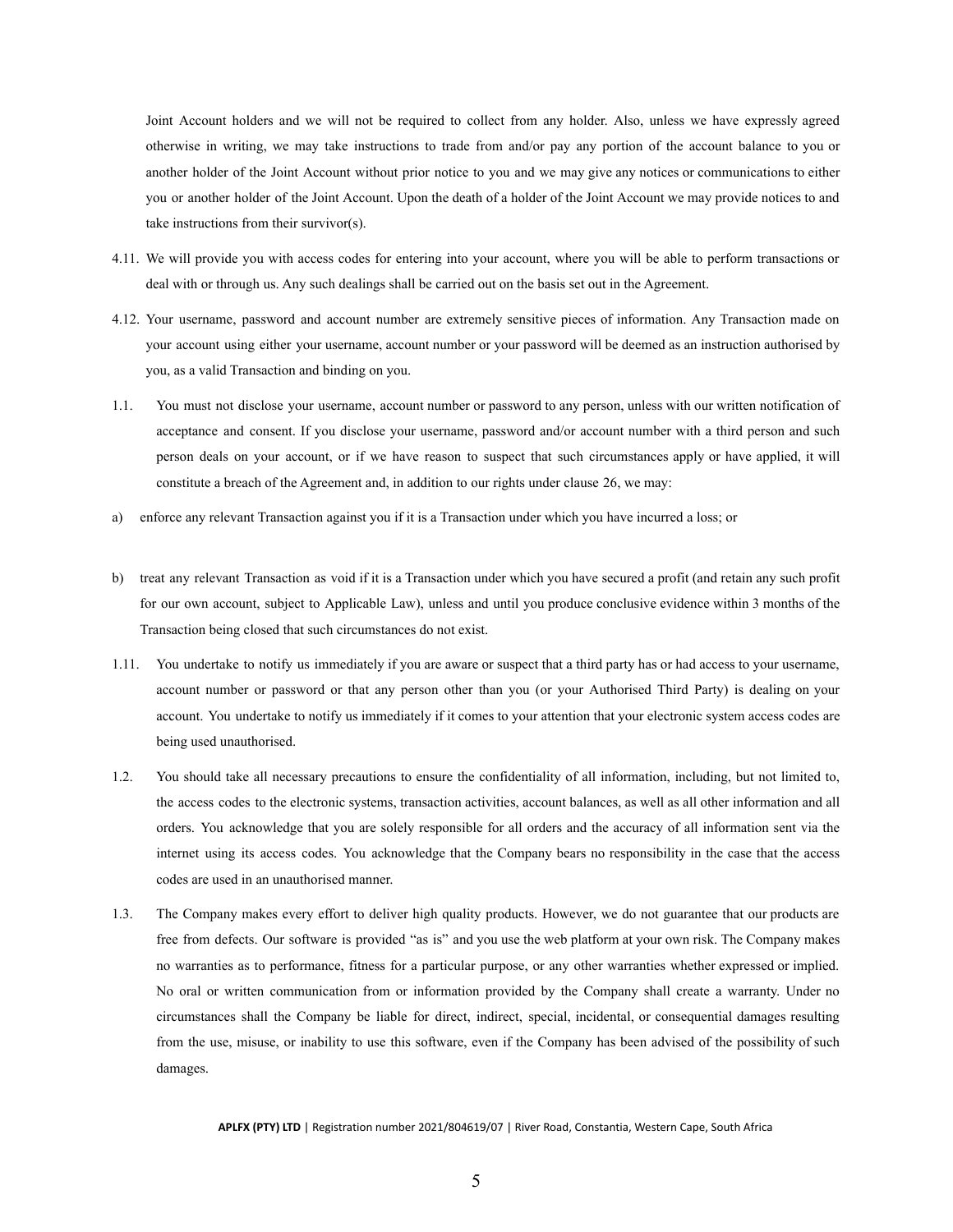- 1.4. If you deposit money to your account or make transactions in a currency other than your Account Base Currency, then:
- i. transactions in a currency other than your Base Currency the realised a profit or loss will eb in that currency, which may result in you having multiple balances in different currencies;
- ii. those realised profits or losses from each relevant Transaction may be converted by us to your Base Currency and posted to your account in the Base Currency;
- iii. we may convert any relevant adjustments or charges to your Base Currency before such adjustments/charges are booked on your account;
- iv. we may convert any money received from you in a non-Base Currency into the Base Currency; and
- v. any currency conversion will be made at a rate of exchange reasonably determined by us and we will not be liable to you for any exchange rate loss suffered by you as a result of any such currency conversion.
- 1.12. To open and maintain a Transaction you will need sufficient Trading Resources to cover the relevant margin requirement. We will determine the relevant margin requirement in our sole discretion and it will be set on an individual product basis.
- 1.5. We may, at any time and in our sole discretion, increase or decrease the margin requirement in respect of you opening new Transactions and/or to maintaining your open Transactions. We will make reasonable efforts to notify you of any such change, but the relevant change will apply regardless of whether any such notice is given or received.
- 1.6. We are not obliged to accept any instruction, we may reject an order and not obliged to give reasoning or explanations in this regard. Notwithstanding that by opening such transaction, you may not have sufficient margin in your account or may have exceeded any credit or other limit applicable to you, and we will be under no obligation to take any steps to reverse or cancel the order unless required by law.
- 1.7. When an instruction is given by you, it shall be irrevocable without our consent. Once we accept an Order the resulting transaction will be binding on you.
- 1.8. It is your sole responsibility to confirm that any transaction placed is not in breach of any laws applicable to your local jurisdiction.
- 1.9. Any transactions made with us do not occur on an exchange. Rather the transaction occurs off-exchange or over the counter ("OTC"). As a result, we enter directly into a contract with you in respect of your transaction.
- 1.10. In case of multiple identical transactions, from different clients of ours, then we may treat this as one Transaction. Therefore, if the combined Size is greater than the liquidity of the Underlying Market and Slippage occurs, all Clients may be treated the same regardless of their individual Transaction Size and filled at the same level which will be where we were realistically able to place a Transaction in the Underlying Market plus the relevant spread.
- 1.11. If a Pricing Error occurs, we may, without client's consent, void from the outset, close on the basis of our then current prices or amend the terms of any Transaction containing or based on such Pricing Error. The amendments shall eb such as we reasonably believe would have been fair at the time the Transaction was entered into.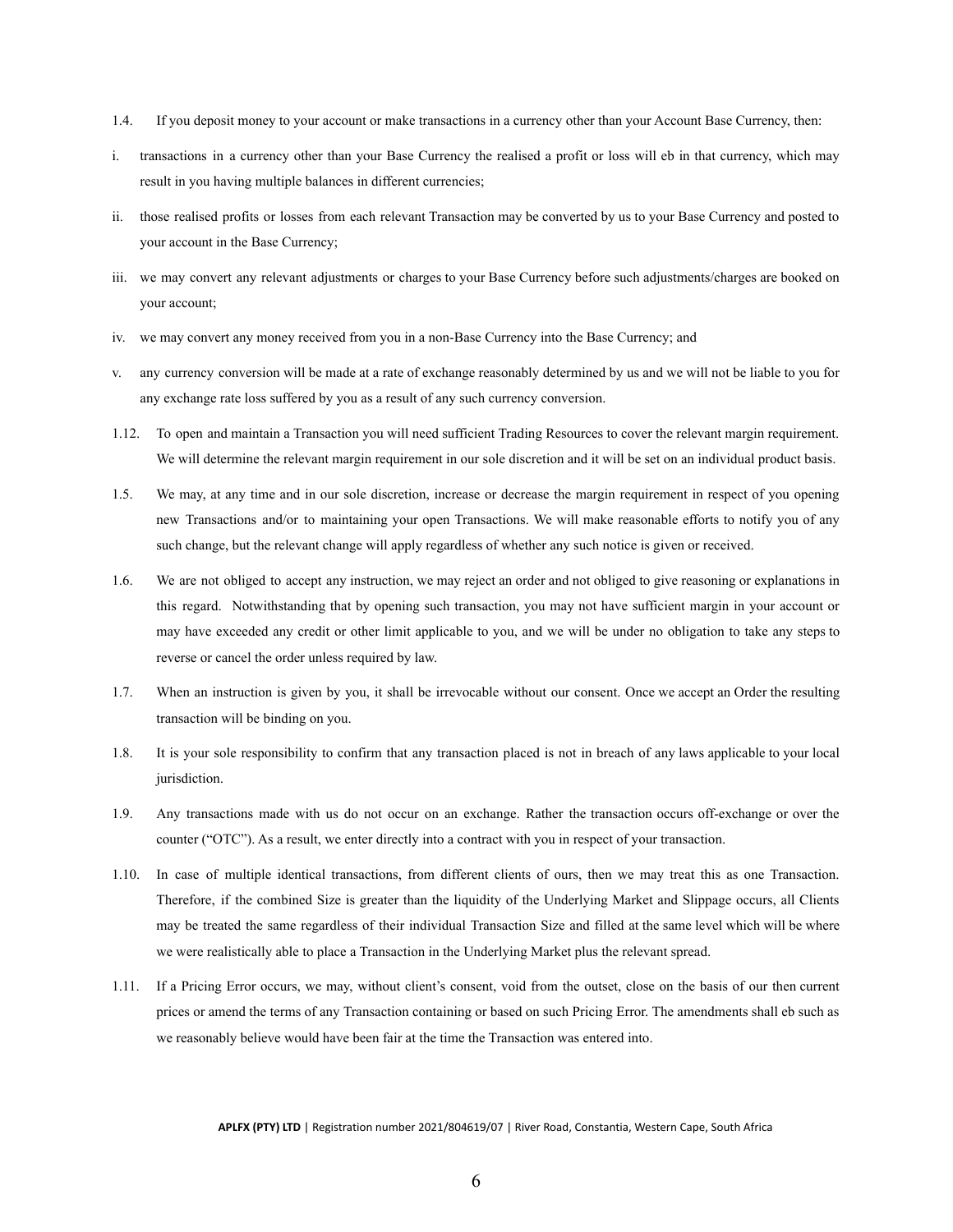- 1.12. In deciding whether an error is a Pricing Error we may take into account any relevant information including the state of the Underlying Market at the time of the error or any mistake in, or lack of clarity of, any information source or pronouncement upon which we base our quoted prices.
- 1.13. In the absence of wilful default or fraud by us we will not be liable towards the client for any loss, cost, claim, demand or expense following a Pricing Error (including where the Pricing Error is made by any information source, commentator or official upon whom we reasonably rely).
- 1.14. If the client have received any monies from us in connection with the Pricing Error, the client acknowledges and agrees that those monies are due and payable to us and the Client shall immediately return an equal sum to us.
- 1.15. You are responsible for ensuring that your information technology is compatible with ours and meets our minimum system requirements. The minimum system requirements are as set out on the Website from time to time.
- 1.16. We may suspend a Platform with or without notice for any reason, including but not limited to carrying out maintenance, repair or development. We will not be liable if access to any service is prevented or interrupted or otherwise unavailable due to a Force Majeure Event and/or because of any suspension pursuant to the Agreement, unless as a result of our wilful default, fraud or negligence.
- 1.17. We give no warranty regarding the whole or any part of any Platform, the Website or any systems or network links or any other means of communication or their suitability for any equipment and device used by you for any particular purpose, unless as a result of our wilful default, fraud or negligence. We will have no liability to you in relation to any loss that you suffer as a result of any delay or defect in or failure of the whole or any part of a Platform, Website or any systems or network links or any other means of communication. We will have no liability to you, whether in contract or in tort (including negligence) in the event that any computer viruses, worms, software bombs or similar items are introduced into your computer hardware or software via Websites, provided that we have taken reasonable steps to prevent any such introduction.
- 1.18. Certain information on the Platforms may be provided by third parties. If any such information ceases to be provided in a manner which is compatible with the relevant Platform, we may remove as much information as is affected, without notice, without incurring any liability to you, and without any change to your payment or other obligations. Further, we may amend, update, supplement or replace the Platform software from time to time (in whole or in part) without notice, without incurring any liability to you, and without any change to your payment or other obligations. You acknowledge and agree that your use of the Platforms after any, amendment, update, supplement or replacement shall constitute your acceptance of such amendment, update, supplement or replacement.
- 1.19. If, despite our reasonable efforts, any Platform or related system failure occurs that makes trading impractical, all new trading will be suspended. All open Transactions will remain open until the close of the relevant Underlying Market; however, while systems are down, no Stop Loss Order or Limit Order may be executed. We are not responsible for any additional trading loss suffered due to a Stop Loss Order or a Limit Order not being duly executed because of a systems failure unless as a result of our wilful default or fraud. You remain liable for any open Transactions until confirmation is issued that they have been closed.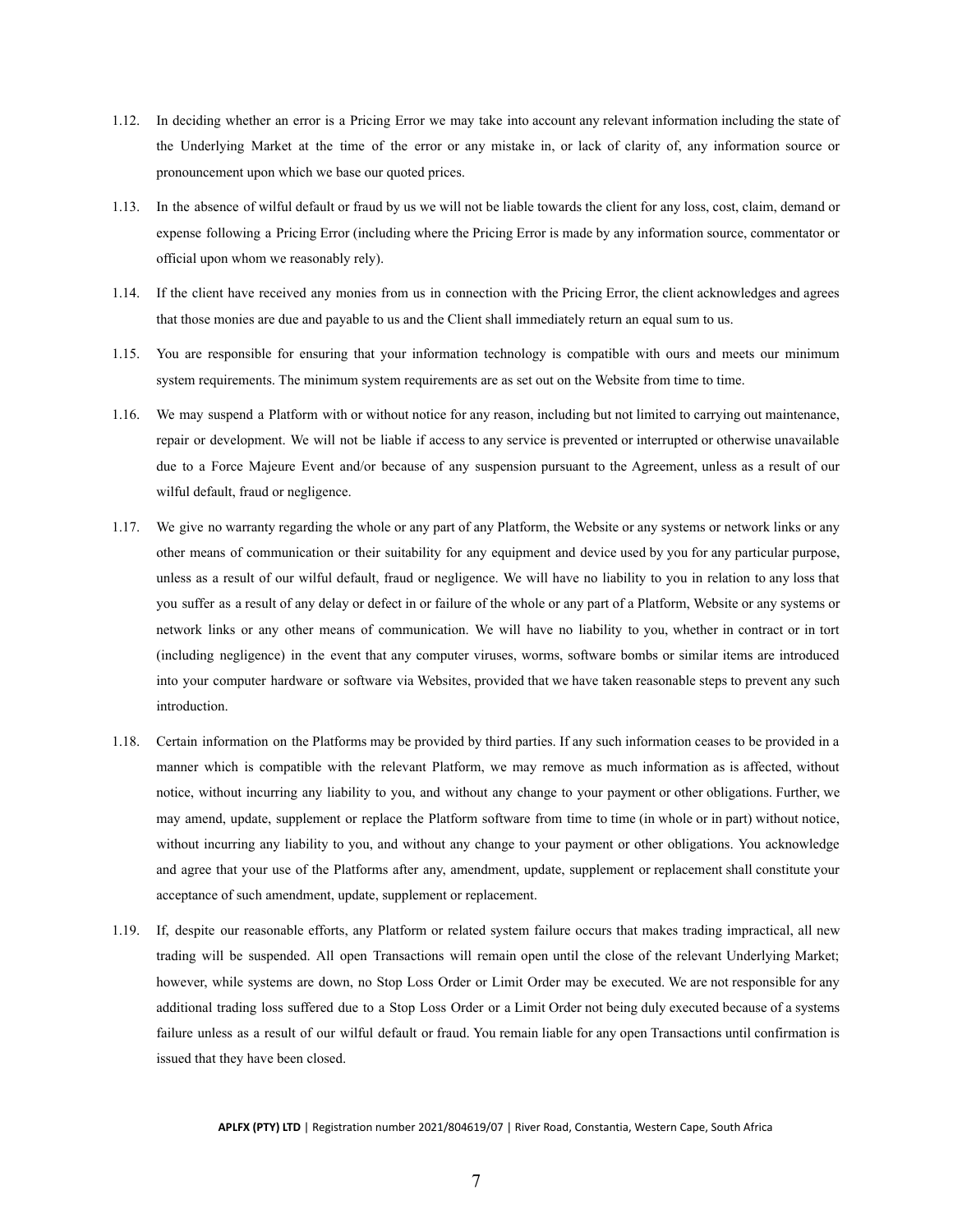1.20. During periods of high volatility in Underlying Markets we may experience high telephone call volumes and where Platforms or telephony is interrupted you may not be able to contact us. In such circumstances we will use commercially reasonable efforts to answer your call as quickly as practicable but will not be liable to you for any trading loss due to delay, unless as a result of our fraud or wilful default.

#### <span id="page-8-0"></span>**2. TRADING & TRANSACTION ORDERS**

- 2.1. Our prices include a bid and ask price involving the spreads between them. You will Buy at the higher price or Sell at the lower price, prices shown on our platform are indicative and based on data which is subject to constant change. The execution price is that price which is confirmed to you at the time of execution.
- 2.2. Transactions are allowed during trading sessions setup in our systems of which you can find in any symbol property for the Market in question and within the permissible Size(s) (unless otherwise agreed by us). each instrument has a minimum and maximum trade size and it is your responsibility to verify this. We also have the right to waive any Transaction Size limits with or without notice to you.
- 2.3. Upon the opening of any Market quoted by us trading will be available with prices we are reasonably able to obtain in reference to the underlying market and order size
- 2.4. Due to the nature of online trading systems and the potential unreliability of market price feeds, we may remove or delete Orders which in our opinion do not reflect the Underlying Market prices at the time of the placement of the relevant Order. We will not be responsible for losses or potential losses sustained by you on a rejected or cancelled Order. We are not responsible or liable for losses made with other companies on Transactions undertaken in connection with a rejected or cancelled Order.
- 2.5. it is your duty to cancel irrelevant orders un-cancelled Order placed by you will be automatically filled by us at the relevant requested price and in relation to market conditions therefore cause losses for which you will be liable.
- 2.6. An Order that has been accepted by us will be executed when our Quote reaches the price specified in your Order or as near as possible if the market moves through your specified level. All Quotes are based upon an Underlying Market that is sourced from recognised global exchange from a wholesale counter-party (a quoting bank or market maker). Our Quote may be above or below the Underlying Market due Various reasons including volume of clients business
- 2.7. We are not obliged to inform you if an Order filled, it is your sole responsibility to verify, monitor and clarify with us at the first instance by telephone if orders have been filled and the validity of your transactions
- 2.8. The understanding of the definition of "Our Quote" is very important for the correct operation of your account. If you do not understand any part of its description you should contact us for an explanation.
- 2.9. Where a series of Orders may be filled to close existing open Transactions and/or open new Transactions then these Orders will be filled by us in any sequence determined automatically by the system. If this results in subsequent Orders having insufficient Trading Resources for activation, then these Orders will be cancelled. We will not look at Order filling sequences that may result in one Order being filled and another failing, we will fill Orders as and when they are executed by the trading system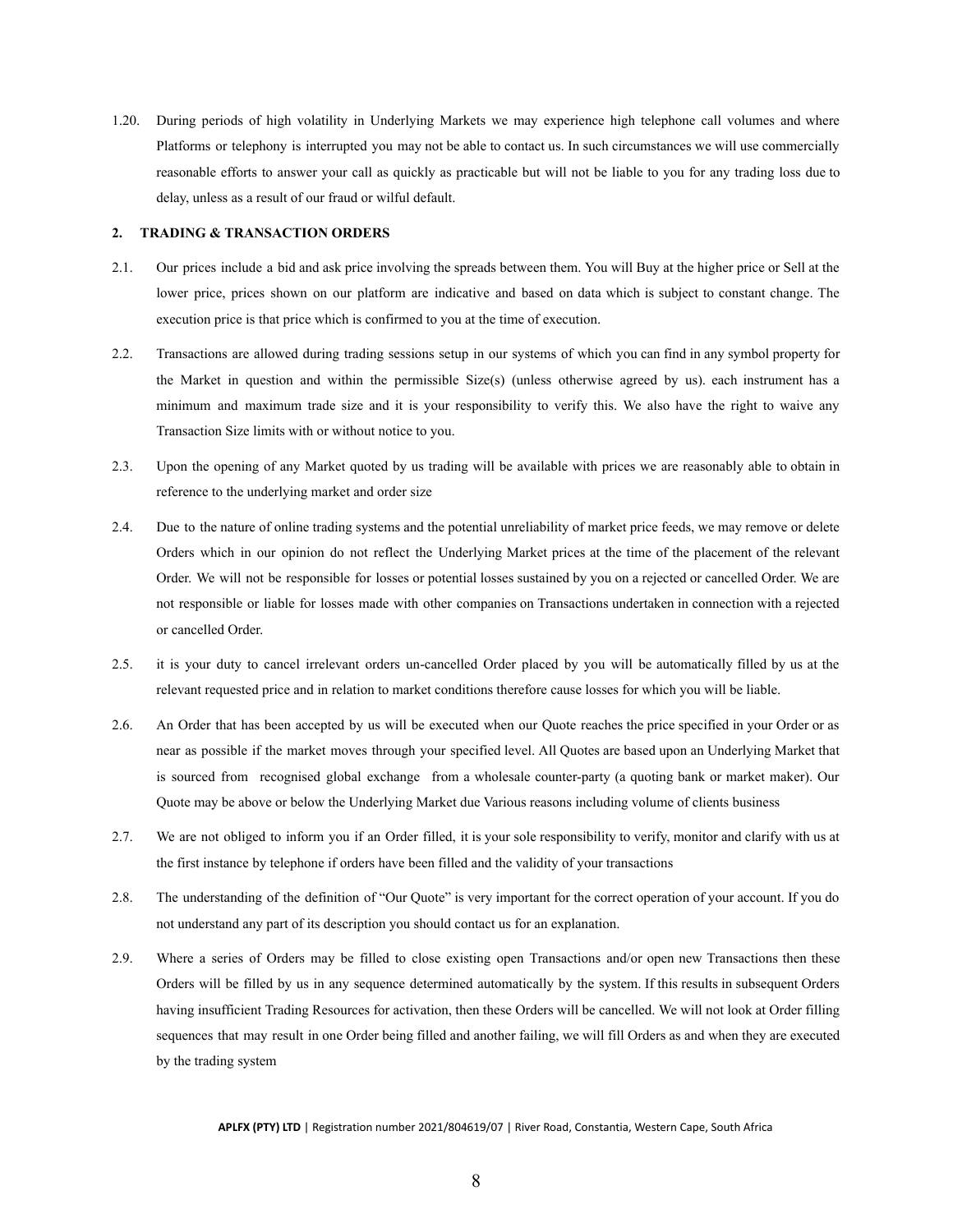- 2.10. When dealing over the phone, you understand and agree that order will be filled after full verification of your identity as decided by our policies which might change with our sole discretion, you hereby acknowledge that after identification , you will be given an indicative price to be filled, we will not be liable for price of execution and the time passed between your acceptance of price and the actual price your order is filled.
- 2.11. All calls to our telephone lines are recorded, and you hereby agree to the recording of such conversations. Each Platform retains chronological histories of all Transactions (including Transactions entered by a dealer following an instruction by telephone) and an electronic audit trail of all your activity (although this is not guaranteed). All such records and recordings of telephone conversations are our exclusive property and may be used as evidence in any dispute.

#### <span id="page-9-0"></span>GAPPING AND SLIPPAGE

- 2.12. Where Gapping or Slippage occurs, your order may not be filled at the requested price but at the next available rate and in accordance with our order execution policy
- 2.13. Gapping and Slippage are particularly likely when, or near when, a market or trading session opens or closes. Where Gapping occurs in a market during trading hours, any Buy Order below the market or Sell Order above the market will always be filled at the requested price but Sell Orders below the market or Buy Orders above the market may be subject to Slippage. This is in line with general exchange rules as stated in our Order Execution Policy.
- 2.14. If a new Order is subject to Gapping and/or Slippage, any associated Stop Loss Orders or Limit Orders will be set at the specified level or number of points away from the level at which the Order was actually executed.

#### <span id="page-9-1"></span>EQUITY BASED STOP OUT

- 2.15. The Stop Out facility protects you from incurring an uncontrolled deficit on your account and as it can result in the closure of open Transactions (in whole or in part) we strongly recommend a strict monitoring of your equity, margin levels and our stop out percentage policy. If you are not aware of it, please contact us for verification
- 2.16. prevention of closure of your trades will be done by topping up your account
- 2.17. We do not make Margin Calls, and will not be liable for failing to contact you or failing to attempt to contact you.
- 2.18. Equity Based Stop Out will close Transactions (in whole or in part) when markets available for trading only, and in the event of closed markets, open Transactions may be closed (in whole or in part) at the first rate of the opening of trading session of the relevant instruments

#### <span id="page-9-2"></span>**3. TRANSACTIONS CLOSING**

- 3.1. We may accept closure of open Transactions outside our Quoting Hours dependent upon the market (i.e. where the relevant market is suspended or not available for whatever reason) but are not obliged to do so. You should close the Transactions during the Quoting Hours.
- 3.2. Opening of an opposing Transaction will not automatically close, wholly or in part, an existing Transaction. You must specifically close an open Transaction yourself.
- 3.3. In certain circumstances and in accordance with the Agreement, we will be entitled or may be required to close any of your open Transactions prior to the Expiry Date notwithstanding that your account is not in deficit. Normally, all **APLFX (PTY) LTD** | Registration number 2021/804619/07 | River Road, Constantia, Western Cape, South Africa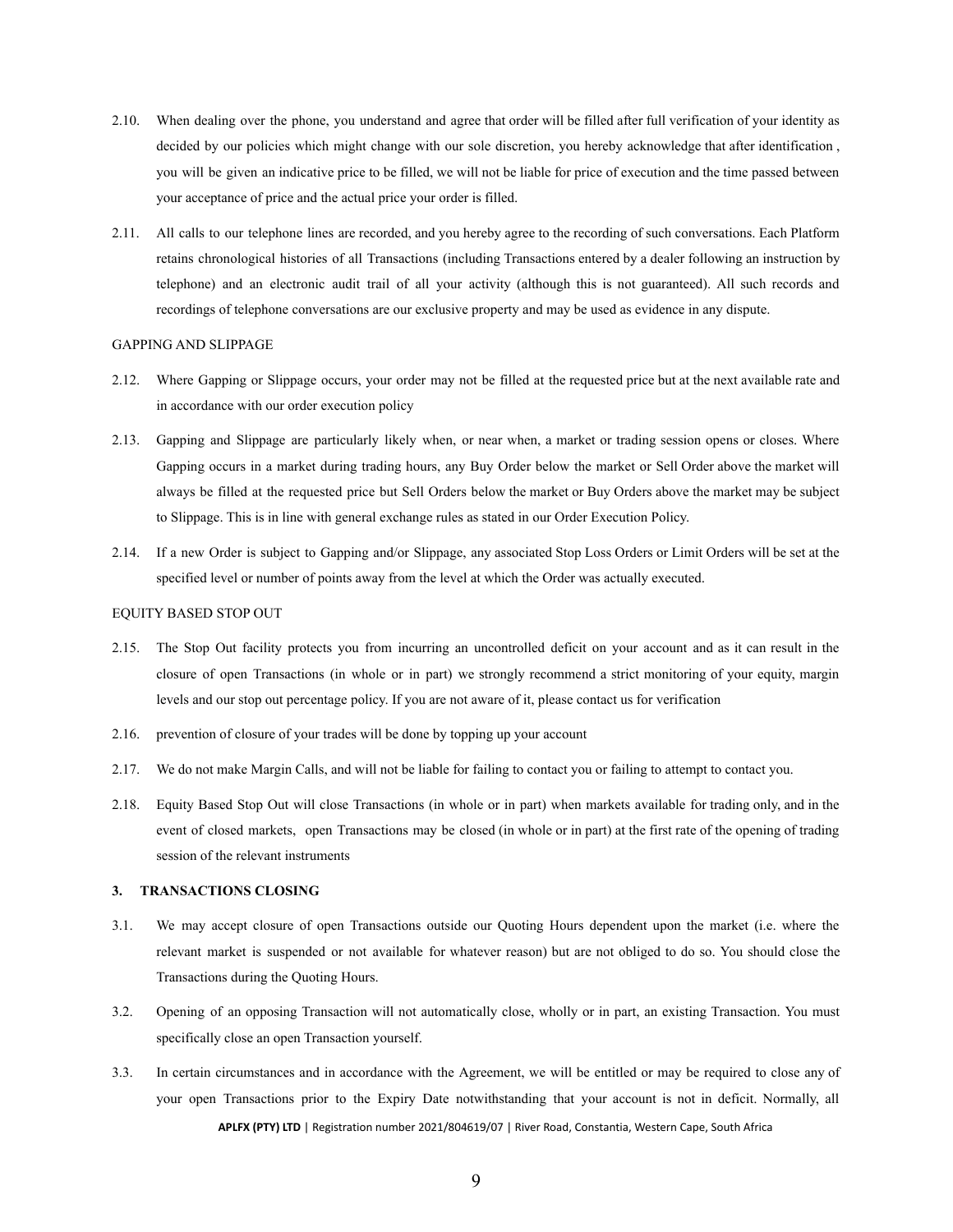Transactions still open on their Expiry Date will be automatically settled at the relevant price as outlined in the Market Information, Unless market conditions dictate otherwise.If the Expiry Date of a Transaction is not a recognised business day of the relevant Underlying Market, then the business day immediately preceding that stated will be considered as the Expiry Date unless an alternative is specifically stated in the Market Information or we notify you otherwise.

- 3.4. Open Transactions will automatically close on their Expiry Date (as are detailed in the Market Information) and any subsequent closing of any such Transaction by you (whether or not accepted in error by us) will be void.
- 3.5. On the Expiry Date of a Transaction with a specific expiry date, the settlement price will be based on the closing Bid or Offer price of the Underlying Market plus or minus our spread on that Transaction, depending on your Transaction.
- 3.6. If the Expiry Date is during a period of low liquidity in the Underlying Market, we may settle the Transaction at the price achieved by removing our hedge on the relevant Transaction during the course of the final business day of the relevant Expiry Date plus or minus our relevant spread or at the closing Bid/Offer price in the relevant Underlying Market plus or minus our relevant spread.
- 3.7. It may be that under certain Underlying Market conditions we are not able to close a single Transaction with sizeable market consideration in full at one price, then we may close such Transaction at a price reflecting the price at which we are able to transact any relevant underlying hedge.

### <span id="page-10-0"></span>**4. OVERNIGHT FEE AND ROLLING**

- 4.1. An Overnight Fee will be charged on your account if you hold a Transaction open from one trading session to the next. Each Market has its own conditions and spread which may vary at our discretion.
- 4.2. If Overnight Fee charge cause the Trading Resources on your account to go into deficit then we may move Stop Levels on any open Transaction to restore the Trading Resources to a positive position on your account.
- 4.3. If you are unable to cover any Transaction due to Overnight Financing (and the constraints of the margin requirements) we may any or all Transactions (in whole or in part) in order to restore the Trading Resources to a positive position. We will not be responsible for the subsequent Market activity on Transactions closed or left open.
- 4.4. A Rolling Daily or undated CFD Transaction normally has no Expiry Date or an Expiry Date that is many years in the future, but may be closed by us in the case of a Force Majeure Event or, where the Overnight Fee or anything else has resulted in deficit Trading Resources on the account. When Transactions are closed by us the price will be at the full spread quoted by us at that time or at a price that in our opinion fairly reflects the price at that time.
- 4.5. Where Overnight Fee is applied to open Transactions, the debit/credit to the account is made on each occasion that they are kept open from one trading session to the next, including non-business days.
- 4.6. For daily, monthly and quarterly Markets you may at any time before the last dealing time of an open Transaction ask for a Quote to roll the Transaction over into the next contract period. You must have sufficient funds in your account to permit the opening of the new Transaction, following the closure of the existing Transaction. Any roll-over price quoted will reflect prevailing market premiums/ discounts.
- 4.7. Permission to roll-over any open Transaction is at our absolute discretion.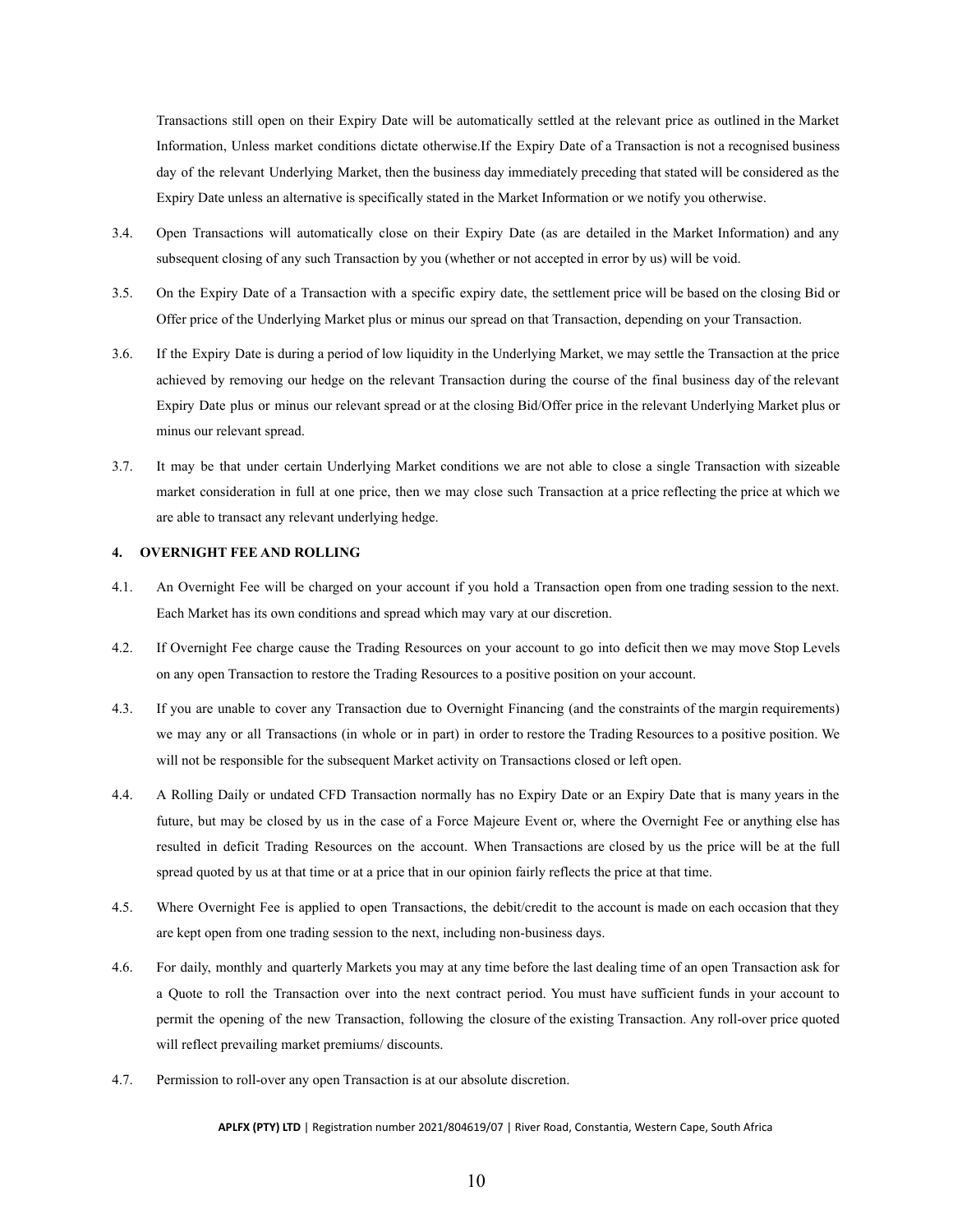- 4.8. To the extent permitted by applicable law, the Company shall not be liable for:
- (a) Any loss, expense, cost or liability (including consequential loss) suffered or incurred by the client as a result of instructions being given, or any other communication being made via the internet or other electronic media; and
- (b) Any loss or damage that may be caused to any equipment or software due to any viruses, defects or malfunctions in connection with the access to, or use of, the electronic systems.

# <span id="page-11-0"></span>**5. INACTIVITY FEES**

- 5.1. When the client's account is dormant for 90 calendar days or more the account will be deemed inactive. "Dormant" relates to the placing or closing of a trade, maintaining an open position or making a deposit on the account.
- 5.2. In such cases, a monthly inactivity fee of the amount \$30 will be applied to the account without any prior notice. Such fees will be deducted from the available cash balances each month.
- 5.3. For avoidance of any doubt, the inactivity fee charge will be applied to those accounts that are inactive and they bear a balance. It is clarified that the inactive accounts with less than 30\$ won't be charged as point 8.2. above but it will be charged the remaining account balance and therefore the account will be zeroed. Note that the accounts with zero balance won't be charged any inactivity fees.
- 5.4. For multiple accounts we will apply the inactivity fee on each account which is inactive.
- 5.5. To keep an account active and not qualify for "dormant" status and to avoid paying the inactivity fee, the Client may perform one of the following:
	- 5.5.1. Place a trade on any currency or instrument;
	- 5.5.2. Open or close a position on any currency or instrument; and/or
	- 5.5.3. Deposit any funds into that specific account.
- 5.6. If an inactive account becomes active during a calendar month, we will waive the inactivity fee for that particular month. The qualifying charging period will then reset.
- 5.7. We may deactivate your account if becomes inactive in accordance with this clause. We will use reasonable means to give the client and advance notice of any deactivation, however, we are not bound by such notice or wait for any reply from the client.

### <span id="page-11-1"></span>**6. ORDER EXECUTION POLICY**

- 6.1. The Company takes all reasonable steps to obtain the best possible results for its Clients, either when executing client orders or receiving and transmitting orders for execution in relation to financial instruments.
- 6.2. When executing an order, the Company takes a number of different factors into consideration such as the price, costs, speed, nature of the order size of the order and the likelihood of execution.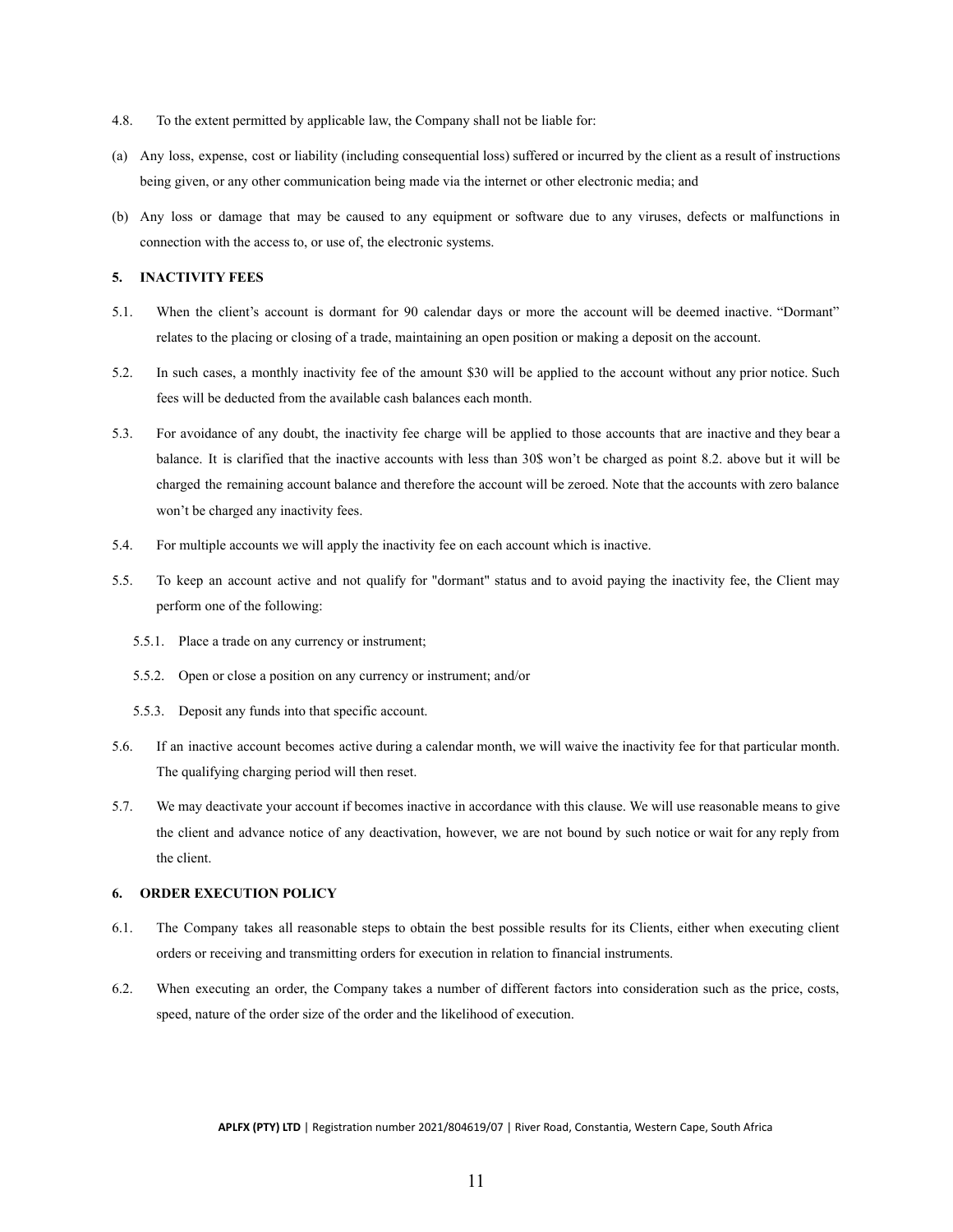6.3. The Company reserves the right to modify the spread and the client may experience widened spreads and execution at the best available price under certain market conditions (for example, fundamental announcements, where there is a fast-moving market or low liquidity).

#### <span id="page-12-0"></span>**7. FEES AND CHARGES**

- 7.1. The provision of Services is subject to the payment of Costs, Fees, Commissions, Charges to the Company, (the "Costs"). Costs to the Company are set out in the Contract Specifications or Company Website. In addition to Costs, other Commissions and Charges may be due by the Client directly to Third Parties. The Client shall be obliged to pay all such costs.
- 7.2. By accepting this agreement and using the Company's services, it is deemed that the Client understands that the costs may appear as a percentage of the value of the CFD, therefore the Client has the responsibility to understand how Costs and charges are calculated. The detailed costs and charges imposed by the Company may be learned from the account manager or, in case the Client is not aware of his account managers contacts, then the Client may contact the Company directly, using the contact details on the website or elsehow, and request such information directly. The company will assist the Client accordingly.
- 7.3. When providing a Service to a Client, the Company may pay or receive Fees, Commissions or other non-monetary benefits from Third Parties. The Client acknowledge such payments and fees accordingly.
- 7.4. Details of any Taxes which the Company is required to pay on the Client's behalf will be stated on Confirmations issued to the Client. The Client may also be liable for other Taxes which are not collected by the Company and the Client should seek independent expert advice if he is in any doubt as to whether he may incur any further Tax Liabilities. Tax Laws are subject to change from time to time. All payable taxes in regards to clients accounts, funds, transactions, balances etc. are the sole responsibility of the Client, and the Client shall fully indemnify the Company in this regard (either the Company had legal obligation to deduct such taxes from the Client prior to processing any withdrawals or not) the Client shall pay his tax at all times at his own liability and responsibility.
- 7.5. The Client shall be solely responsible for all filings, Tax Returns and reports on any Transactions which should be made to any relevant Authority, whether Governmental or otherwise, and for payment of all Taxes, (including but not limited to any transfer or value added Taxes), arising out of or in connection with any Transaction. The Client undertakes to pay all Stamp expenses relating to this Agreement and any documentation which may be required for the carrying out of the transactions under this Agreement.
- 7.6. You agree to pay:
	- 7.6.1. Commission as notified/displayed by the Company as well as any other Transactional Fees, Tolls and Expenses charged or levied by the Company. The Commission Rates may be changed from time to time; and
	- 7.6.2. Any Fees, Commissions, Financing and Rollover Charges as set out in this Agreement and/or and any other Disclosure documents; and
	- 7.6.3. Any Costs as identified in this Agreement and/or any Disclosure documents, including but not limited to Swap Charges, Fund Withdrawal Fees or Network Costs; and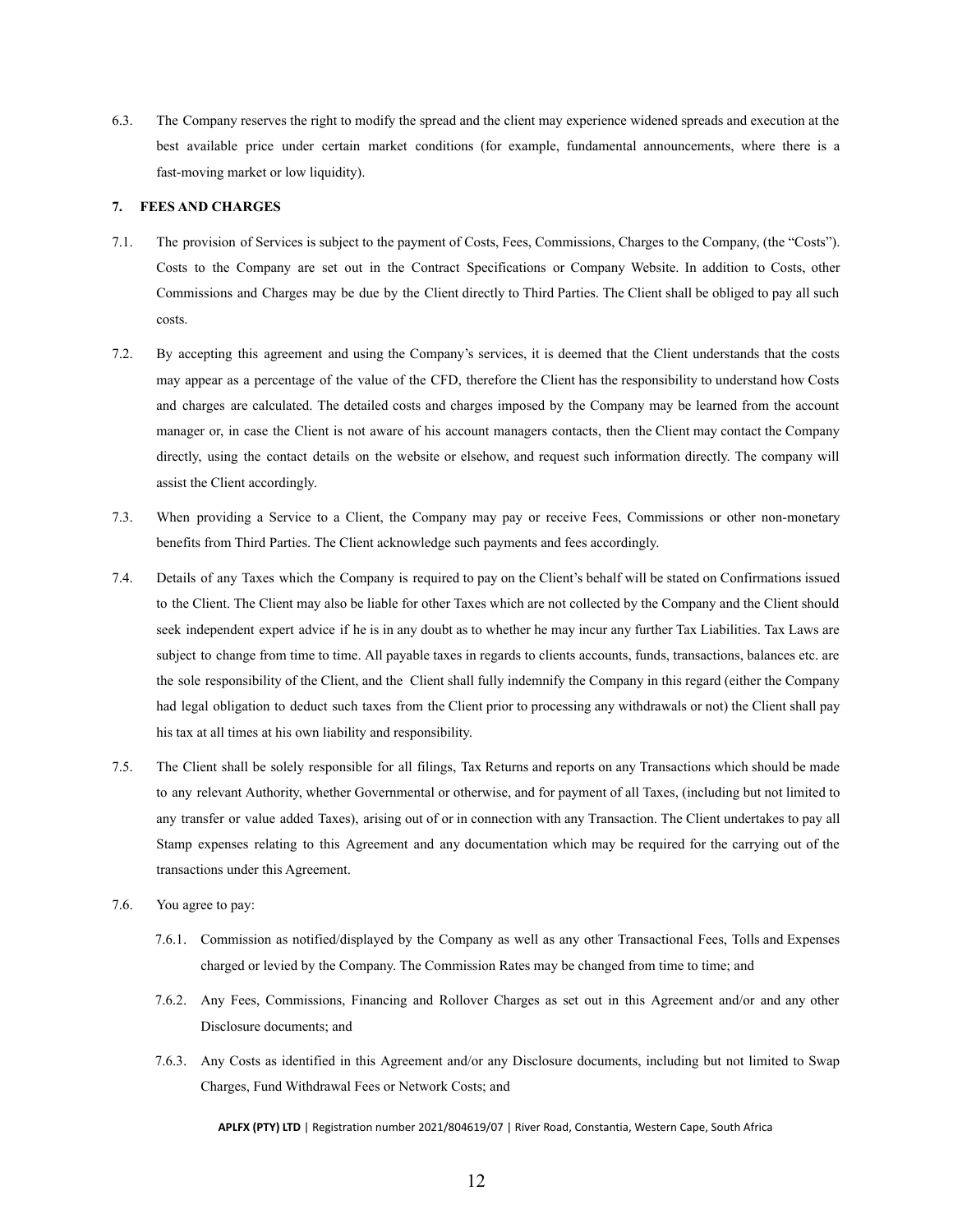- 7.6.4. Any transaction fees charged by our third-party contractors (i.e. service providers, payment system providers, banks, others;) which are charging the Company for transactions made by you in and/or in relation with your account held with us.
- 7.6.5. Any other Costs incurred by the Company as a result of Clients default under the Terms and Conditions of this Agreement, including all Legal Costs and Expenses; and
- 7.6.6. Interest payable where an amount owed to the Company by you is overdue. In such circumstance, Interest will be charged at the rate of [2%] per annum above the Bank Overdraft rate and accrued daily from the date it becomes due until the date the Balance is paid in full.

The Company might, in its own discretion share the cost of such charges, however this shall not be obligatory on the Company and if the Company considers unfit to undertake such burden it shall have the full right to refuse so without any explanation to you or reasoning of such refusal.

### <span id="page-13-0"></span>**8. DEPOSITS AND WITHDRAWAL**

- 8.1. The Client may deposit funds into the Client Account at any time during the course of this Agreement. Deposits will be accepted by a Bank transfer, Debit / Credit Card or any other Method of Electronic Money Transfer, (where the originator is the Client), acceptable by the Company from time to time. The Company will not accept Third Party or Anonymous payments in the Client Account.
- 8.2. The Client acknowledges that the Company may use third party services in order to process deposits/withdrawals for the Client. All or some of Clients' funds deposited with the Company are being held with credit institutions (i.e. banks, financial firms, EMIs, payment agents and payment service providers).
- 8.3. The Client acknowledges that the some or all of the payments performed through EMIs and/or PSPs might be processed through a related entity.
- 8.4. All or some of clients' funds might be held with the Company's Liquidity Provider for margin purposes.
- 8.5. If the Client makes a payment by Bank Transfer, by Credit Card or any other method of Electronic Money Transfer, the Company shall credit the Client Account with the relevant amount only after the amount is cleared in the Bank Account of the Company.
- 8.6. The Company reserves the right to reject a deposit from the Client if the Company is not duly satisfied as to the legality of the source of funds.
- 8.7. The Client hereby acknowledges and accepts that banking delays might occur, and his deposit might not be credited on a desirable specific timeframe.
- 8.8. It is hereby accepted by the client that in the event that point 11.7. occurs and the Client is on margin call, the Company does not have any liability towards any possible incurred losses derived by the delay mentioned in point 11.7.
- 8.9. The Company reserves the right to request the Client at any time to provide any documentation to confirm the source of funds deposited into the Client Account.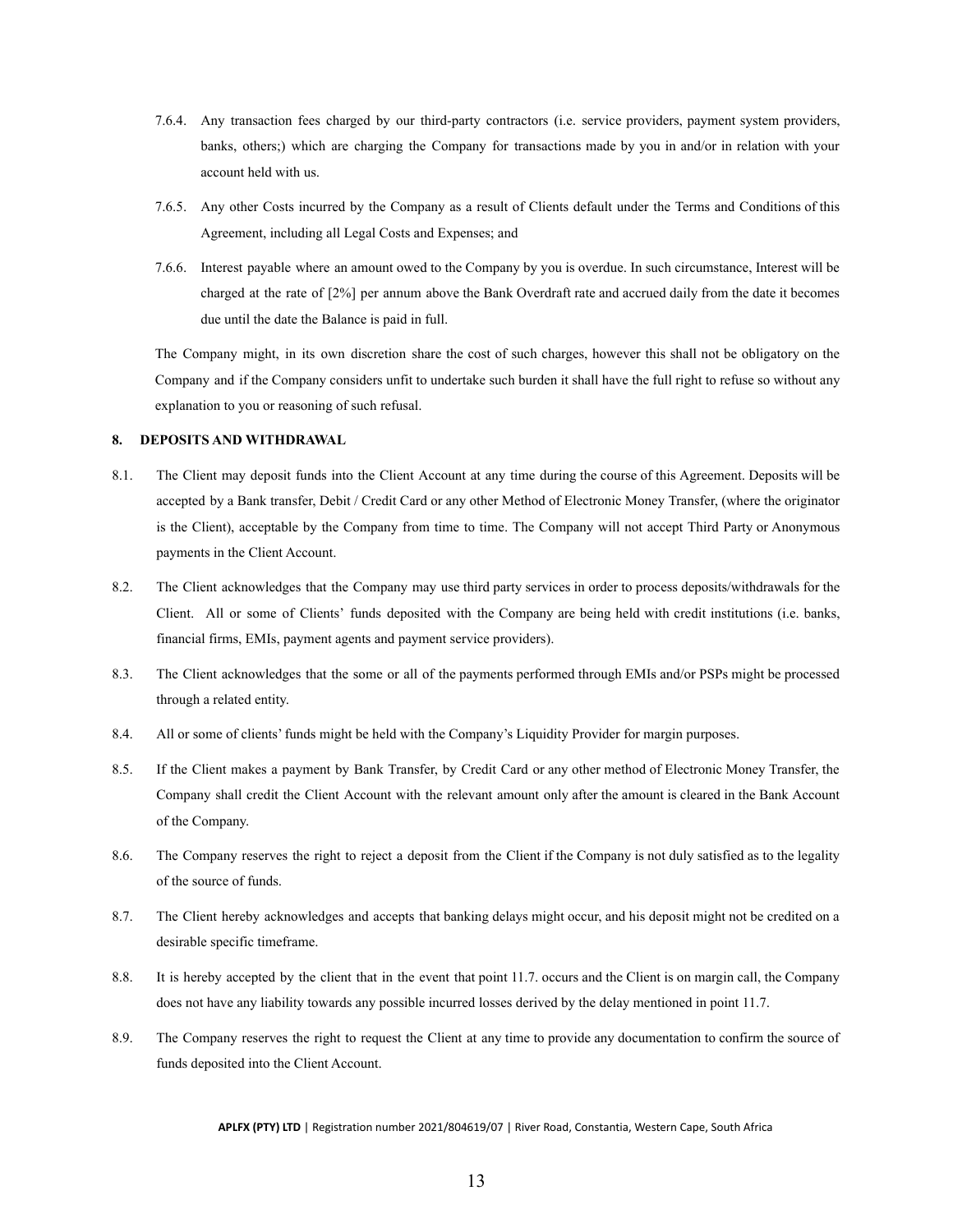- 8.10. The Company does not accept deposits from third parties and therefore in such events the Company shall treat such transactions as rejected.
- 8.11. It is hereby acknowledged by the Client, that the Company executes the withdrawals to the same method as the funds were transferred.
- 8.12. The Company will affect Withdrawals of Client Funds, either upon the receipt of a Form bearing the Signature of the Client, (which must match the specimen Signature of the Client provided by him to the Company), or upon an Application for Withdrawal made via the Company Online System.
- 1.1. Upon the Company receiving an Instruction from the Client to Withdraw Funds from the Client Account, the Company shall pay the said amount within 10 Business Days, if the following requirements are met:
	- a) the Withdrawal Instruction includes all necessary information.
	- b) the Instruction is to make a Bank Transfer to the Account of the Client; and
	- c) at the moment of Payment, the Client's Free Margin exceeds the amount specified in the Withdrawal Instruction including all Payment Charges, and
	- d) The Client's identity is fully verified according to the AML requirements and the Company has all necessary documentation of the person submitting the request available. In certain instances, the Company reserves the right to request for additional documentation prior to proceeding with the withdrawal. In case the Client fails to provide the requested documentation the withdrawal might not be processed and referred to AML procedures.
- 1.2. The Company will not process withdrawal requests instructed to be processed by a wire transfer for an amount of 70\$ or less, such an amount shall be withdrawn by any other means, unless the Client insists by an email to the Company and accepts to bear the costs and fees payable for such transaction. In such case the Client shall expressly instruct the Company, by an email, that he insists on such withdrawal method and that he accepts the transfer costs and fees to be deducted from his account balance before the withdrawal is processed (the client in such case acknowledges that the final withdrawn amount will be decreased by the deduction of such transfer costs/fees and will receive only the remaining difference).
- 1.3. All payment and transfer Charges will be borne by the Client and the Company shall debit the Client Account for these Charges.
- 1.4. In the event of a withdrawal request made without any trading activity and/or in the event of a significant indication of account closure and/or closure of account, will result to fees charged to your account. For further specifications please refer to the Company's website at all times.
- 1.5. The Company reserve the right to charge the transaction fees for Deposits and/or Withdrawals for any amount and any method of transaction might be in use (i.e. wires, e-wallets, etc.), as it sees fit and proper, pursuant to clause 12 of this Agreement. The company is not obliged to bear the costs and fees of transfers, the Company may do so by its own will, however if the Company sees fit (i.e. suspects that the client is taking advantage or puts the Company in extra costs for an unreasonable matter or the Client benefits from such transaction), or for the purpose of risk and finical control of the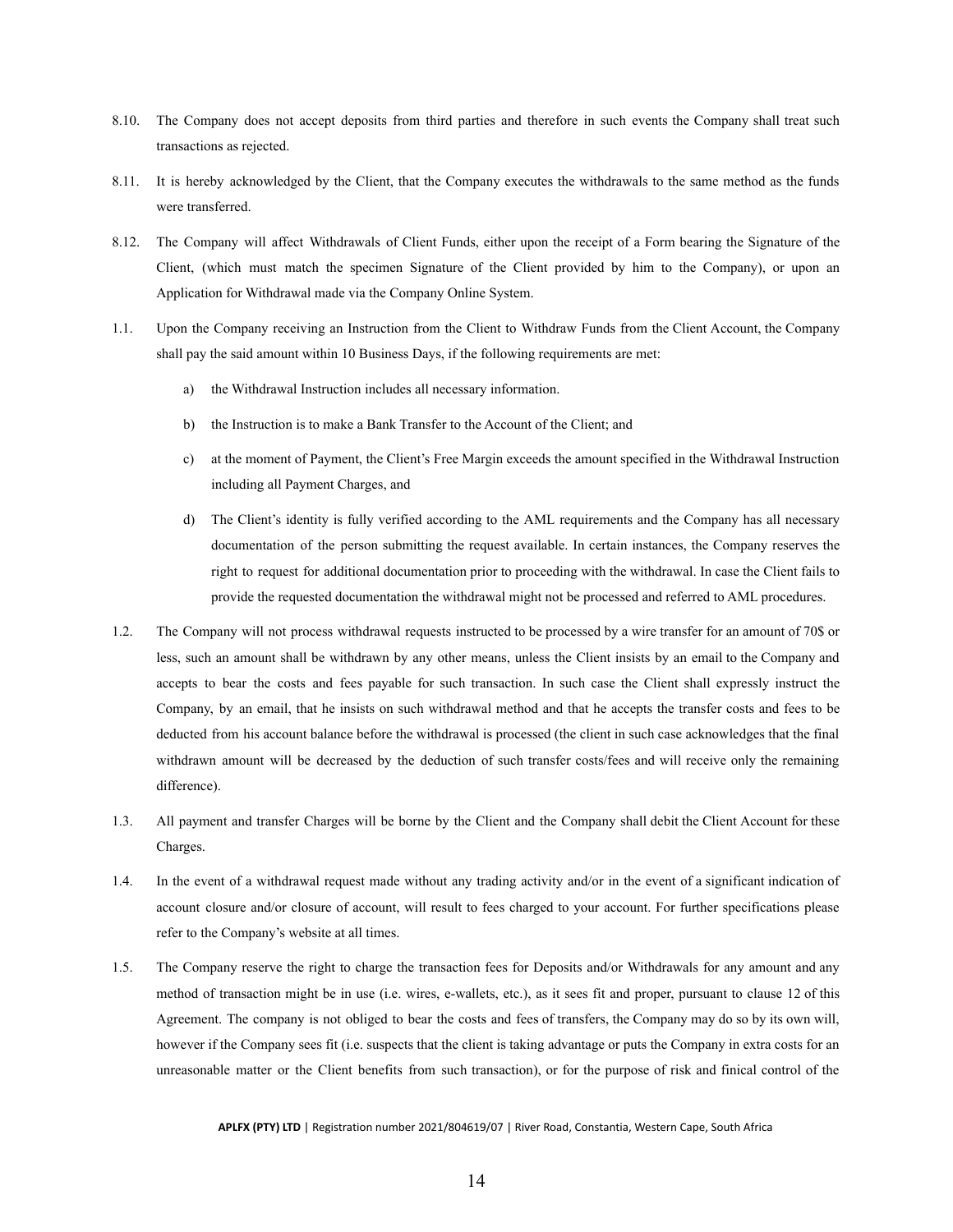Company's operations, then the Company shall have the right and final decision to charge such costs and fees on the Client.

The client acknowledges and confirms that the company shall not be burdened for such costs and fees.

- 1.6. The Company has no responsibility and does not promise that the Client will receive the funds instantly with the confirmation and processing internally, since third parties are involved in the process (i.e. the Client's bank) and may affect the timing the funds will eventually reach the Client's bank account.
- 1.7. Withdrawals will only be affected towards the Client. The Company will not affect Withdrawals to any other third party or anonymous account. The Company reserves the right to decline a Withdrawal Request of the Client asking for a specific transfer method and the Company has the right to suggest an alternative.
- 1.8. The Client acknowledges that in case she/he provides the Company with wrong instructions to transfer of funds, the Company may be unable to correct the mistake and the Client might have to bear the loss.
- 1.9. The Company reserves the right to seek reimbursement from the client, if the Company receives a charge-back from any credit card issuer or with respect to any other payment method, for any reason, pursuant to clause 12 of this Agreement.
- 1.10. The Company may obtain such reimbursement by charging your Trading Account, deducting amounts from future payments, charge your credit card or obtain reimbursement from you by any other lawful means. All bank charges howsoever arising will be deducted from your Trading Account. All payment and transfer Charges will be borne by the Client and the Company shall debit the Client Account for these Charges.
- 1.11. We may charge interest on all sums payable to us under the Agreement which have not been paid within 5 days of the date on which they arose. We will charge 2 per cent. per calendar month or part thereof cumulative on sums owed to us, until the debt has been paid in full.
- 1.12. We may debit from client's account, or any other account in which the Client holds an interest, any costs, debit interest and expenses incurred in recovering indebtedness. All debts to us are recoverable in law; and irrespective of size may be actively pursued.
- 1.13. We may retain funds that are required to cover margin requirements, net unrealised losses, uncleared funds (i.e. cheques or credit card payments), realised losses and any other amount due under the Agreement. And under no conditions with unrealised profits be paid or be made available for electronic withdrawal or used to offset your obligation to pay your realised losses.
- 1.14. We may at any time set off any liabilities owed by us to the client against any amount owed by the client to us. We may, without notice to the client, consolidate any or all accounts of whatever type or description of which the client is the legal owner or have a claim of legal or beneficial ownership.
- 1.15. We may apply any credit balance to which we are at any time beneficially entitled on any account which the client have with us in (or towards) satisfaction of any sum then due and payable (but unpaid) by the client to us. If such balances are in different currencies, we may convert either balance at a rate of exchange reasonably determined by us for the purpose of the set-off. We will not be liable to the client for any exchange rate loss suffered by you as a result of such currency conversion.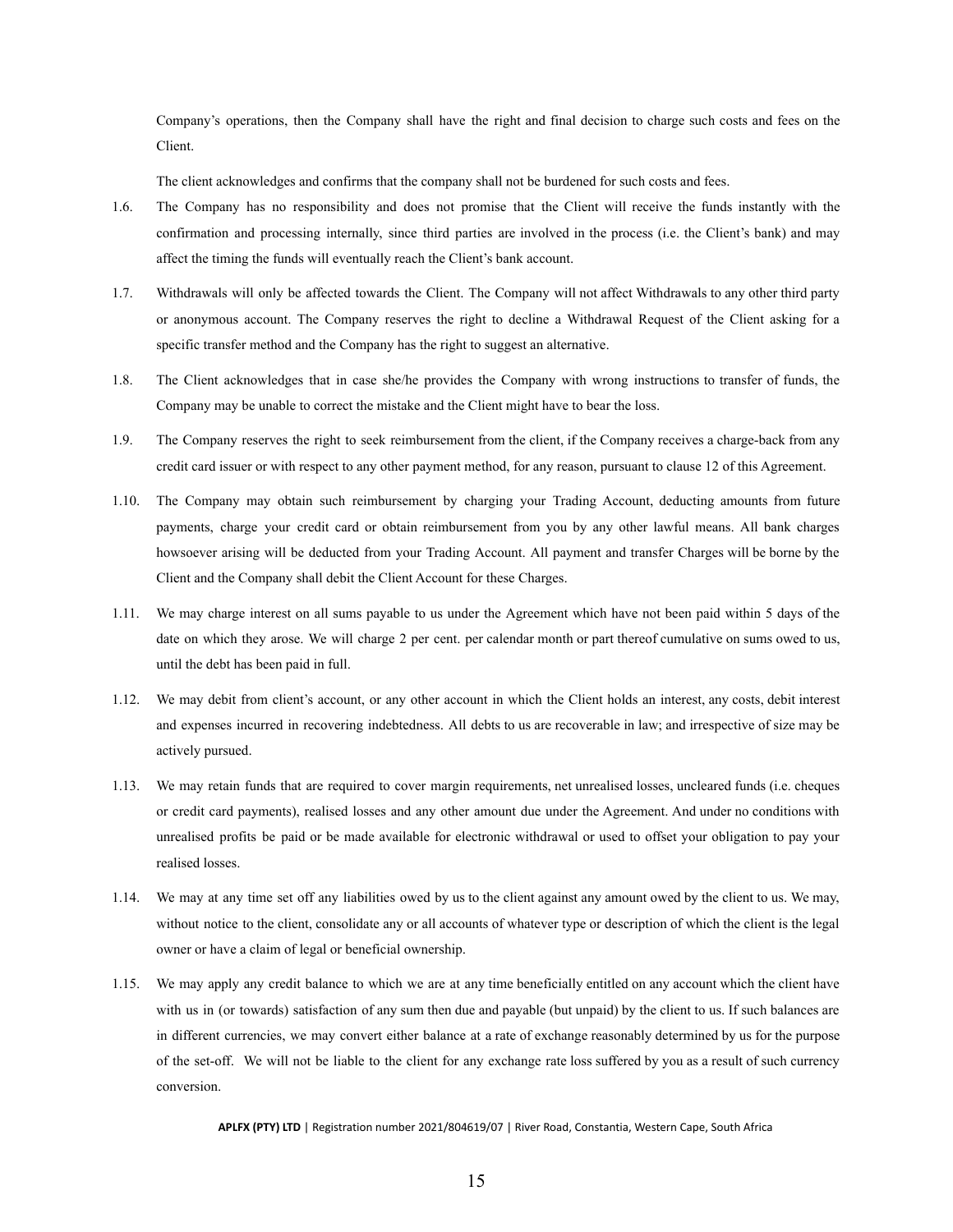1.16. Without prejudice to any part of the Agreement we may require the settlement of all open Transactions at any time and with immediate effect. Such settlement will be made at the Company's prevailing Quote for each Transaction at the time of settlement or at the first such time that such a settlement may be practicably made. The settlement amount in respect of each open Transaction will be calculated by us as the difference between the opening value of each Transaction and its value on the settlement price.

## <span id="page-16-0"></span>**2. CHARGEBACK POLICY**

12.1. In the event that a chargeback will occur, the Company:

- i. The Company reserves the right to charge up to "200 USD research fee" if a chargeback is placed with the Client's credit card company (either intentionally or unintentionally) for any deposit made to the Client Account. This fee will be used to cover all investigative expenses to prove that the deposit was made by the client, upon receiving the chargeback notification from the Company's merchant provider.
- ii. All fraud including credit card fraud will not be accepted by the Company and as such will be fully investigated and pursued under the law to its fullest extent. Any losses resulting on the Company will be fully pursued in a civil lawsuit to claim back any losses incurred covering all business, legal fees, research costs, human resource and loss of income.
- iii. The Company has systems installed to monitor fraudulent activities and any transactions that are detected are immediately cancelled along with any orders associated with the transaction.
- iv. Any chargebacks made to the Company will be regarded as fraudulent if no attempt is made by the Client to help solve any issues related to a deposit. All unnecessary chargebacks result in costs for the Company and therefore:
	- a. When suspicious activity relating to any deposit is detected by the Company, the respective deposit will be placed as "Pending" and fraud detection checks will be performed during this time. Access to the Client Account might also be temporarily prohibited in order to reduce the Client's exposure to risk.
	- b. All reviews are generally completed within three (3) business days; however it may take longer for those deposits posing a potentially higher risk as more extensive fraud detections checks will be performed by the Company's relevant departments.
	- c. As a back-up precaution, the relevant transaction might be blocked by the Company's merchant providers for higher protection. In the event that the transaction will pass from the Company's merchant provider and the Company believes that the said transaction is considered to be high-risk, the transaction will be immediately cancelled, and the funds will be refunded to the client's credit card. It is the Company's sole discretion to close any and/or all of the Client's account(s) in such cases.
	- d. Any active orders will be cancelled immediately if associated with the same fraudulent credit card and/or Client account.
	- e. Any chargeback case that is made against the Company and is not successful will result in the sum being reimbursed to the Company along with charges for research and processing totaling 400 USD (Four hundred USD). For avoidance of any doubt the amount of 200 USD (Two Hundred USD) will be charged for 'research fee' and the remaining amount of 200 USD (Two Hundred USD) will be charged for 'administrative processing fee'.
	- f. By signing this Agreement, the Client hereby gives his permission for any charges to be made to his credit card and/or the relevant charge to be deducted by his trading account remaining balance. If these charges are in anyway disputed, the Company reserves the right to take any legal action necessary in order to recover losses associated with these claims.
		- g. In the event that a chargeback occurs, the Company reserves the right to block the client's trading accounts, restrict any access to the Company's platforms, resulting to seizure of any profits, revenues and remaining balance until the case is closed.

# <span id="page-16-1"></span>**3. SWAPS FREE CLIENT ACCOUNTS**

3.1. The Company may, from time to time offer Swap free Client Accounts for CFD trading in Stocks, Commodities, Currencies, and Indices. The Company in its discretion may change the Underlying Assets available for Swap free Client Accounts.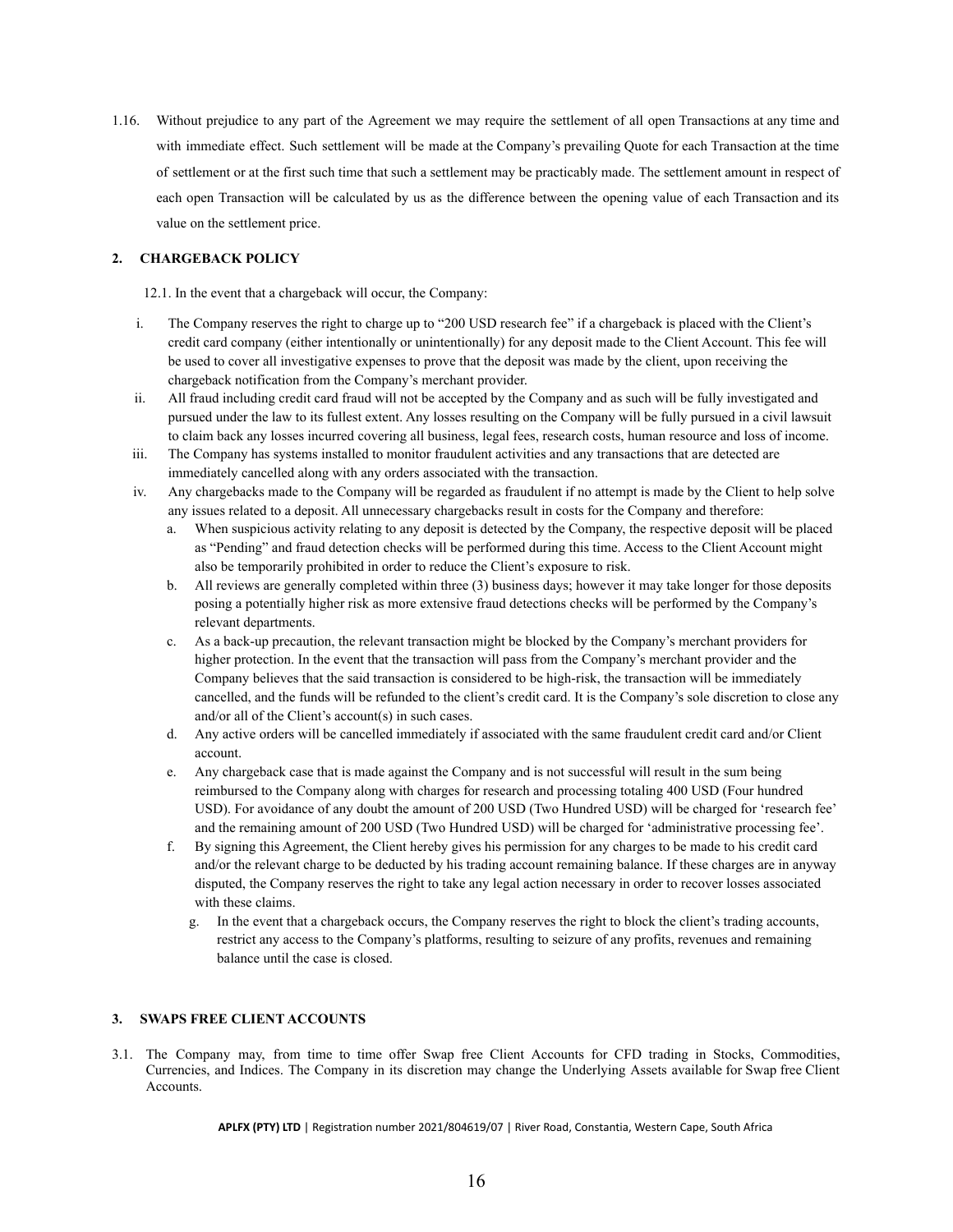- 3.2. For the reference of this clause, '**Swap free period'** shall mean fourteen (14) consecutive days unless otherwise agreed between the Company and you.
- 3.3. The Company will not charge swaps for trades which were opened and closed within the swaps free period.
- 3.4. For trades which were opened and not closed within the Swap free period the Company shall charge the relevant swaps by calculating the swaps from the  $15<sup>th</sup>$  consecutive day and onwards.
- 3.5. The Company shall apply the Swap charges relevant to clause 12.4 above, once per week and most preferably on Sunday or when the Company deems right.
- 3.6. In the event that points 12.4 and 12.5 will occur, the swaps rates will be taken at the time where the charge will take place. You hereby acknowledge that the swap rates are changing from time to time and the Company will not held liable for the occurrence of such change and the charge accordingly.
- 3.7. The Company reserves the right to discontinue the provision of Swap Free Account for whatever reason, under the Company's sole and absolute discretion. In case of such discontinuation the company will give one (1) business day notice to the relevant contact details that you (the Client) have provided to the company in your application form or as have reasonably notified of any updates accordingly.
- 3.8. The Company reserves the right, to do not exercise the right in clause 12.6 above, but instead of discontinuation of Swap Free Account turn it into a normal account and simply impose swaps in order to avoid any burdening cost and/or expenses on the Company, without any obligation on the Company to prove such burden of cost and/or expenses.

### <span id="page-17-0"></span>**4. ACCOUNT'S CREDIT**

- 14.1 The Company at its own reasonable discretion, offers Credit to any Client(s) and/or any countries/regions as it deems appropriate and for as long as the Company deems to provide it.
- 14.2 Please refer to Schedule A of this Agreement for the Terms and Conditions of the 'Trading Bonus Scheme'

### <span id="page-17-1"></span>**5. CONFLICTS OF INTEREST**

- 5.1. The Company may be required to have arrangements in place to manage conflicts of interest between the Company and its clients and between clients themselves. The Company will take all reasonable steps to avoid conflicts of interest. When conflicts of interest cannot be avoided the Company shall disclose the Client the nature and source of the conflict. The Company shall at all times ensure that clients are treated fairly and with the highest level of integrity and that their interests are protected.
- 5.2. You acknowledge and accept that there is a possibility that conflicts may arise and consent to us acting in accordance with our Conflicts of Interest Policy notwithstanding such conflict.

#### <span id="page-17-2"></span>**6. ANTI-MONEY LAUNDERING PROVISIONS**

- 6.1. The Company is obliged to follow certain requirements as set out by international standards as well as local authorities for preventing and suppressing money laundering activities, which requires investment firms to obtain certain verification documents from Clients.
- 6.2. The Company may request the Client to inform the Company how the invested funds were obtained/accumulated and obtain verification documents from clients.
- 6.3. The Company has the right not to carry out orders or instructions received from the client, as long as the client has not supplied information requested by the Company. The Company takes not responsibility for any possible delays where the client's verification documents are outstanding.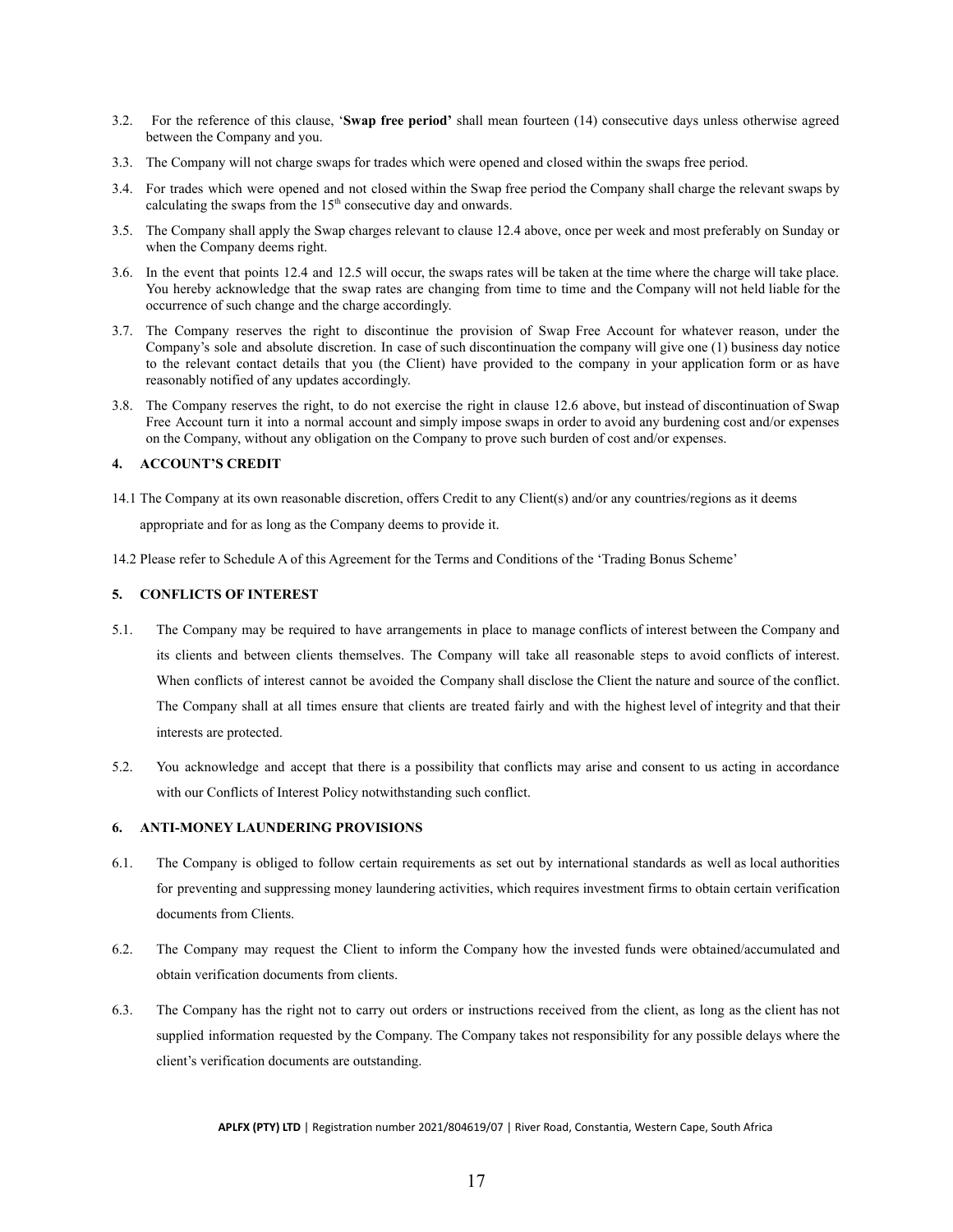- 6.4. If The client authorize someone to manage their account, the Client does so at their own risk and both the Client and the authorised person will be required to submit a signed form which is a type of Power of Attorney document authorising and appointing an Authorised Third Party to operate the account. Additionally, the authorised person will be required to provide a full Due Diligence package of documents and any other documents reasonably requested by us, in order to be able to appoint as an Authorised Third Party.
- 6.5. The client acknowledges that the Client will remain fully responsible for all actions of the Authorised Third Party. We will be entitled to accept all instructions from an Authorised Third Party until that authority is revoked. The client acknowledges that will remain liable for all instructions given to us prior to the revocation/variation being effective, and that will be responsible for any losses which may arise on any Transactions which are open at such time.
- 6.6. The Client acknowledges and agrees that the Company does not open accounts in anonymity and in such event the Company reserves the right to reject and refuse to collaborate with those persons.
- 6.7. The Client acknowledges and agrees that the Company does not accept third-party deposits and therefore such transfers will be treated as rejected.
- 6.8. The Client acknowledges that the Company might be required by the law and/or regulations to report to a governmental or regulatory authority our knowledge and/or suspicion that certain criminal offences have been committed, regardless of whether such an offence has been committed by a client of ours or by a third-party. We may not be able to discuss such reports with you because of restrictions imposed by those laws and regulations, and we may have to cease acting for you in those circumstances. You agree that we are not responsible for any adverse consequences you may suffer as a result of our compliance with such laws and regulations.
- 6.9. We may, and without notice, refuse to accept instructions from any Authorized Third Party and to treat the appointment of any such Authorized Third Party as terminated.

### <span id="page-18-0"></span>**7. COMMUNICATION BETWEEN THE CLIENT AND THE COMPANY**

- 7.1. Unless otherwise specified, the client has to send any notice, instruction, request or other communication via email at [info@fxglobe.net](mailto:info@fxglobe.net).
- 7.2. All notices/information provided by the Company or received form the clients should be in the English language.
- 7.3. The client acknowledges that all notices, conversations and communications are recorded, and hereby agrees to the recording of such conversations. All such records and recordings are our exclusive property and may be used as evidence in any dispute and/or made available by us to the competent authorities when requested for the period of 7 years after the date of creation of the recording.
- 7.4. The client acknowledges and agrees that communication transmitted by the Client or on their behalf is made at their own risk and the client authorises us to rely and act on, and treat as fully authorised and binding upon the client, any communication (whether or not in writing) that we reasonably believe to have been made or transmitted by the client.
- 7.5. Subject to Applicable Law, any communications between us using electronic signatures will be binding to the same extent as if they were in writing. By agreeing to this Agreement the client gives consent to the receipt of communications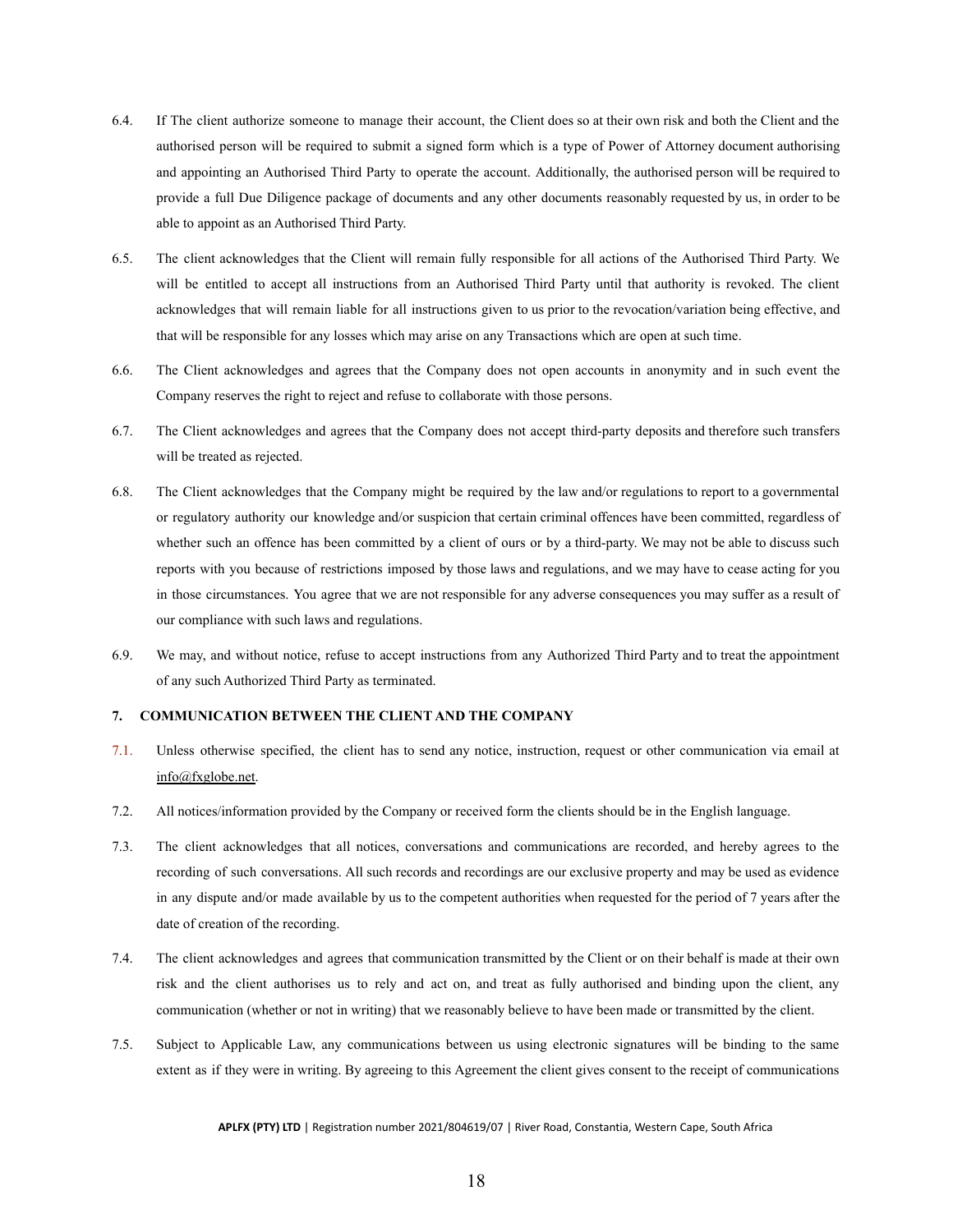by electronic means, notwithstanding that certain communications would otherwise be required to be made using a durable medium under Applicable Law.

- 7.6. We will not be liable to for any losses, damages or costs incurred by you through non-receipt of notifications or Confirmations (in the case of Transactions or Orders placed), including where such loss, damage or cost is a result of client's inability to close a trade. We accept no responsibility for non-receipt of any such notifications or Confirmations. Where we are not notified that any notice or other communication has not been received, that notice or communication will be deemed to have been duly served:
- i. if hand delivered last known home or work address, or when actually given in person;
- ii. if given orally over the telephone or in a face to face exchange (or person claiming to the our representative to be the client);
- iii. if given by leaving a telephone answering machine message, text message or voice mail message, two hours after the message being left on the relevant medium;
- iv. if sent by first class post two business days after posting of same;
- v. if sent by fax, on completion of its transmission, provided that a transmission "successful" notification has been received by us; or
- vi. 10 seconds after being sent by email.
- 1.4. The client understands, acknowledges and accepts that any services provided by us involve transmission over the internet and that the Client might be subject to the internet inherent risks. Whilst we acknowledge our responsibility for take reasonable steps security precautions, the client also acknowledges and accepts that, as with any network, the Client may also be exposed to unauthorized programs which may endanger their personal data. Thus, we cannot guarantee the elimination of any such risks, and we shall not be liable for any breach of confidence or Data Protection arising as a result of such event.

### <span id="page-19-0"></span>**2. CLIENTS COMPLAINTS HANDLING**

- 18.1. If the client wishes to report a complaint, he might do so by sending an email to [info@fxglobe.net.](mailto:info@fxglobe.net) The Company will take all sufficient steps to resolve it without undue delay and according to the Company's procedures.
- 18.2. The Client has the right to file a complaint to the Company within the period of four (4) months of the occurrence of the event and/or the termination of the business relationship and/or the last account activity.
- 18.3. It is hereby agreed that complaints received after the timeframe mentioned in point 18.2. shall not be considered as investigable and solvable and the Company will not be in a position to assist any further.
- 18.4. It is understood that the timeframe given in point 18.2. shall satisfy the reason of the Client becoming aware or when he ought reasonably to have become aware of the cause to complain.
- 18.5. In the event that a situation arises which is not expressly covered by this Agreement, the Parties agree to try to resolve the matter on the basis of a good faith and fairness and by taking such action as is consistent with the standard business and market practice.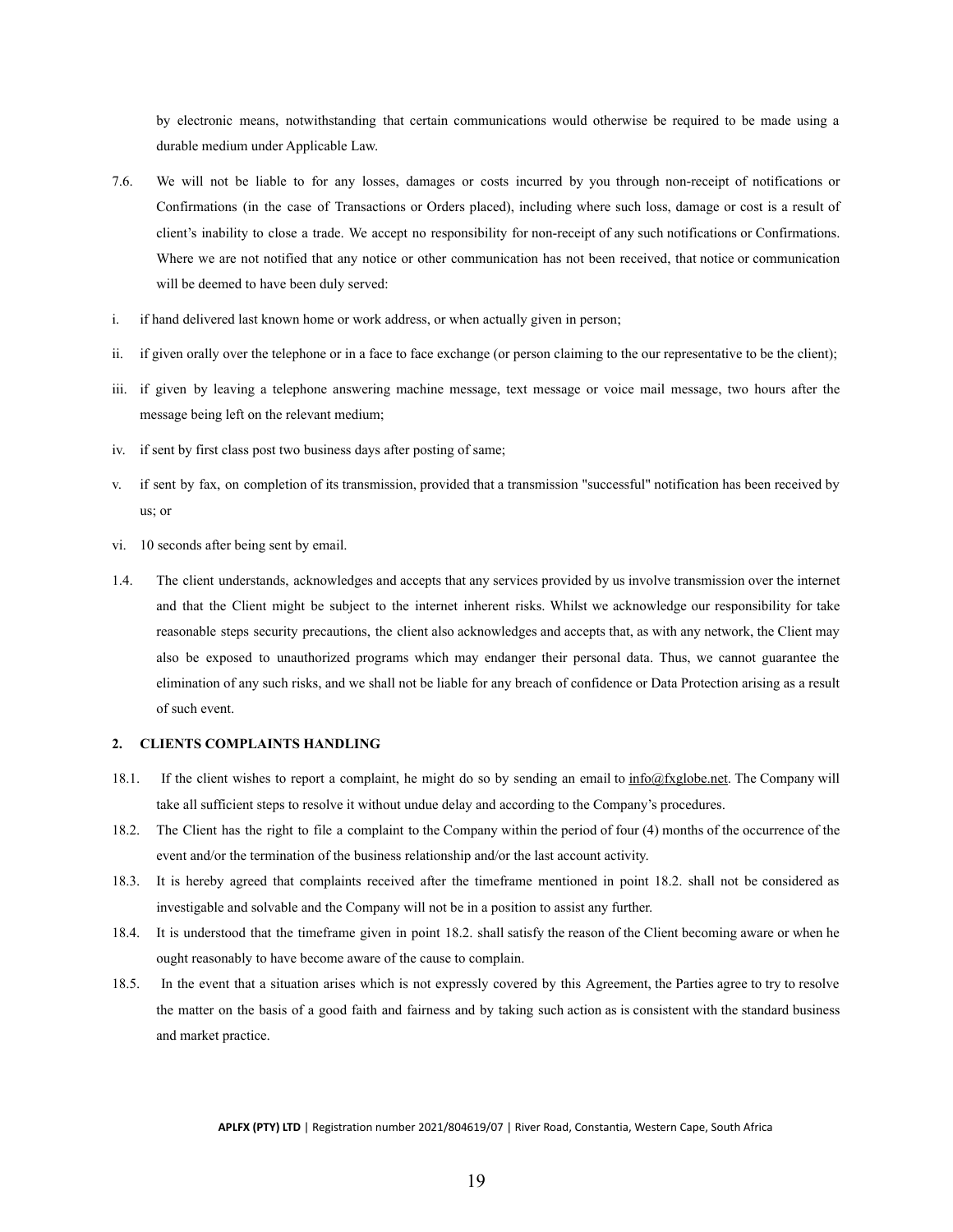### <span id="page-20-0"></span>**3. PRIVACY AND DATA PROTECTION**

- 7.7. By opening an Account with the Company and by placing orders and entering into transactions, the client acknowledges that the Client will be providing personal information (possibly including sensitive data) (the "Personal Data") and y consenting and accepting this Agreement and by providing your personal data we are being impliedly authorized to collect, hold and process such data about you for legal, personnel, administrative and management purposes and for the provision of services under this Agreement.
- 7.8. and the client consents to the processing of that information by the Company for the purposes of performing its obligations under this Agreement and administering the relationship with the Client. Such purposes include the processing of instructions and generation of confirmations, the operation of control systems; the operation of management information systems and allowing staff of any of the Company's affiliates who share responsibility for managing the Client relationship from other offices to view information about the Client.
- 7.9. The client consents to us and our associated companies processing all such information for the purposes of performing this Agreement and administering the client's account, the services provided to the client and the relationship between us. In other cases, processing may be necessary for the protection of your interests, for our legitimate interests or the legitimate interests of others.
- 7.10. The client consents to our disclosure of such information:
	- a. where we are required to by law;
	- b. to Associated Companies;
	- c. to regulatory authorities upon their reasonable request;
	- d. to our Trading Partners;
	- e. to such third parties as we deem reasonably necessary in order to detect or prevent crime, including money laundering;
	- f. to such third parties as we see fit to assist us in enforcing our legal or contractual rights against you including but not limited to debt collection agencies and legal advisors;
	- g. to such third parties we reasonably believe to be seeking a reference or credit reference in good faith; and
	- h. to such third parties we reasonably believe that there is a duty to the public to disclose;
	- i. to such third parties where our legitimate business interests require disclosure;
	- j. to such third parties as we deem reasonably necessary in order to assess and process your application for the opening of a trading account with us;
	- k. to such third parties as we deem reasonably necessary in order to carry out our contractual obligation under this Agreement and carry out our everyday business activities and deals with you in relation to your trading account(s);
	- l. to such third parties as we deem reasonably necessary in order to monitor and analyse our business, as well as market it and develop other products and services;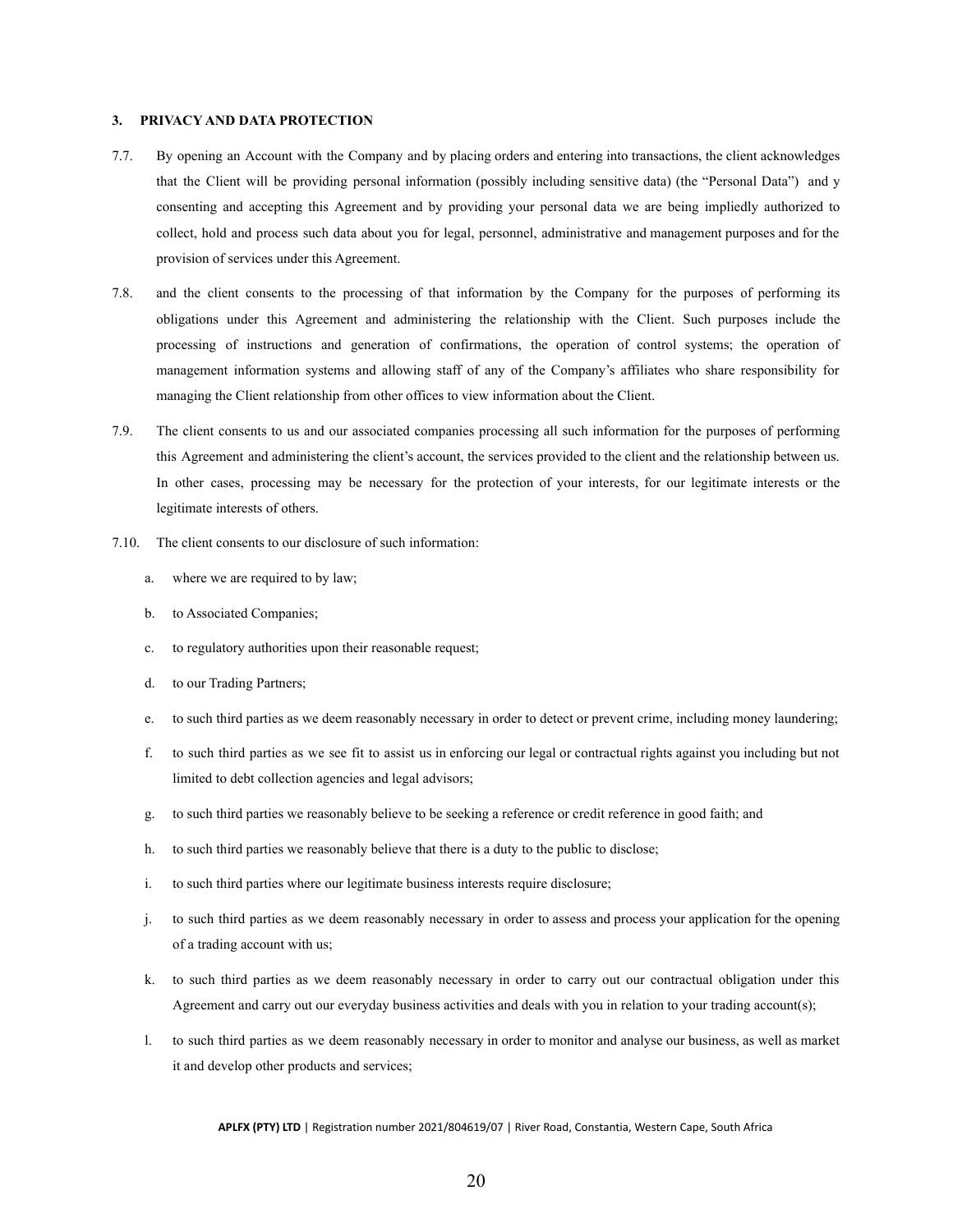- m. to such third parties as we deem reasonably necessary in order to exercise any legal right that we have under this agreement (i.e. transfer any of our right or obligations under this Agreement);
- n. to such third parties as we deem reasonably necessary for any other purpose relation to the business with you under this Agreement and in relation to the Agreement itself
- o. to you as per the procedure stipulated in our internal Data Protection policies.
- 3.4. The client understands and acknowledges that any of the persons listed above may be within or outside the EEA. Thus, the client acknowledges and agrees that this may result in their personal data being sent outside the EEA, even where the country or territory in question does not maintain adequate data protection standards. At all times, we shall ensure that such persons apply data protection measures equivalent to those imposed upon us by applicable data protection law to protect the client's personal information.
- 7.11. The client consents to the Company to record, monitor and process data, including all communication means with us, or any Associated Company, during the performance of this Agreement, for security purposes and in order to carry out our legal obligations. Monitoring and processing of data is only carried out to the extent permitted or as required by relevant laws and as necessary and justifiable for business purposes. You agree that all types of recordings held with us shall be and we may provide any of such recordings to any governmental body (i.e. court, regulatory or government authority) in any disputes that may arise between you and us. However, in case of any technical errors this shall not held us liable for not recoding such information, the Client should not rely on such recordings to be available.
- 7.12. We may set and access Cookies on client's computer, enabling us to learn which advertisements and promotions bring users to our website. We may also use cookies in regards with any of our products and/or services and track your activities on our online trading systems. Such information tracked through cookies will be treated by us as anonymous and the client's identity will not be identifiable.
- 7.13. The Company may carry out credit and identity checks, including but not limited to the money laundering checks, compliance regulatory reporting and fraud prevention checks, as we may reasonably consider necessary or desirable, including requesting a reference from client's bank or any credit reference agency. The client understands and agrees that any third party referred to in this clause may share any information concerning the Client with us and other organisations involved in such checks.
- 7.14. We will take reasonable steps to ensure the reliability of any Associated Company, employee, agent, partner, contracted processor and/or any other counter-party who may have access to the client's data, ensuring in each case that access is strictly limited to those individuals who need to know/access the relevant data, as strictly necessary for the purpose of performing this Agreement (i.e. employees' bank account data, criminal record, etc.), and to comply with applicable laws in the context of that individual's duties to the contracted processor, and ensuring that such individuals with access are subject to confidentiality undertakings or professional or statutory obligations of confidentiality.
- 7.15. The client acknowledges and consents to us processing such data, collected and available in our possession, to our Associated Companies, affiliates and those who provide products or services to us, regulatory authorities, potential or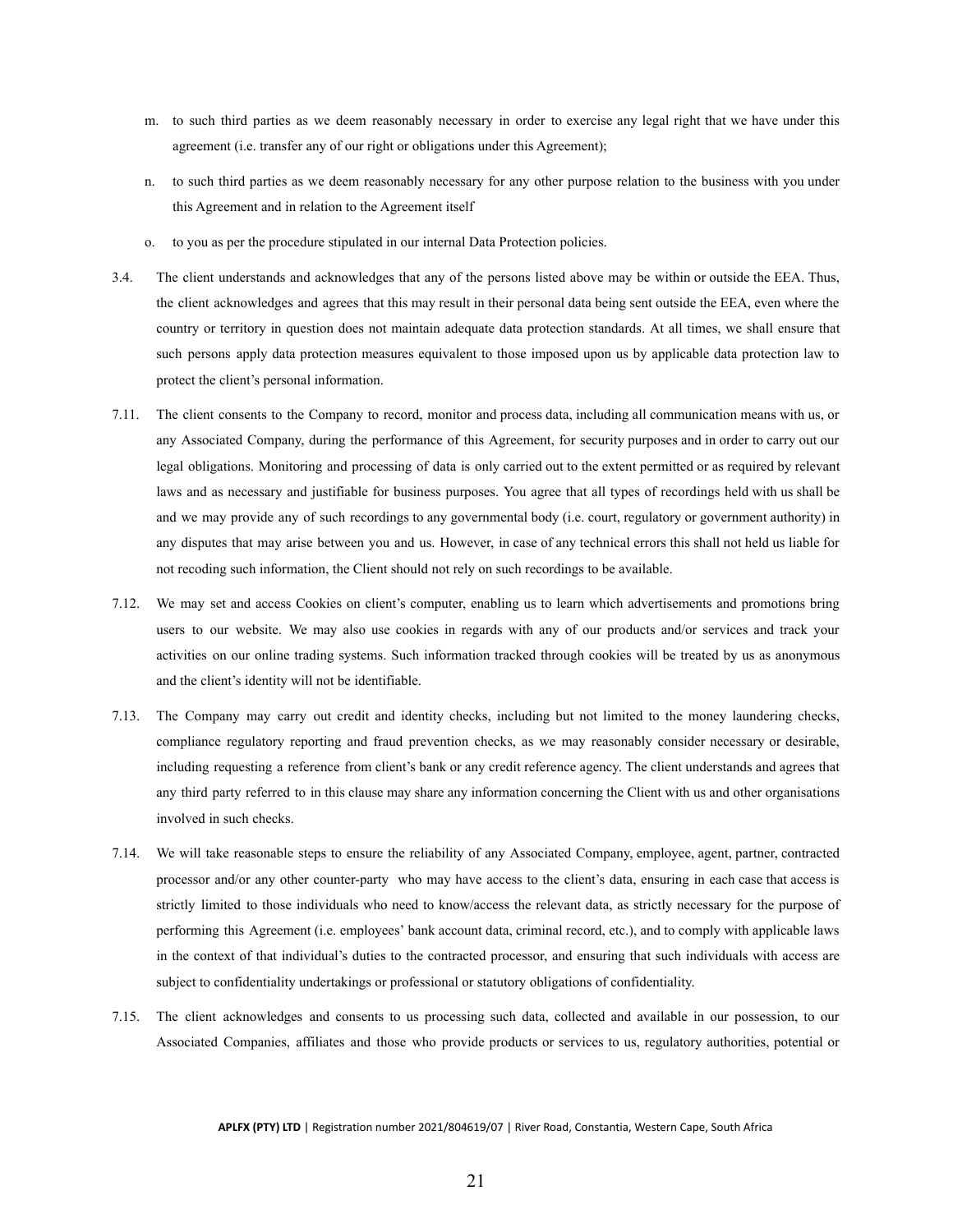future employers, governmental or quasi-governmental organisations and potential purchasers of LCG or any other counter-party.

- 7.16. The client acknowledges and confirms that you are giving your consent, in regard to this Clause of this Agreement, freely and voluntarily, and the client understands that such processing of data is necessary for the purpose of establishing and performing the purpose of this Agreement. If at any time in future the client wishes to revoke such consent the Client can do so by a reasonable notice to us. For the avoidance if doubt, we will deal with such revocation in accordance to our internal data protection policies.
- 7.17. The client is advised to read the complete terms of our Privacy Policy carefully, before submitting any information with us. Otherwise, by signing this Agreement (Terms and Conditions) the Client becomes bound by the terms of our Privacy Policy, and the client is authorising us to record and process it.
- 7.18. If the client have been introduced to us by a third party then the client acknowledges and agrees to our exchanging of personal information with that third party to the extent necessary for us to fulfil our obligations under any agreement we may have with that third party.
- 7.19. In case that we do not require any special category of information from the client (ex: ethnic origin, religion or medical records) but the Client still provides it to us through any other direct or indirect means, we will assume that such data is given to us with the client's proper consent for processing as per this Clause and entire Agreement, unless otherwise notified by you to us in writing.
- 7.20. Marketing communications will be sent to the client either in our legitimate interest or by client's consent by requiring you to "opt in" to receive such communications.
- 7.21. If the client wishes to access any information we may hold or wish us to correct any misinformation the client shall notify us in writing. No fee shall be charged for such access (or to exercise any of the other rights). However, we may charge a reasonable fee if the request for access is clearly unfounded or excessive, or for any other reason as permitted by relevant laws. Please note that pursuant to Art. 23 GDPR and other relevant applicable laws, certain information may be exempt from disclosure or we may refuse or be unable to disclose information the client requests.
- 7.22. If, during the course of our business relationship, there is a change in client's personal data, the client shall ensure that this data is notified to us and the data in our records is updated and accurate.
- 7.23. For the purpose of this Clause the following terms shall have the following meaning:
- Associated Companies means any holding company or subsidiary company of us and/or any subsidiary company of any such holding company or its subsidiaries and their employees, and also including any other 3rd party contractors (such us service providers, trading partners, business associates and affiliates, agents, etc.)
- Cookies are small files containing information that a website uses to track its visitors which may be sent from us to your computer and sometimes back.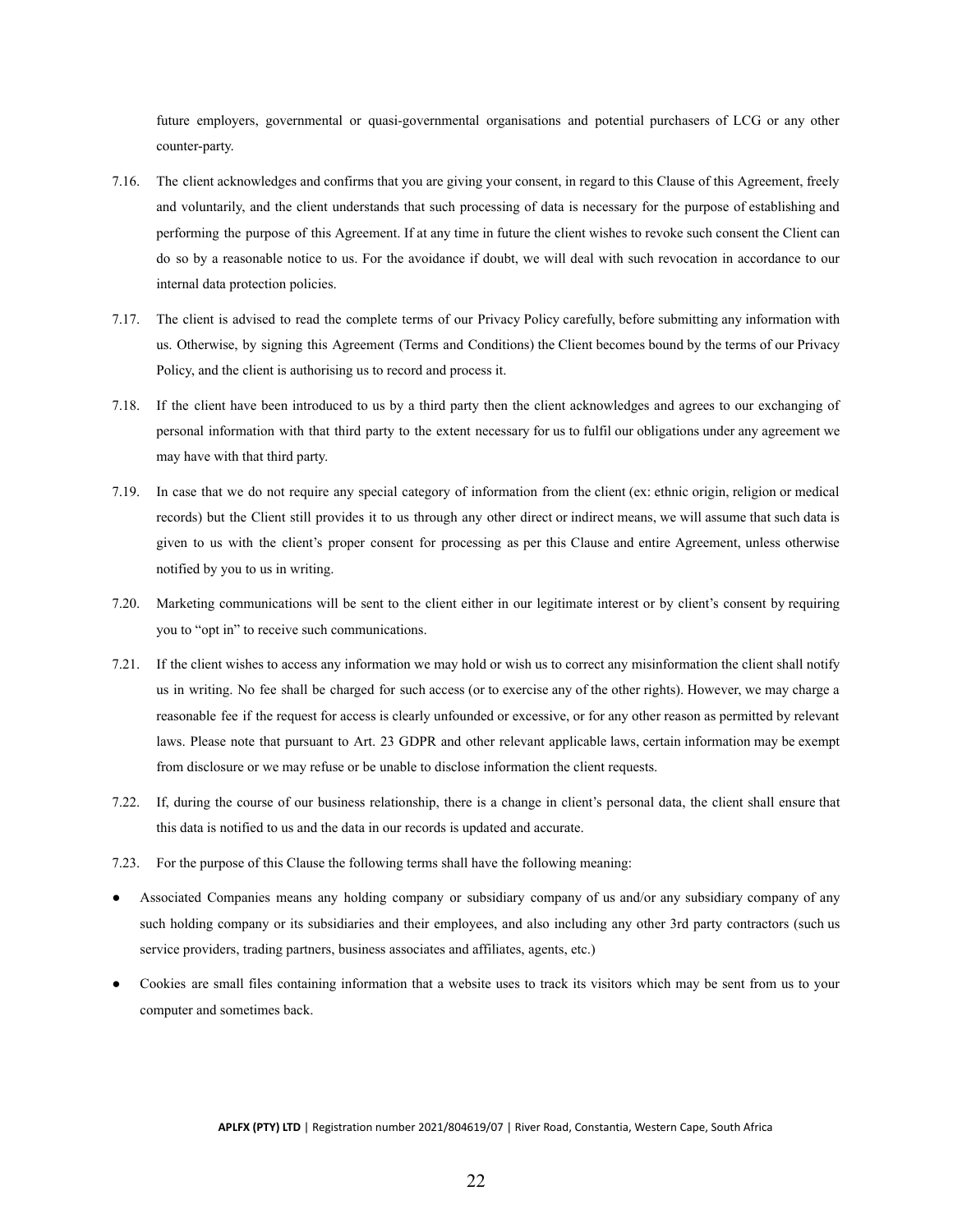# <span id="page-23-0"></span>**8. TERMINATION**

- 8.1. The Company or the client can termination this agreement by giving five (5) business days written notice to the other party. During the termination notice, the client is obliged to close all open positions. In the case where the client has open positions during the termination notice period, then the Company reserves the right not to accept any new transaction orders and the Company shall have the right to close all of the client's open positions on expiry of the notice period to the extent the client has not already done so.
- 8.2. Upon termination of this agreement, the Company shall be entitled, without prior notice of the client, to cease the access of the client to the trading platform.
- 8.3. The Company may close all open transaction positions and terminate this agreement immediately without giving written notice in the following cases and if at any time:
- (a) The client fails to comply fully and by the required time with any obligation to make any payment when due under this agreement;
- (b) The Company has reasonable grounds to believe that the client is in breach of any covenant or provisions set out in this agreement;
- (c) The company believes that client activity might be a violation of any applicable regulations;
- (d) The client dies, becomes or is adjudged to be of unsound mind, is or becomes unable to pay their debts as they fall due, is or becomes bankrupt or insolvent within the meaning of any insolvency law or any suit, action or proceeding is commenced for any execution, any attachment or garnishment, or distress against, or an encumbrancer takes possession of, all or any part of the property, undertaking or assets (tangible and intangible) of the Client;
- (e) The Client commences a voluntary case or other procedure, or there is an involuntary case or other procedure, seeking or proposing, the appointment of an insolvency officer, the liquidation, reorganisation, an arrangement or composition, a freeze or moratorium, or other similar under any insolvency law.
- (f) The client involves the Company directly or indirectly in any type of fraud, in which it places the interests of the Company and/or the Company's clients at risk prior to termination this agreement.
- (g) The Company have grounds to believe that the client's trading activity adversely affects in any manner the reliability and/or smooth operation and/or orderly functioning of the trading platform.
- 3.5. If any of the above events occurs, we may immediately take any or all of the following actions:
- i. void any or all Transactions from the outset;
- ii. close any or all of your open Transactions (in whole or in part, and including those held on a joint account with others) on the basis of the current, or next available Company's Quote(s); in the case where any market is closed for any reason, at the next available Company's Quote on the reopening of such market and no new Transactions will be accepted by us.
- iii. all debit balances will be immediately due and must be paid in full;
- iv. close or suspend the account;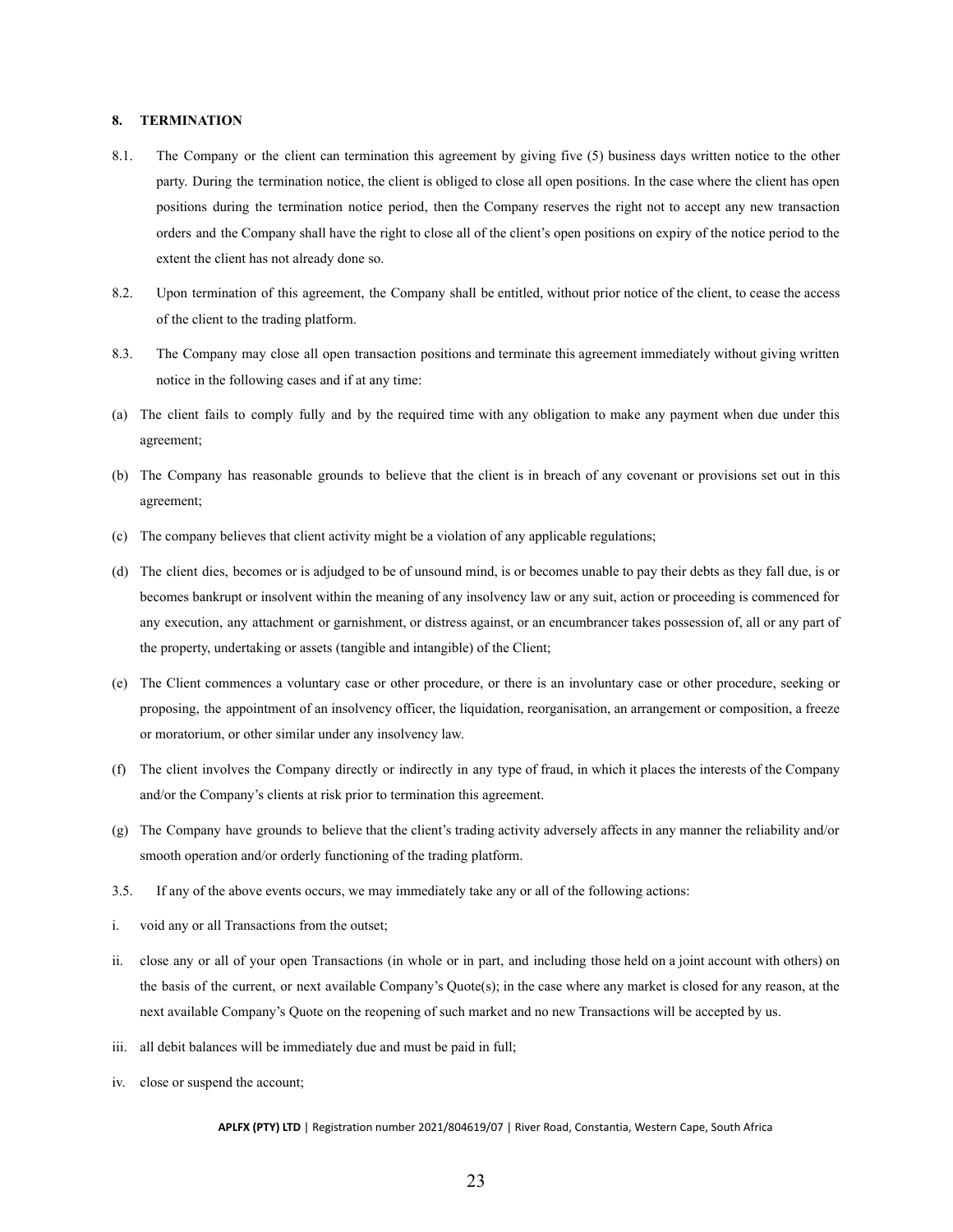- v. refuse to accept any further Transactions;
- vi. require immediate payment of any amounts owed to us;
- i. cancel any Orders and open Transactions; and/or
- i. terminate this Agreement.
- 3.6. The termination of this agreement shall not in any case affect, the rights of which have arisen, existing commitments or any contractual commitments which were intended to remain in force after the termination and in the case of termination, the client shall pay for:
- a) Any pending fees/commissions of the Company and any other amount payable to the Company;
- a) Any charges and additional expenses incurred or to be incurred by the Company as a result of the termination of this agreement;
- b) Any damages which arose during the arrangement or settlement of pending obligations. The Company has the right to deduct such sums as are appropriate with respect to all of the above client liabilities or contingent liabilities from the client's account.
- 3.7. No penalty will be payable by either party on termination of the Agreement and termination will not affect any accrued rights. On termination by either party, we may consolidate all or any of client's accounts and may deduct all amounts due to us before transferring any credit balance on client's account.

#### <span id="page-24-0"></span>**4. GENERAL PROVISIONS**

- 8.4. The client shall not assign, charge or otherwise transfer or purport to assign, charge or otherwise transfer the Client's rights or obligations under this agreement or any interest in this agreement without the Company prior written consent, otherwise any purported assignment, charge or transfer in violation of this paragraph shall be void.
- 8.5. If the client is a partnership, or otherwise comprises of more than one person, the Client's liability under this agreement shall be joint and several. In the vent of the demise, bankruptcy, winding-up or dissolution of any one or more of such persons, then (but without prejudice to the above or the Company rights in respect of such person and successors) the obligations and rights of all other such persons under this Agreement shall continue in full force and effect.
- 8.6. If any provision of this agreement is or becomes illegal, invalid or unenforceable in any respect under the law of any jurisdiction, neither the legality, validity or enforceability of the remaining provisions of this agreement nor the legality, validity or enforceability of such provision under the law of any other jurisdiction shall be affected or impaired.
- 8.7. The Company's records, unless proven to be wrong, shall be the evidence of client's dealings with the Company in connection to the services provided.
- 8.8. This agreement may be amended from time to time and the Company shall notify the client of the relevant amendment or about the updated agreement either in writing or through the main website. Any changes to this agreement shall not apply to transactions performed prior to the date on which the changes become effective unless specifically agreed otherwise.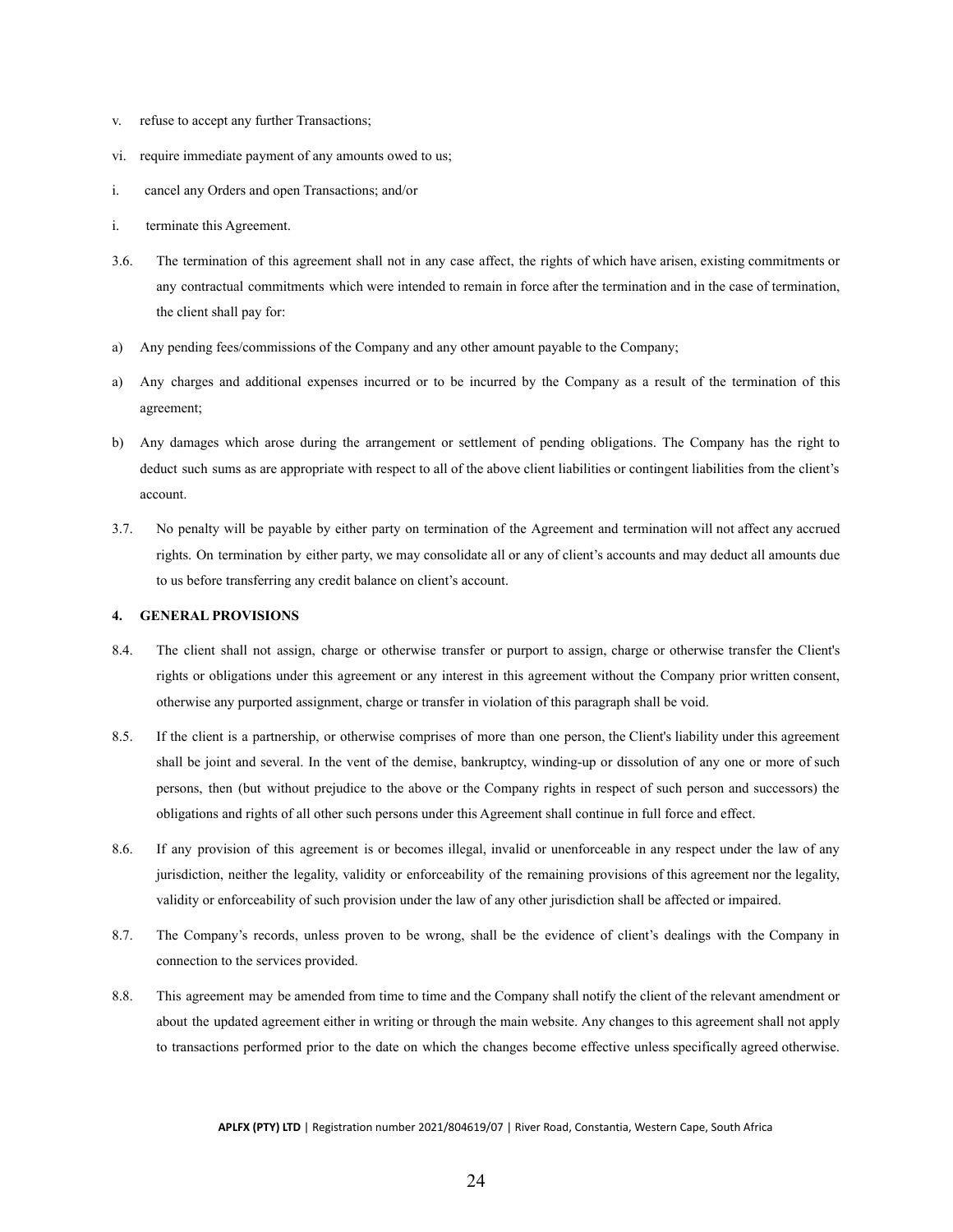Should the client disagree with the changes, the Client may terminate this agreement in accordance with the relevant paragraph hereof.

By continuing to use the services following such notification, the client will be deemed to have accepted and agreed to the amendment. The client may object to the amendment by a notification to us within 10 business days of notification of the amendment. In such case the account may be suspended and the client required to close the account as soon as reasonably practicable. If the client doesn't do so the we will do it in a manner that we consider to be fair and reasonable and at most fit for purpose.

8.9. A person who is not a party to this customer agreement has no rights to enforce any terms of this customer agreement.

#### <span id="page-25-0"></span>**9. REPRESENTATIONS, WARRANTIES AND COVENANTS**

On a continuing basis, a client represents, warrants, covenants and undertakes to the Company, both in respect of himself and any other person for whom the client acts as an agent, that:

- (a) The client is authorized and has the capacity to enter into this agreement and any transactions which may arise under them; The client is of sound mind and capable of taking decisions of his own actions
- (b) The client is over 18 years old;
- (c) The client warrants that the Client information that the Client provides on the account opening form (registration process) as well as in any other documentation is complete, true and accurate. For any change or amendment in the above-mentioned information, including but not exhausting, the change of address, the client remains responsible to notify the company;
- (d) The client has obtained the necessary approvals from the relevant regulatory/legal and compliance authorities to make use of the services provided pursuant to this agreement;
- (e) The Client is acting as a principal and not as agent or representative or trustee or custodian on behalf of someone else. The Client may act on behalf of someone else only if the Company specifically consents to this in writing and provided all the documents required by the Company for this purpose are received
- (f) The client has read and fully understood the entire contents of this agreement with which the Client fully accepts and agrees;
- (g) There are no restrictions, conditions or restraints by any governmental, regulatory or supervisory bodies, regulating client's activities, which could prevent or otherwise inhibit the client entering into, or performing in accordance with this agreement and/or under any transaction which may arise under them;
- (h) Client's performance under any transaction in accordance with this agreement does not violate any agreement and/or contract with third parties;
- (i) This agreement, each transaction and the obligations created thereunder are binding on the client and enforceable against the client in accordance with their terms;
- (j) There are no pending or, to the best of the client's knowledge, any legal proceedings before any court, arbitration court, governmental body, agency or official or any arbitrator that purports to draw into question, or is likely to affect, the legality, validity or enforceability against the Client of this agreement and any transaction which may arise under it or the client's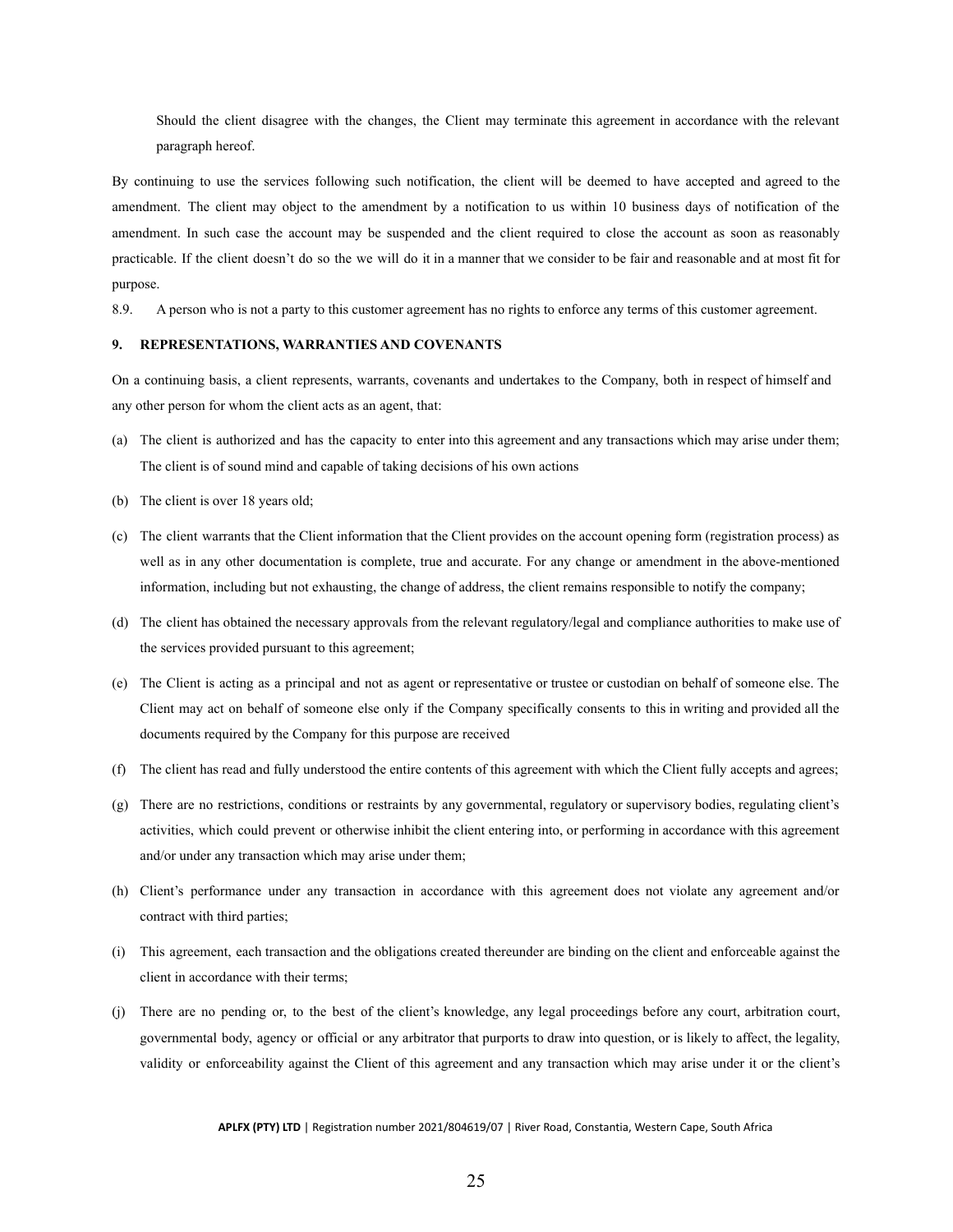ability to perform obligations under this agreement and/or under any transaction which may arise under them in any material respect.

- (k) The client shall not enter into any transaction unless the Client has a full understanding of all of the terms, conditions and risks thereof, and the Client is capable of understanding and willing to accept (financially and otherwise) those risks;
- (l) The client shall not provide to the company any information which is misleading and all information that the client provides to the company shall be true and accurate in all material respects.
- (m) The Client funds used for trading are not in any direct or indirect way the proceeds of any illegal activity or used or intended to be used for terrorist financing;
- (n) The Client has read and understood the terms of the Agreement including the information indicated on the Company's website.
- (o) By entering into this agreement, the client acknowledges and understands that, when participating in the Company's promotions, the Client will be bound by the terms and conditions of such promotions applicable at the time on the country of residence of the client;
- (p) The Client consents to the provision of the information of the Agreement by means of a Website or email or Client portal and/or any other durable medium

#### <span id="page-26-0"></span>**10. INDEMNITY AND LIABILITY**

- 10.1. Access to the trading systems is provided "as is". The Company makes no warranties (express or implied), representations, or guarantees as to merchantability, fitness for any particular purpose or otherwise with respect to the electronic systems, their content, any documentation or any hardware or software provided by the Company. Technical difficulties could be encountered in connection with the electronic systems. These difficulties could involve, among others, failures, delays, malfunction, software erosion or hardware damage, which difficulties could be the result of hardware, software or communication link inadequacies or other causes. Such difficulties could lead to possible economic and/or data loss. In no event will the Company or its affiliates or any of their employees be liable for any possible loss (including loss of profit or revenue whether direct or indirect), cost or damage including, without limitation, consequential, unforeseeable or special damages or expense which might occur as a result of or arising out of using, accessing, installing, maintaining, modifying, deactivating or attempting to access the electronic systems or otherwise. The Company further reserves the right, in its reasonable discretion to unwind an executed transaction or adjust the price of executed transactions (including transactions that have been confirmed or settled) to a fair market price if the transaction was mis-priced because of technical difficulties with the electronic systems.
- 10.2. The Company shall not be liable for any loss, liability or cost suffered or incurred by the client as a result of providing the services as described in this agreement.
- 10.3. The Company shall not be liable: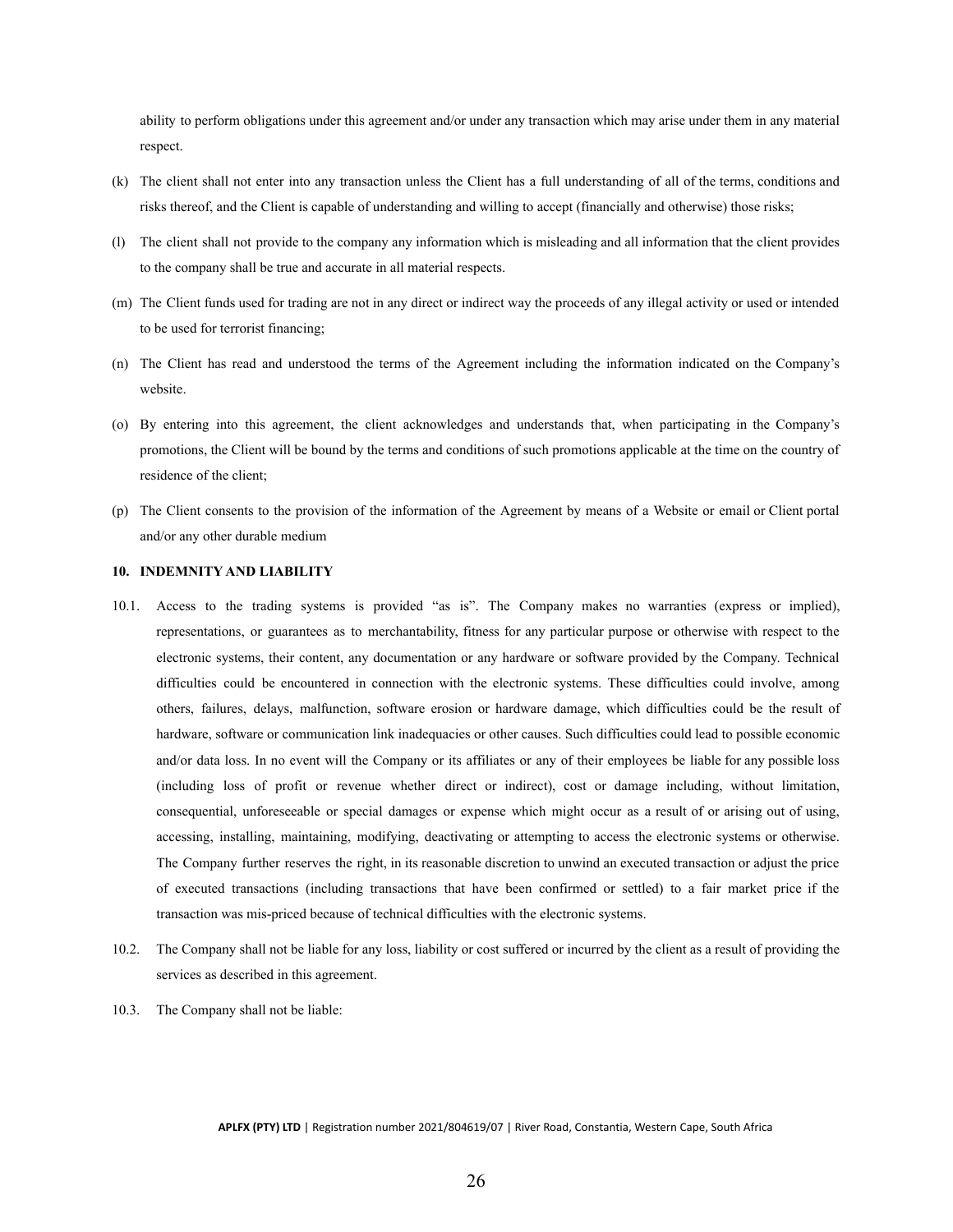- i. for any indirect or consequential loss or damage (whether for loss of profit, loss of business or otherwise), costs, expenses or other claims for consequential compensation whatsoever (howsoever caused) which arise out of or in relation to this Agreement;
- ii. for any incidental, special, punitive or consequential damages caused by any act or omission of ours under the Agreement; or
- iii. for any loss suffered or incurred by you as a result of any error in any Order, instruction or information given by you or an authorised person, or as a result of us acting on any Order or instruction which is, or appears to be, from such authorised person
- iv. for liability or cost which the client may suffer or incur as a result of the negligence, wilful default or fraud of any third party(e.g. bank, electronic payment provider, etc.) , which it has taken reasonable care in appointing.
- 4.4. Neither the Company nor the directors, officers, servants, agents or representatives of the Company shall be liable to the Client (except in the case of fraud) for any consequential, indirect, special, incidental, punitive or exemplary loss, liability or cost which the client may suffer or incur arising from the act of omissions of the Company under this agreement regardless of how such loss, liability or cost was caused and regardless of whether it was foreseeable or not. For the purposes of this paragraph, a loss, liability or cost includes any loss, liability or cost (as appropriate) arising from the client being unable to sell financial instruments where the price is falling, of rom not being able to purchase financial instruments where the price is rising, or from being unable to enter into or complete another trade which requires the client to have disposed of or purchased the financial instruments or any other loss, liability or cost arising as a result of loss of business, profits, goodwill or data and any indirect, special, incidental, consequential, punitive or exemplary loss, liability or cost, whether arising from negligence, breach of contract or otherwise and whether foreseeable or not.
- 10.4. The client shall indemnify the Company and keep us indemnified on demand in respect of all liabilities, costs, claims, damages and expenses of any nature whatsoever (present, future, contingent or otherwise and including legal fees) which we suffer or incur as a direct or indirect result of (i) a breach by the client's obligations under this Agreement, or (ii) any misrepresentation or breach of warranty by the client; (iii) us exercising our rights under the Agreement, (iv) the occurrence of any default or force majeure, or (v) any error in any instruction given to us by any Authorised Third Party or acting on any instruction, which is, or appears to be, from an Authorised Third Party.
- 10.5. All of our rights and remedies under this agreement may, unless otherwise stated, be exercised in our sole and absolute discretion and we are under no obligation to exercise any or all of them. All determination, decisions and calculations to be made by us under this agreement will be done in our sole and absolute discretion.
- 10.6. We may waive or relax any terms of the Agreement from time to time. Any liability accrued due to such permission is your sole responsibility. Any agreement to waive or failure to enforce any part of the Agreement will not constitute a waiver by us of our right to enforce it at a subsequent time.
- 10.7. No delay in the exercise or non-exercise by either party of any right, power or remedy provided by law or under or in connection with the Agreement will impair such right, power or remedy or operate as a waiver or release of that right. Any waiver or release must be specifically granted in writing, signed by the party granting it.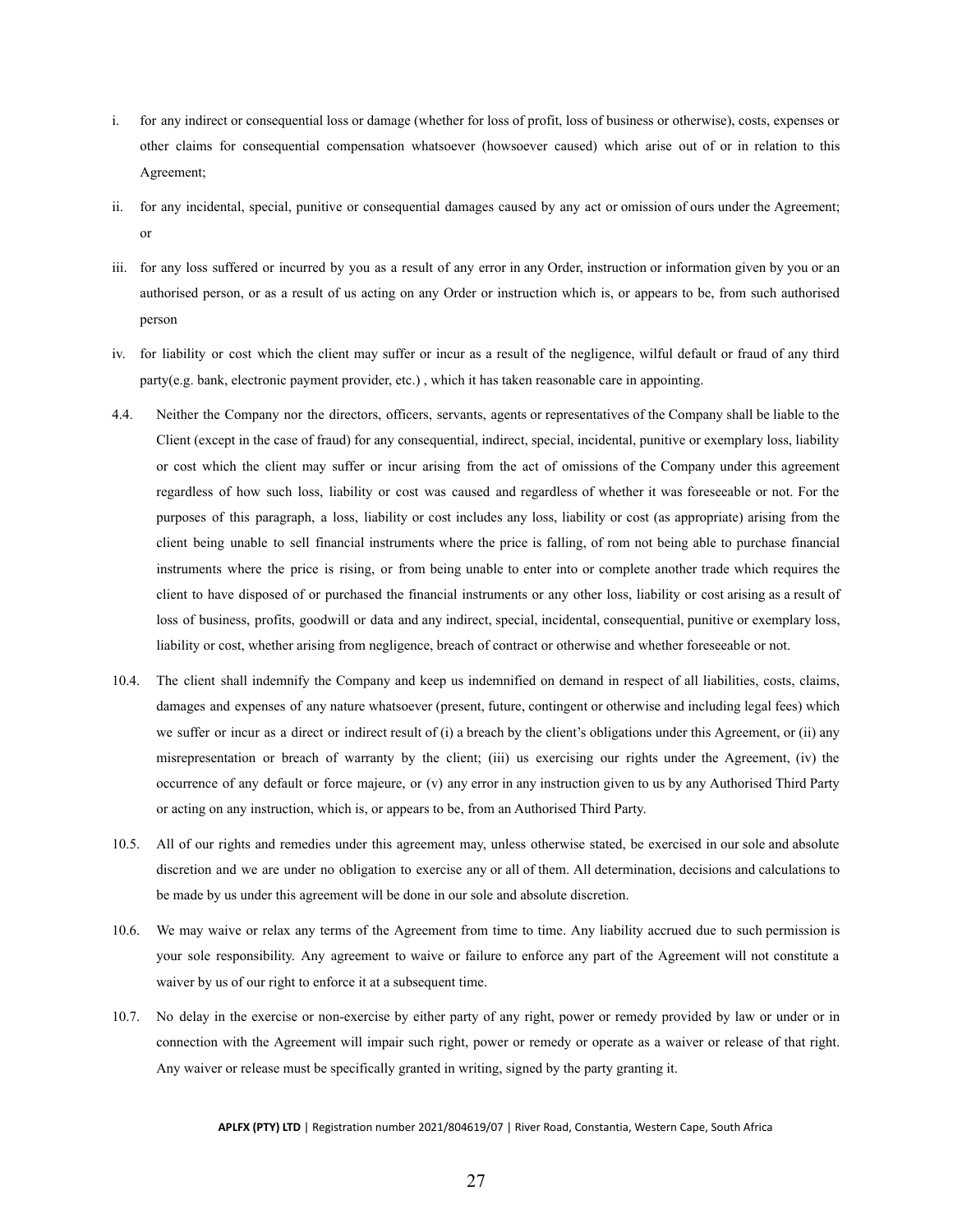10.8. The rights and remedies of each party under the Agreement are cumulative and not exclusive of any rights or remedies of that party under the general law. Each party may exercise each of its rights as often as it thinks necessary.

### <span id="page-28-0"></span>**11. PRIVACY POLICY**

- 11.1. This section outlines how the Company collects, maintains, uses and discloses personal information about you. The Company is committed in protecting the privacy of all personal data which it obtains from existing or prospective clients, applicants and visitors.
- 11.2. The Company will collect and hold personal data about you when you complete an online application for a live or demo account or through any other activities carried out on our website or any connected applications.
- 11.3. Personal data collected includes but is not limited to:
- Personal details such as name, address, telephone number and/or email address;
- Financial details such as estimated annual income and net worth, trading experience and investment knowledge;
- Identity verification documents such as passport and ID, utility bills, and/or bank statements or your company incorporation certificates/details.
- 4.5. The Company may derive information from your use of tis website. Such information may include site areas visited, pages viewed, frequency and duration of visits, type of transactions conducted or documents downloaded.
- 11.4. The data that the Company collects from you may be transferred to and stored at a destination either within or outside the European Economic Area (EEA). It may also be processed by staff operating within or outside the EEA who work for the Company or any of the Company's suppliers.
- 11.5. The Company may use your information for any one or more of the following purposes:
- To confirm your identity;
- To maintain your personal profile;
- To assess your suitability to the products and services we provide;
- To provide the services you have requested including processing transactions;
- To provide you with transaction and post transaction related services;
- To inform you of products and/or services that may be of interest to you;
- To keep you updated on the issues that are relevant to your business relationship with us;
- To tailor the website to your needs and interests;
- To analyse impersonalised statistical data to enable us to provide you with better products and/or services.
- To administer your account and monitor its conduct and assess and analyse any credit limit, including, the interest rate, fees and other charges to be applied to the Client's account;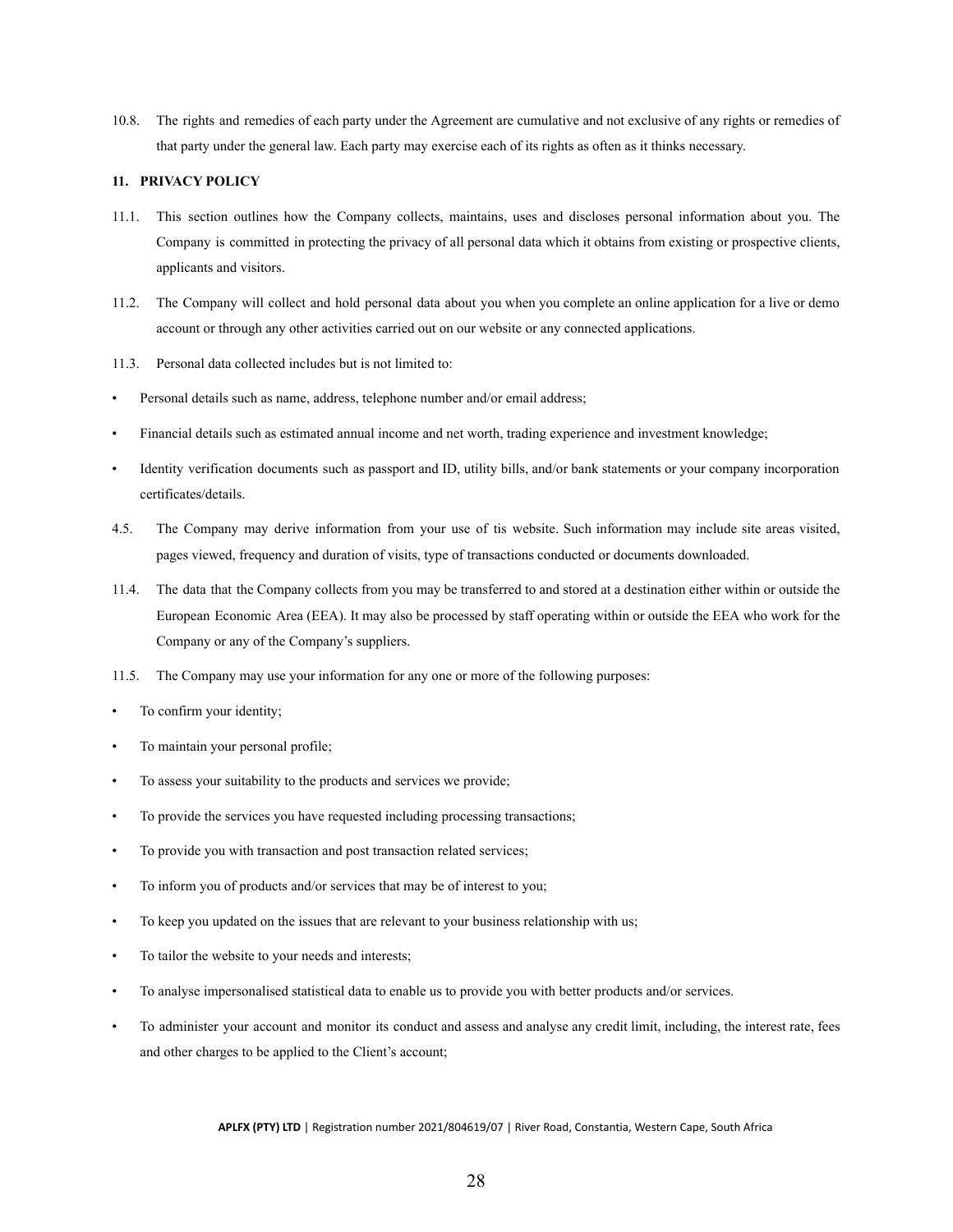- 4.6. The Company may share your personal information with any member of tis group or affiliated group (i.e. any subsidiaries, ultimate holding companies and its respective subsidiaries). In the event that the Company discloses information to business parties, for instance, card processing companies or banks, in order to affect the services requested by the clients; such third parties may store your information in order to comply with their legal and other obligations.
- 11.6. The Company will retain your personal data on record for a period of at least five (5) years, which is calculated after the execution of the transaction or the termination of the business relationship.
- 11.7. By submitting your personal data, you consent to the Company collecting, maintaining, using and disclosing personal data about you in accordance with this section.
- 11.8. The Company uses cookies to gather information about your access to its website and other related services provided to you.
- 11.9. Cookies are small pieces of information which use a unique identification tag and are stored on your device as a result of you using this website or other services we provide to you.
- 11.10. Most internet browsers are set up to accept cookies. If you do not wish to receive cookies, you may be able to change the settings of your browser to refuse all cookies or to have your computer notify you each time a cookie is sent to it, and thereby give yourself the choice whether to accept it or not. However, it is strongly recommended that you allow cookies on our website to ensure you have the best possible experience. Turning off cookies may result in reduced performance of our website and trading platform and may also impair the quality of the services that we provide to you in relation to your account.

#### <span id="page-29-0"></span>**12. INTELLECTUAL PROPERTY**

- 12.1. All Intellectual Property Rights in or arising out of or in connection with the services provided under the Agreement, the Platforms, the Website or any other thing supplied by us to the client shall, to the extent not owned by a third party, be owned by us. The client acknowledges and agrees that, in respect of any third-party Intellectual Property Rights, client's use of any such Intellectual Property Rights is conditional on our obtaining a written license from the relevant licensor on such terms as will entitle us to license such rights to the client.
- 12.2. The client acknowledges and agrees that must not supply any or the services provided under the Agreement or the Website (or any part of them) to anyone nor may the Client copy the services or the Website.
- 12.3. The client shall use any data or material we supply only in connection with the operation of the account, and upon the closure of the account the client shall return any such material to us.
- 12.4. Anything we supply to the client is supplied on a non- exclusive basis and we reserve the right to cease such supply and terminate any usage of any service, Platform or the Website or any other thing we supply to the client.
- 12.5. All rights and interests and all intellectual property rights (including, without limitation, all trademarks and trade names in or relating to the Company) are owned by the Company or the Company's suppliers or licensors and will remain the Company's property or that of the Company's suppliers or licensors at all items. The client will have not right or interest in those intellectual property rights other than the right to access the Electronic Systems. The client shall not copy, license, sell, transfer, make available the electronic systems or information on the electronic systems to any other person.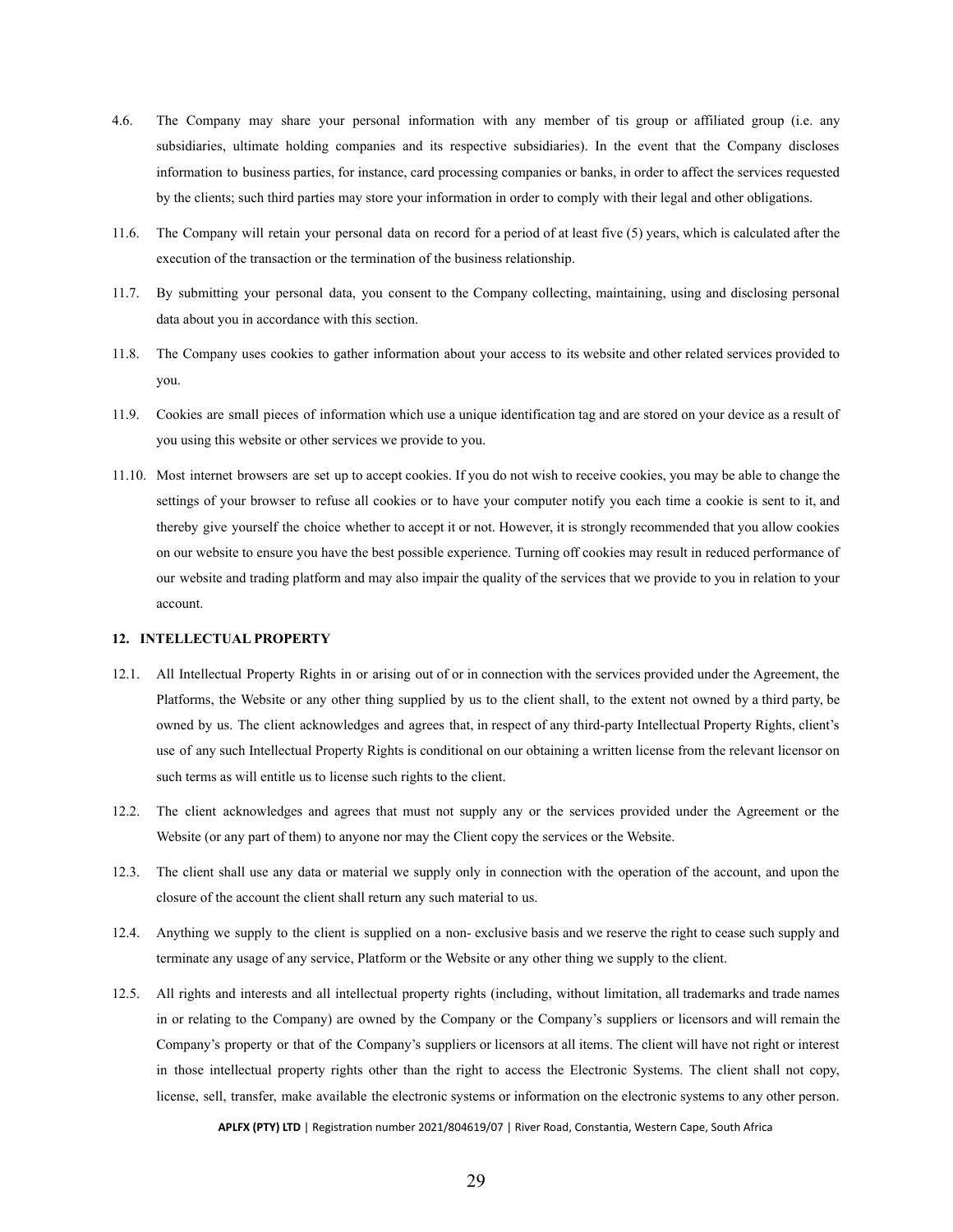The client shall not remove or alter any copyright notice or other proprietary or restrictive notice contained in the electronic system.

#### <span id="page-30-0"></span>**13. UNFAIR AND IMPROPER ACTIVITIES**

- 8.13. The client understands and agree to use our services in good faith and not to take unfair advantage of our services or are otherwise act in an unfair manner or abusive manner in respect of our systems, platforms or accounts. Such behaviour includes:
- using any electronic device, software, algorithm, or any dealing strategy that aims to manipulate or take unfair advantage of our Services;
- any arrangements with insiders of the Company or any dealing strategy that aims to manipulate or take unfair advantage of our Services;
- exploiting a fault, loophole or error in our software, system, the Platforms;
- collusion;
- using trading strategies designed to return profits by taking advantage of latencies in a Platform, delayed prices or through high volumes of Transactions opened and closed within an unusually short period of time as compared to the 'average' client and/or targeting tick fluctuations rather than movements reflecting the correct underlying prices; and
- performing abusive trading such as, but not limited to, Sipping, Scalping, Pip-Hunting, Hedging, placing "buy stop" or "sell stop" orders prior to the release of financial data, arbitrage, manipulations or a combination of faster/slower feeds on the System or the Platform or the application of artificial intelligence on the Client Account or the System or the Platform and any market manipulation and/or market abuse.
- placing high volumes of pending or market Orders on your account where you have insufficient funds in your account to cover the margin required if those Orders were executed.
- 1.13. If the client carries out any of the behaviour in clause 21.1 in respect of any Transaction, or we have reasonable grounds to believe the client has done so, it will constitute a breach of the Agreement and, in addition to our rights herein, we may:
- i. terminate client's access to our servers;
- ii. amend the Transaction, so that it is as it would have been if the Order was executed in the absence of the improper behaviour;
- iii. enforce the Transaction against the client if it is a Transaction under which the Client have incurred a loss; and
- iv. treat the Transaction as void if it is a Transaction under which they client have secured a profit (and retain any such profit for our own account, subject to Applicable Law),

unless and until the client produce conclusive evidence within 6 months of the Transaction being closed that the Client have not, in fact, carried out the relevant behaviour as per this clause.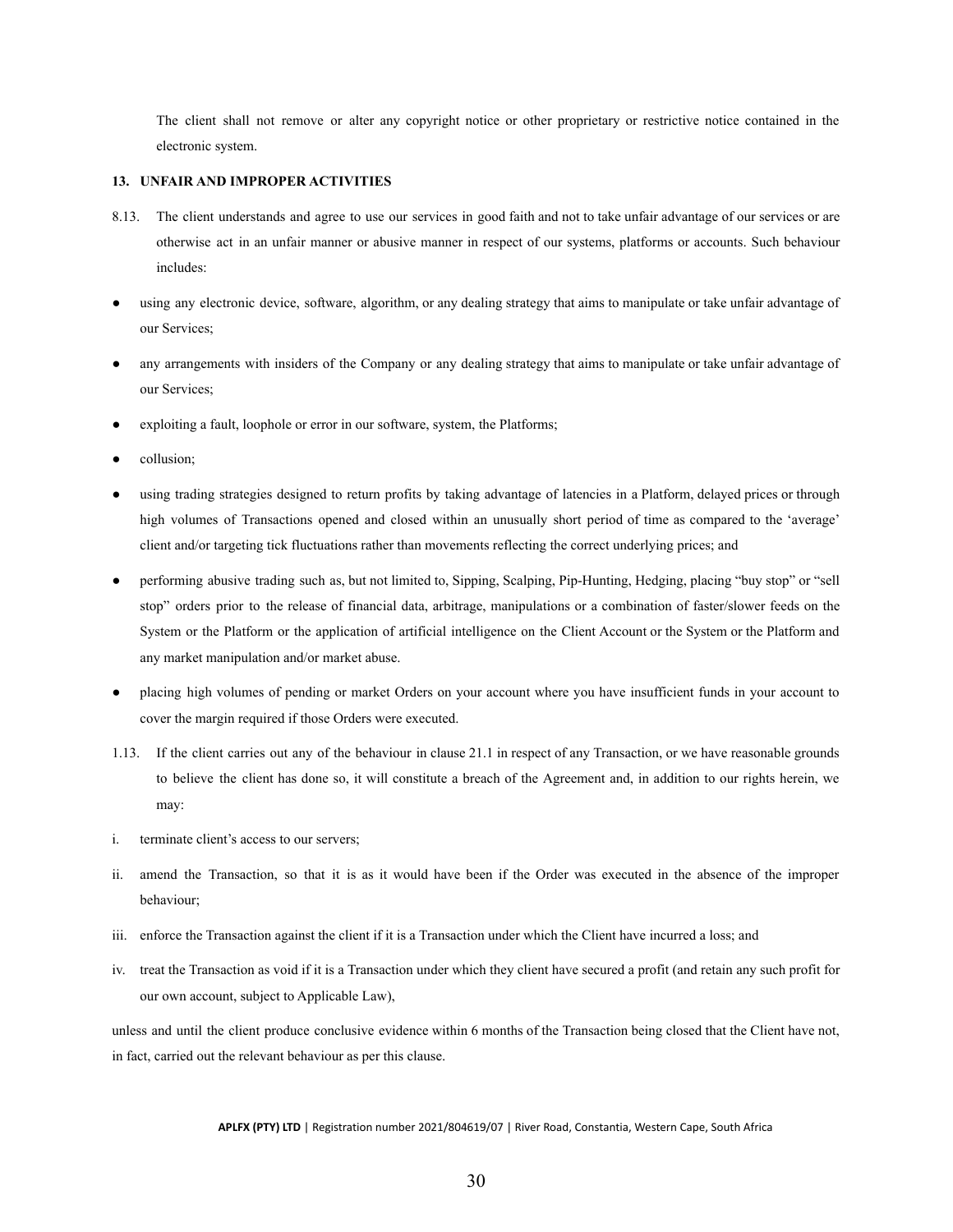- 1.14. We can exercise the rights in this clause even if the client have entered into (or refrained from entering into) arrangements with third parties relating to the relevant Transaction and even if the client may suffer loss as a result.
- 8.14. If we exercise any of our rights under this clause, and if the client have received any monies from us in connection with any associated Transactions, the Client agrees that those monies are due and payable to us and shall be immediately return an equal sum to us.
- 8.15. This clause includes the rules and obligations relating to Insider Dealing Laws.

### <span id="page-31-0"></span>**9. FORCE MAJEURE EVENTS**

- 9.1. In case of any emergency or an exceptional market condition may prevent us from performing any or all of our obligations (a Force Majeure Event). Following the occurrence of a Force Majeure Event, we will take reasonable steps to inform you.
- 9.2. Force Majeure Events shall include any even or act that is beyond our control and we are not take any relevant actions in order to affect, prevent or mitigate it.
- 9.3. We will not be liable for any losses incurred as a result of any Force Majeure Event, including as a result of any interruption of power supply, electronic communication, information system or any event which prevents us from supplying information in one or more of the markets in which we would ordinarily quote.
- 9.4. We will not be liable for any losses the client may suffer by reason of any action we may take in accordance with a Force Majeure Event.
- 9.5. If we determine that an open Transaction is subject to a Market Disruption Event, then we may, with or without notice to the client and without prejudice to any other rights and remedies we may otherwise have under the Agreement or at law:
- i. suspend trading in the relevant market(s);
- ii. close any or all open Transactions (in whole or in part)
- iii. refuse to place any Transactions in the relevant market(s);
- iv. cancel any Orders and fill any Orders in each case at such price as we may consider in good faith to be appropriate in all the circumstances;
- v. value the relevant Transactions at zero (0);
- vi. suspend or modify terms of the Agreement to the extent that it is impossible or not reasonably practicable for us to comply with them;
- i. immediately require payment of any margin and/or any other amounts owed to us; or
- ii. take or omit to take all such other actions as we deem appropriate in the circumstances, and we will not be liable for any loss arising to the client for any reason, unless as a result of our negligence, wilful default or fraud.
- 1.15. We will not be liable for any loss suffered as a result of the suspension or trading of any Underlying Market.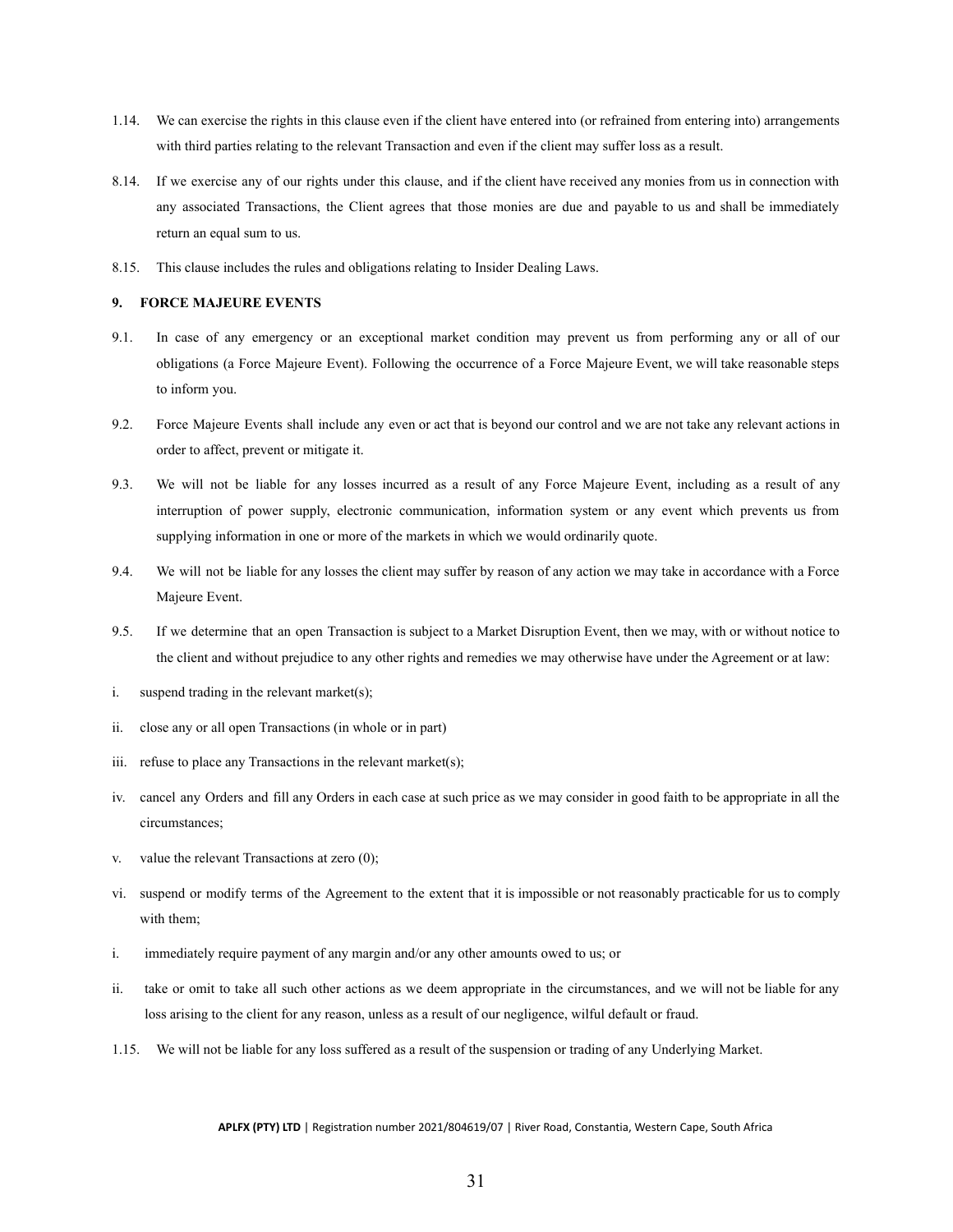- 9.6. If an Underlying Market or related exchange becomes subject to a takeover or merger offer or enters into or becomes the subject of an Insolvency Event, we may close any or all Transactions at any time during the takeover, merger or insolvency process or to adjust the opening price of your Transaction to reflect any cash portion of the offer or to amend the Size to reflect any corresponding underlying adjustment caused by the takeover, merger or Insolvency Event and/or to close the existing Transaction and reopen a new Transaction reflecting the new equity that is created by the takeover, merger or Insolvent Event.
- 9.7. If an equity or Underlying Market is suspended, we may increase the margin requirements to the extent considered by us to be fair and reasonable in the circumstances. If an Underlying Market remains suspended for more than four business days we may close the Transaction with reference to the last official price at the time of suspension.

## <span id="page-32-0"></span>**10. TAXES**

- 10.1. It is your sole responsibility to ensure that your trading activities comply with your local income tax regulations and any other applicable laws. We will never provide you with any tax advice and you should seek such third party advice on tax as you deem necessary. All your profits realized through the investments with us are inclusive all tax.
- 10.2. You understand, acknowledge and agree that any profit or any funds withdrawn from us and send by us to you are deemed to be inclusive of all applicable taxes, including any applicable value added taxes.
- 10.3. If any tax (value added, withholding or otherwise) is payable on any amount of funds send by us to you, such amount of tax will be for your own account and will not be payable by the Company. However, if the Company determines or is notified that applicable law requires it to deduct or withhold for or on account of any tax in respect of any such payment to you, then we will pay to the relevant authorities the full amount required to be so deducted or withheld and the amount payable to the you will be reduced accordingly.
- 10.4. If we determine or are notified that applicable law requires the Company to deduct or withhold, or it is otherwise liable, for or on account of any tax (including any applicable value added tax, income tax, etc.) in respect of any payment already made to you, then you shall indemnify and hold harmless the Company in respect of any such tax payment.
- 10.5. We may at any time deduct, without notice or recourse to you, any monies deposited in or credited to your account in error by us or on our behalf.

### <span id="page-32-1"></span>**11. GOVERNING LANGUAGE**

11.1. This agreement as well as any additional agreement hereto (both present and future) are made in English. Any other language translation is provided as a convenience only. In the case of any inconsistency or discrepancy between original English texts and their translation into any other language, as the case may be, original versions in English shall prevail.

### <span id="page-32-2"></span>**12. GOVERNING LAW AND JURISDICTION**

12.1. This Agreement and all transactional relations between the client and the Company are governed by the Laws of South Africa and the competent court for the settlement of any dispute which may arise between them under or in relation to this agreement shall be the Courts of South Africa.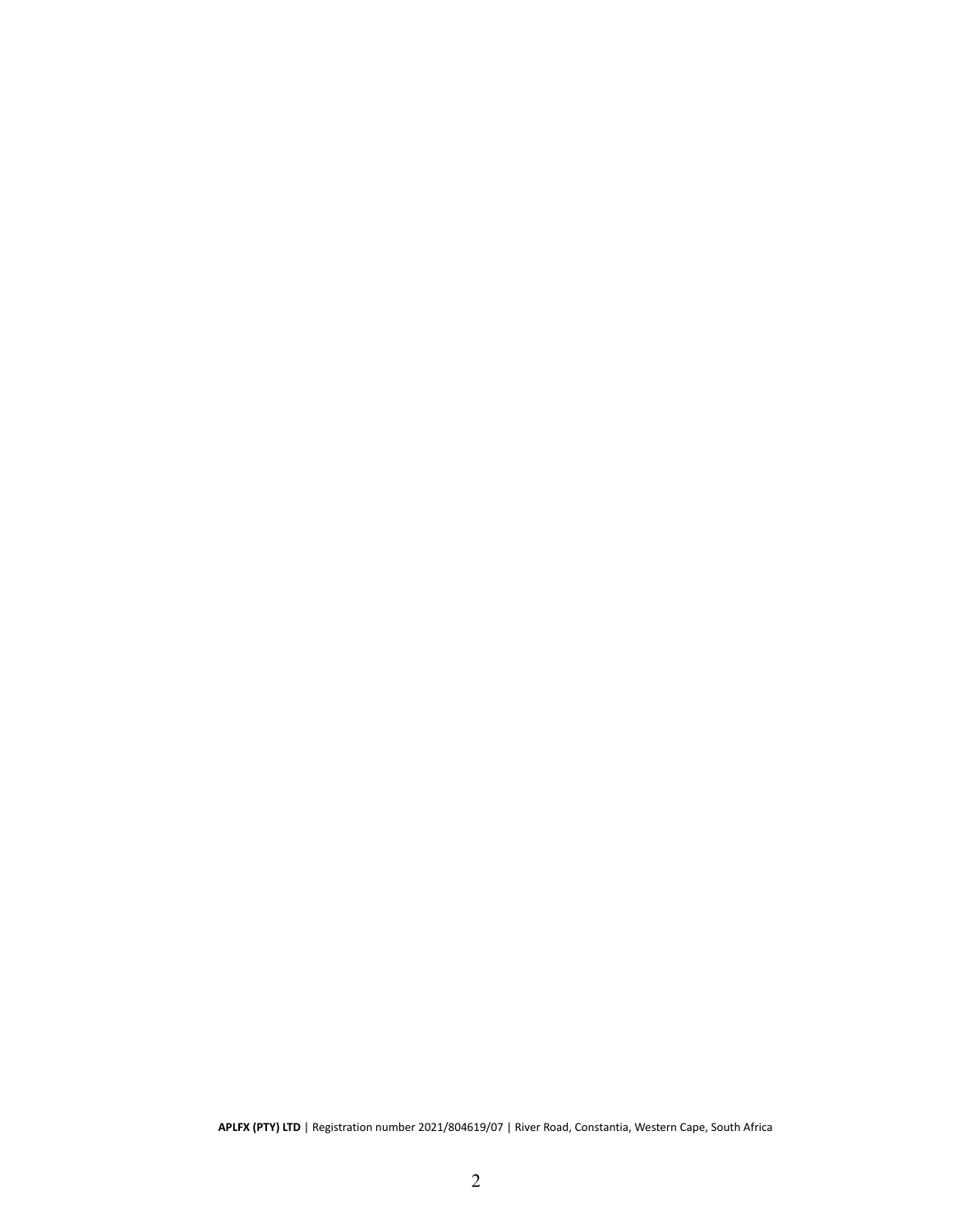# **Schedule A-**Terms and Conditions- Trading Bonus Scheme (the "**Agreement**")

#### <span id="page-34-0"></span>**A. Introduction**

- 1. APLFX (PTY) LIMITED operating under the trading name FXGlobe CAPITAL is a South African Investment Firm registered with the South Africa registrar of Companies under number 2021/804619/07 and licensed and regulated by the Financial Sector Conduct Authority under license number 52045 (hereinafter referred as the "Company").
- 2. The *"Trading Bonus Scheme*" Terms and Conditions is an integral part of the APLFX (PTY) LIMITED Terms and Conditions and provisions set herein are considered as an Appendix of all FXGlobe Capital Business Terms and Conditions (hereinafter the "Client Agreement").
- **3. These Terms and Conditions (hereinafter the "Agreement") is entered between You and APLFX (Pty) Ltd (hereinafter the "Company"), alongside with the Company's general business Terms and Conditions for the purpose of granting you the Bonus, as per your request**
- 4. This Bonus shall be governed by Client Agreement and this Agreement construed from the terms set forth below.

#### **B. Specifications and limitations terms**

- 5. Subject to, and without prejudice to, all other Business Terms and Conditions, the offer is available to the Company's Clients who have satisfied the Eligibility Criteria for the offer (*"Eligible Clients")* as set out in the sections following hereinafter
- 6. The Company at its own reasonable discretion, offers the "Trading Bonus Scheme" to any Client(s) and/or any countries/regions as it deems appropriate and for as long as the Company deems to provide it.
- 7. In order for a client to be considered as Eligible Client to this "Trading Bonus Scheme", the following criteria must be satisfied:
- I. At least eighteen (18) years of age or otherwise above legal age in the country of residence
- II. Holder of a real trading account with the Company within which the first minimum deposit condition has been made as it is specified in the Company's website (the "Account"), irrespective which bonus will be granted; and
- III. The Account must have been approved by the Compliance Department, and,
- IV. Persons associated in any manner whatsoever with the Company: Εemployee, Introducing broker, affiliate and associate of the Company are not allowed to participate
- V. Similarly, family members and close associates of the aforesaid point IV above are not allowed to participate.
- VI. You are not a third party which have any direct or indirect connection or relation to this promotion within or outside the Company itself.
- VII. You should have filed an official requested the Company for such Bonus to be granted. This request can be made either by email, through the website, links available to you or any other online questionnaire
- 8. You understand and acknowledge that his request will be assessed by the relevant department within the Company and will have to receive a reply. The company may reject such request without obligation to provide explanations or reasons of such rejection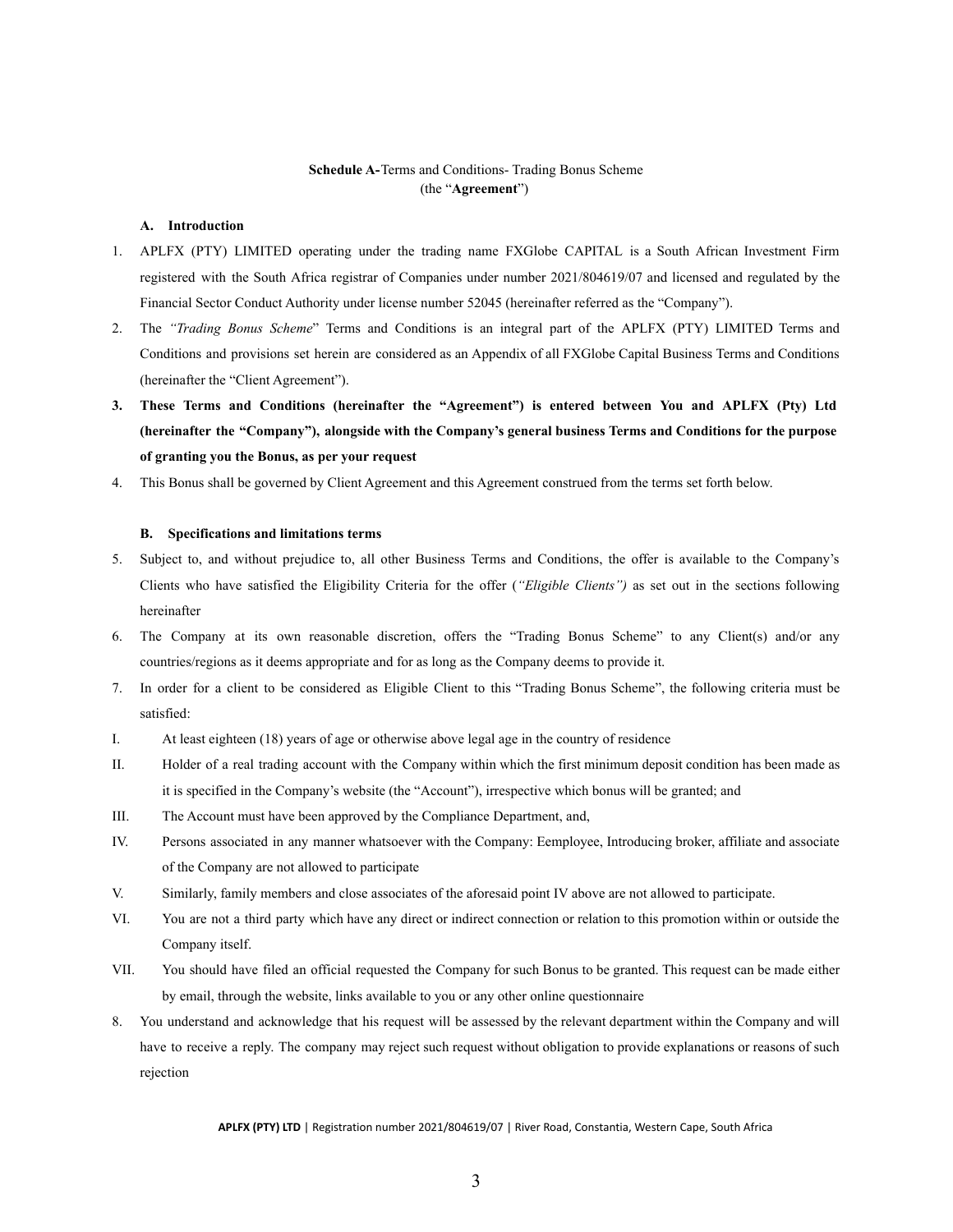9. The Company will keep adequate records of such Client's request and consent/acceptance to receive the bonus, as evidence for the granting of bonuses.

#### **C. Specific "***Trading Bonus Scheme"* **Terms**

- 10. The Company offers limited bonus of the amount deposited by the Client, please refer to sections below
- 11. Upon Company's verification of the above and approval of your eligibility to receive such Bonus, the Bonus granted will be a specific percentage (ie. 25%) of the amount deposited by you in the respective Account.
- 12. The amount of deposit will be provided in the currency of your account (i.e. if you have an USD account and you deposit 1.000USD then you shall receive the amount in credit pursuant to the agreed percentage)
- 13. The Maximum Bonus amount that will be granted by the Company is 5.000, regardless of the deposited amount you have made (i.e. Deposited 12.000 in your Euro currency Account, then you shall receive 5.000Euro as Bonus, not 6.000Euro); depending always on the agreed percentage that you will consent and agree.
- 14. You understand and acknowledge the fact that this promotion is promoted and prepared indoor the Company, meaning that is offered by the Company's own initiative, therefore, the Company reserves the right to reject, at any time, the provision of such Bonus to you or any other particular Client, without any obligation to notify You or that Client of the grounds of such decision.
- 15. The Bonus is offered solely for trading purposes and therefore it cannot be withdrawn, transferred, refunded, and/or lost, system will close all your positions automatically once equity reaches the bonus amount so the bonus will remain in full and not lost.
- 16. Any withdrawal from the account will immediately cancel the bonus which will be forfeited/deducted from the account, unless a minimum volume has been met of 0.1 lot for every 1 Euro of bonus. In this case bonus will remain even after withdrawal if the initial amount remains unified. In the case you wish to withdrawal your initial deposited amount and your profits the bonus will be deducted from the account immediately.
- 17. For the purpose of this Bonus promotion, if you make a profit as a trading result and intend to withdraw either your deposited funds, profit, or both the same time, and volume is not met and since the Bonus is not subject to withdrawal, the bonus given by the Company shall be removed in the first instance and then the withdrawal will be processed.
- 18. The given Bonus cannot be lost and therefore as soon as your account's equity will be equal to the bonus the system will automatically close your open positions.
- 19. If you do not conduct any trading activity during the first 30 days from the day of receiving the bonus, then the Company reserves the legal right to forfeit/debit that bonus.
- 20. The bonus is given to a client and not to an account, i.e. a client can have only 1 account with bonus in it.
- 21. The bonus will be forfeited/debited from your Account in case the Company has any suspicious grounds to believe that the Policy of the promotion has been abused and/or manipulated in any way.
- 22. While you benefit from this bonus promotion you have the obligation to act in good faith and should not carry out any action in any way/manner, which may be considered as manipulation or abuse of this Agreement or Client Agreement or any other policies of the Company. You should use the Bonus in an effective and reasonable manner so as to satisfy the Company and its Terms and Conditions in general.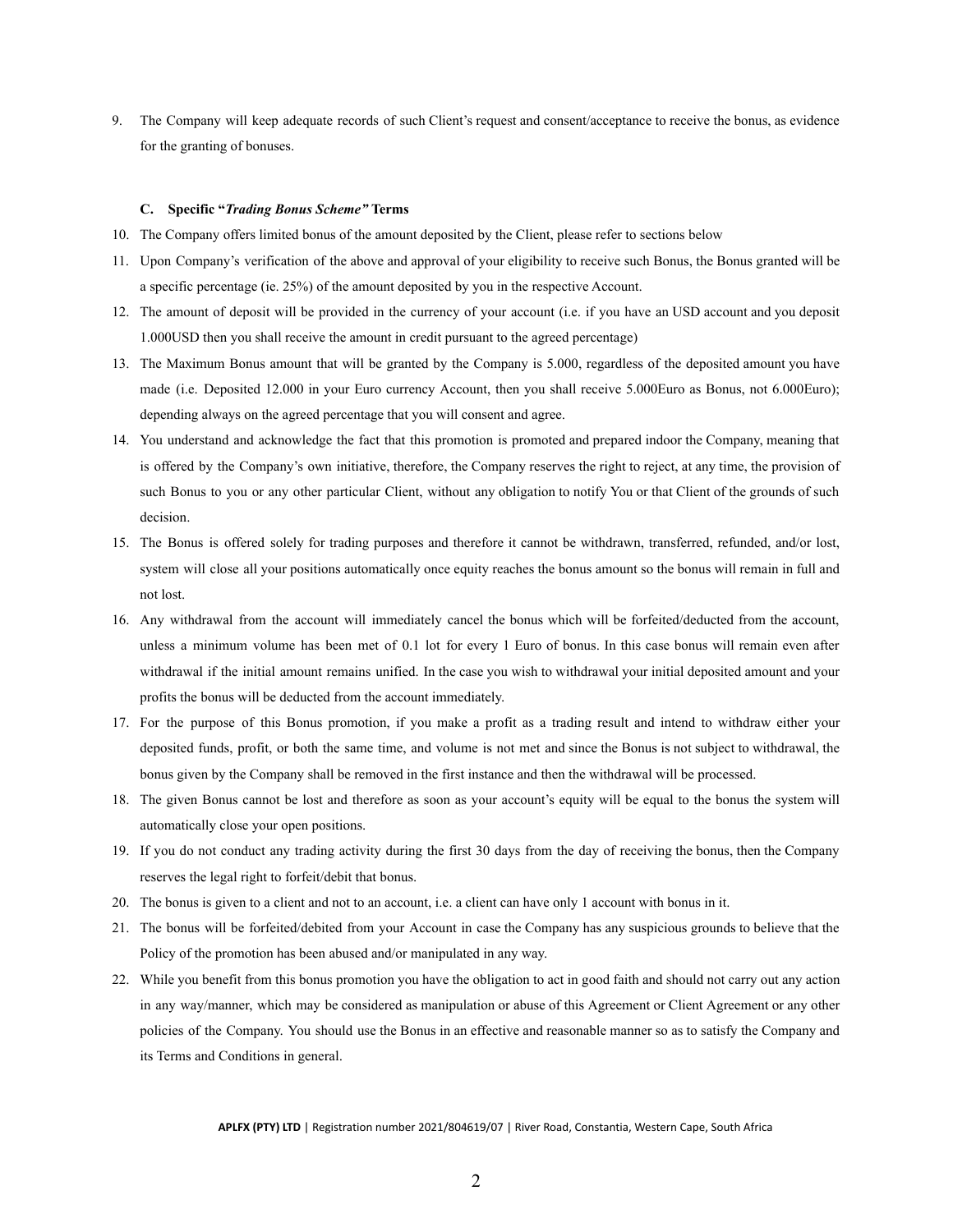- 23. The Company reserves the right, at its sole discretion, to disqualify you or any other Client that tampers or attempts to tamper with the operation of this Promotion or breaches this Agreement or the Client Agreement.
- 24. The Bonus and Profits can be forfeited in case the Company suspects any act of fraud or breach of the Company's Terms and **Conditions**
- 25. It is of a great importance to bring to your attention that this particular special promotion it is subject to this specific promotional terms and conditions Agreement which are set solely at the Company's discretion and go along with the general Terms and Conditions of the Company.
- 26. The Company reserves the right to adjust, amend or terminate this promotion, or any aspect of it, at any time, at any time and without prior notice. Such alterations shall be informed on you via e-mail or/and by posting on the Company's website or simply updating the online Company's Policy.
- 27. It is strongly suggested that You regularly refer to the Terms and Conditions of the Company and this Agreement in particular, so you can insure an effective update of the Company's policy and business relationship terms.
- 28. It is of a great importance to bring to your attention that all bonuses schemes/plans or special promotions that the Company offer, or will offer in the future, are subject to specific promotional terms and conditions which are set solely at the Company's discretion
	- The Company has the right to remove the bonus upon suspicion of abuse of Bonus Scheme. One way of such abuse may be considered when suspected group trading and/or same/similar trading strategy is used to execute orders.
	- The Company has the right, at all times, to increase or decrease the amounts of benefits/bonuses offered, increase volume requirements or modify in any manner this Agreement.
	- The Company has the right to deny a bonus to you or any other Client without further explanation.
- 29. With the continuation of your business with the Company, the Company shall have the right to assumes that, on your part, you have sufficiently accepted the updated Agreement.
- 30. The Company shall not be liable for any outcome that may arise as consequence of bonus cancelation, including, but not limited to, order(s) by Stop Out.
- 31. This promotion should be considered as a separate and independent promotion within the Company's Policy. Therefore, it cannot be combined, by any means, with any other promotions or benefits offered by the Company and/or running the same time
- 32. Any dispute or instance which is not covered by this Terms and Conditions Policy should be resolved by the Company's management in the manner which seems to be more just, fair and reasonable. That decision, made by the Company in such events, shall be final and binding on you and any other party or parties involved in the dispute.
- 33. Any taxes/charges which may arise as a result of this Promotion shall constitute your own responsibility and should be held solely by you
- 34. Upon signing this Agreement and using the Bonus (if approved and granted by the Company), you acknowledge that you are aware that by benefiting from this Promotion it constitutes an acceptance of this Bonus Terms and Conditions;
- 35. If this Bonus Terms and Conditions is to be translated into a language other than English, the English version of the Policy shall prevail where there is an inconsistency.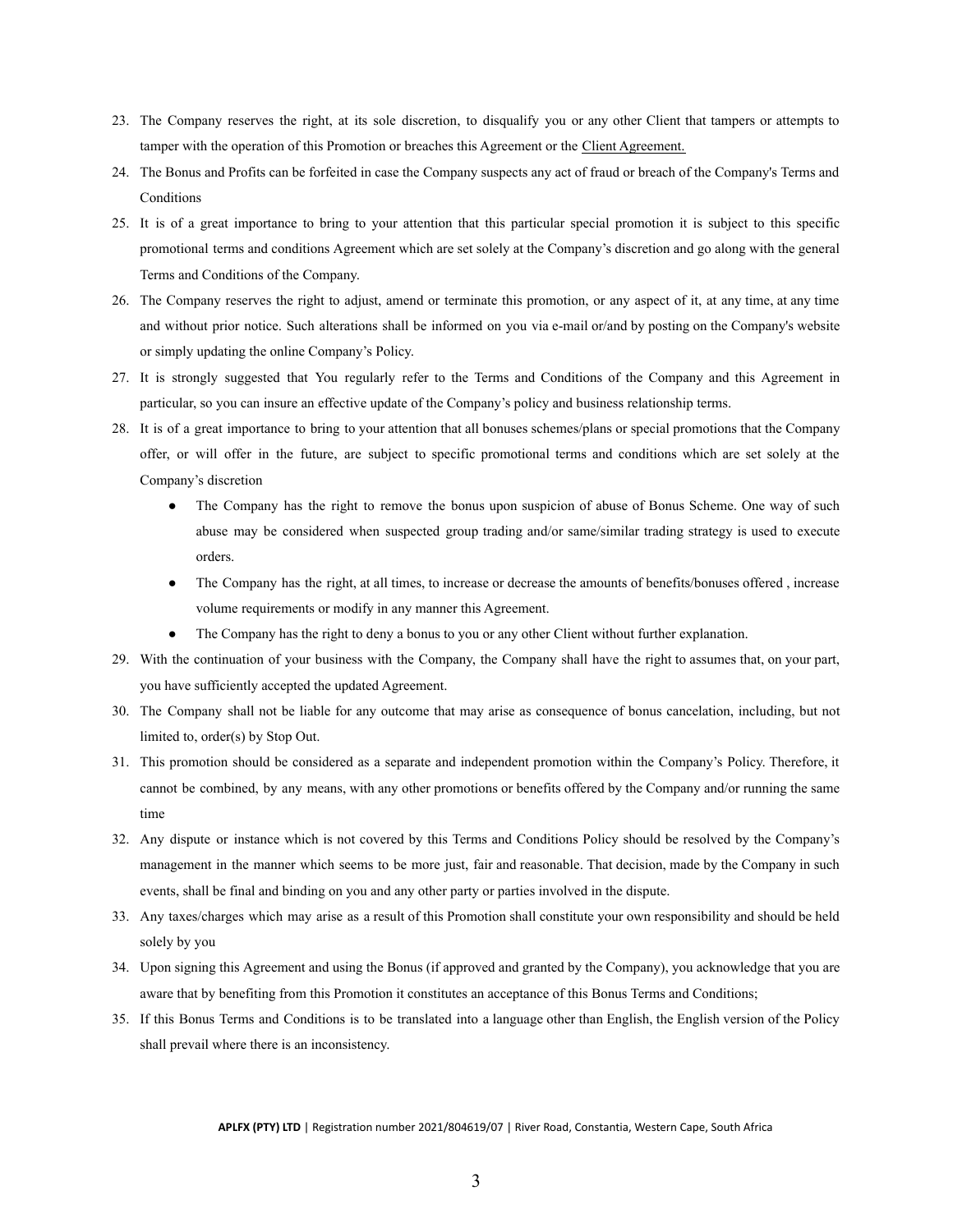36. The Company reserves the right to amend and/or modify the respective agreement at any time and without any given notice. It remains your sole responsibility to ensure that you are aware of the correct, current terms and conditions of this Agreement and the Company advice you to check for updates on a regular basis. If you do not agree to be bound by the terms and conditions of the Agreement, please inform the Company in writing immediately and cease using the Company's services.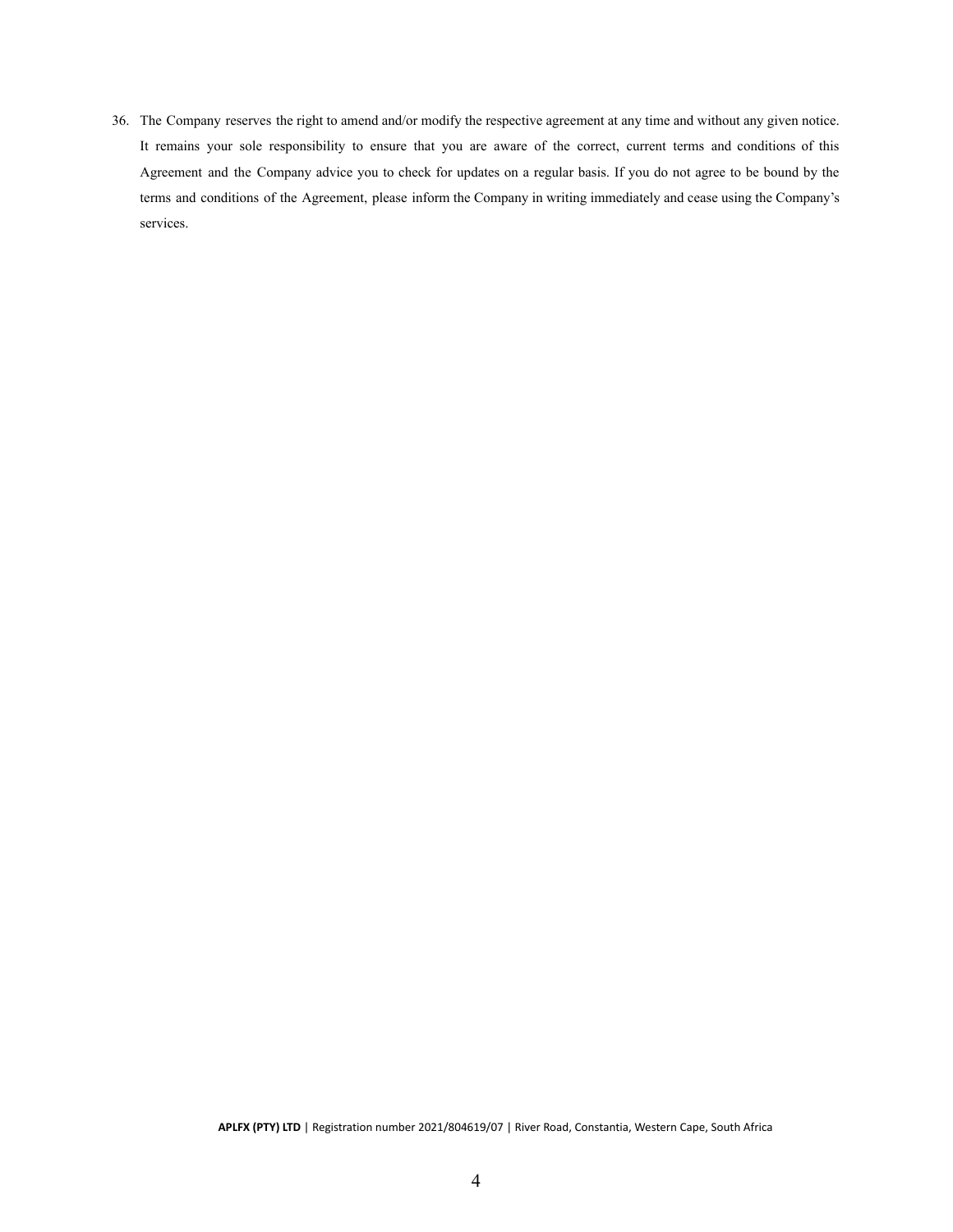## **Schedule B-** Social Trading Services Terms and Conditions (the **"Agreement")**

<span id="page-38-0"></span>These Terms and Conditions (hereinafter the "Agreement") is entered by and between APLFX (PTY) LTD (hereinafter the "Company") on the one part and the Client (which may be a legal entity or a natural person) who been accepted by the Company as a Client (hereinafter called the "Client" or "you"), on the other part.

You, holder of a trading account(s) with APLFX (PTY) LTD, by signing this Agreement, request, confirm and authorize the Company to assign your Account(s) to a trading Strategy Category which you have chosen before opening this document and signing this Agreement and which shall automatically replicate a specific trader or traders and/or strategies trades into your Account(s), as per that chosen Strategy Category (the "Services").

# **THESE SOCIAL TRADING ACCOUNT TERMS, TOGETHER WITH THE GENERAL TERMS AND CONDITIONS, THE RISK DISCLOSURE NOTICE, THE ANTI-MONEY LAUNDERING POLICY, THE INFORMATION PROVIDED ON THE WEBSITE AND THE PLATFORM, AS WELL AS OTHER RULES, SPECIFICATIONS AND REGULATIONS AS MAY BE STIPULATED BY THE COMPANY, CONSTITUTE THE ENTIRE AGREEMENT WITH REGARDS TO THE SOCIAL TRADING ACCOUNT SERVICES.**

### **FEE ACKNOWLEDGEMENT/DEBIT AUTHORISATION**

- A. By agreeing to the Terms and signing this Agreement, you hereby ratify and confirm that you agree to remunerate for the services hereinbelow and hereby instructs and authorizes the Company to debit your trading Account(s) and credit the fees to the relevant traders whom you are subscribed to for the chosen strategy
- B. **YOU acknowledge and confirm that you have read and understood the above Fee Acknowledgement/Debit** Authorization and the below terms of this Agreement, and filled this form voluntarily with consent and full **understanding of the obligations, risks and liabilities involved, and agree to all of the provisions contained herein**.
- **C.** You acknowledge and agree that the Service will be provided by a third party. You understand and accept that only such third party shall have the legal responsivity and liability for the Services towards you, the Company is only a provider of trading systems and investment services facilities, and the Company is not involved in any copy trading and/or social trading strategies, and/or expert advisors, etc.

### **PLEASE READ THE FOLLOWING TERMS AND CONDITIONS CAREFULLY.**

**1. BY SUBSCRIBING TO THE SERVICES HEREIN, YOU AGREE TO BE BOUND BY ALL THE TERMS AND CONDITIONS OF THIS AGREEMENT (the "AGREEMENT"). IF YOU AGREE WITH THE TERMS AND CONDITIONS OF THIS AGREEMENT, SIGN THIS DOCUMENT BELOW.YOU SHOULD PRINT-OUT OR OTHERWISE SAVE A COPY OF THIS AGREEMENT FOR FUTURE REFERENCE. IF YOU DO NOT AGREE WITH ALL OF THE TERMS AND CONDITIONS OF THIS AGREEMENT, CLICK THE "BACK" BUTTON ON YOUR BROWSER AND DO NOT SUBSCRIBE TO THE SERVICES.**

**YOU WILL RECEIVE THE SERVICES ONLY IF YOU AGREE TO BE BOUND BY ALL OF THE TERMS AND CONDITIONS CONTAINED HEREIN. YOUR ELECTRONIC ACCEPTANCE OF THIS AGREEMENT IS PERMITTED BY THE ELECTRONIC SIGNATURES IN GLOBAL AND NATIONAL COMMERCE ACT (ESIGN ACT) AND SIMILAR FEDERAL AND STATE LAWS. ANY USE OF THE SERVICES HEREIN SHALL CONSTITUTE AN ACT OF ACCEPTANCE OF THE BELOW TERMS AND CONDITIONS.**

- 2. The Company provides the Social Trading Account services by offering to the Client access to the Platform functionality, which enables the client to copy the trading activity of one or more chosen Strategy Providers. The Company bears no responsibility for the actions of the chosen strategy provider.
- 3. You hereby acknowledge and understand that the strategy provider is not an employee or a contractor or an agent of the Company and it not affiliated with the Company in any other way.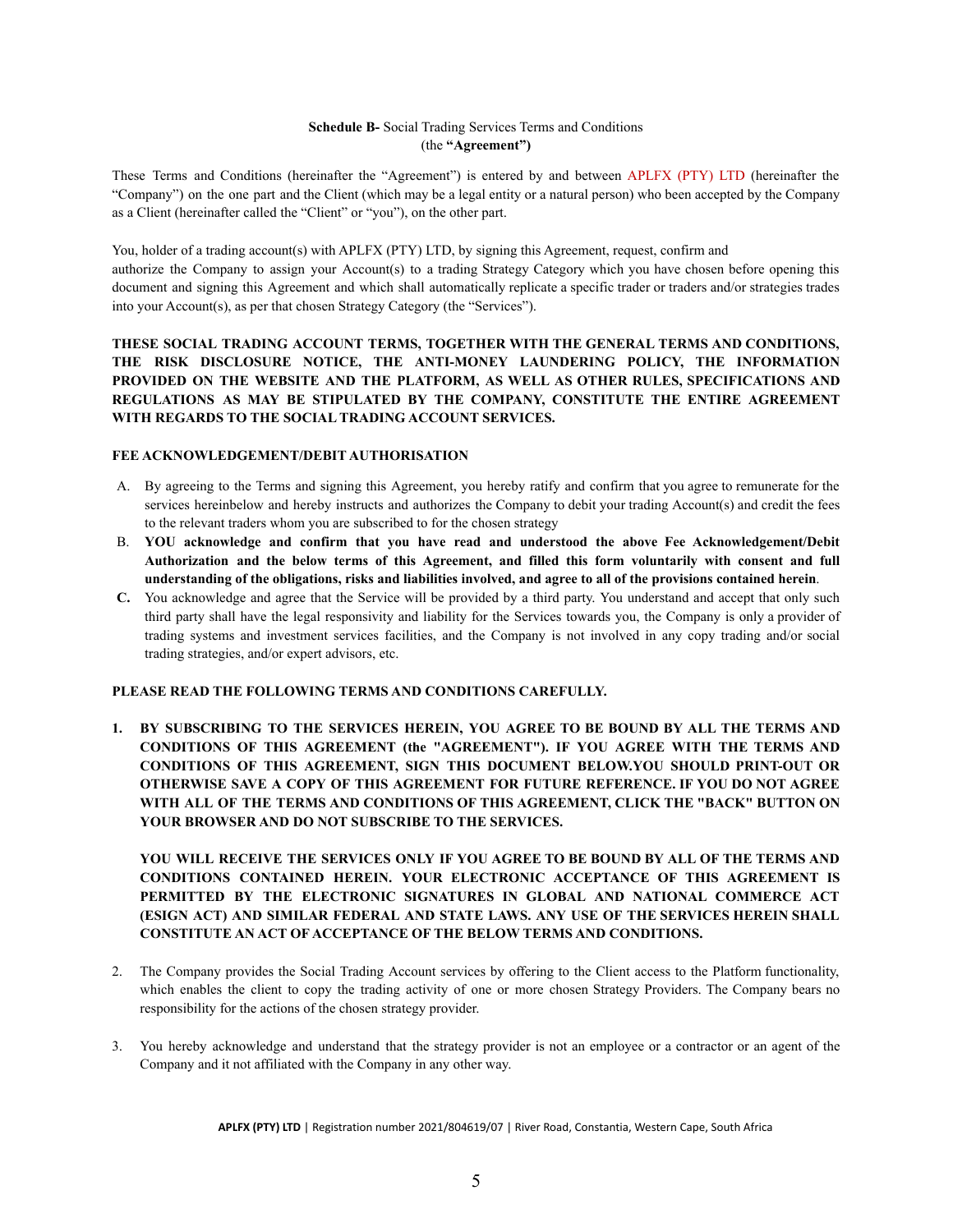- 4. You further declare that you understand and acknowledge that any Strategy Category you may choose and Account(s) activity resulting from the Services may not succeed and may result in loss of all your investment.
- 5. You understand that the Company has no obligation to reveal any personal information about the Strategy provider.
- 6. You understand and agree that the Company reserves the right to pause, stop, or block any Strategy Provider from being copied or any Client from copying the trading activity of the Signal Provider under the Social Trading account functionality at any time upon its sole discretion. The Company shall not be obliged to provide any and/or further reasoning for doing so.
- 7. You agree and understand that trading in Forex, options and/or CFDs involves a high level of risk and is not suitable for all investors. Only genuine "risk" funds should be used in such trading. If you do not have the risk capital or cannot afford to lose, you should not trade in these markets.
- 8. You are well aware and understand that no one can guarantee profits or freedom from loss or limit the extent of losses. You are solely responsible for determining the suitability of any particular investment strategy, product or **transaction for your investment objectives.**
- 9. You confirm and agree that by using the Services, to Replicate a specific trader or traders and strategies, you have **considered your entire financial situation including financial commitments and you understand that using Services is highly speculative and that you could sustain significant losses.**
- 10. **You hereby understand and agree that the Company may withdraw and/or freeze any sum amount which was** generated by abusive trading (please refer to the General Terms and Conditions for the definition of abusive **trading).**
- 11. You hereby acknowledge and understand that the Company does not provide asset management, portfolio management, personalized investment recommendations or advisory services to the Clients. Any information provided by the Company to the Clients is not and should not be considered as an advice of any kind.
- 12. You further understand and acknowledge that the Company will not provide any legal or trading or tax advice.
- 13. You further authorize the Company to subscribe you to the chosen strategy in order to make replications on any and all transactions and/or positions undertaken by the trader and/or strategy category you chose to Replicate, including without limitation, Replication, stop replication and/or pause replicating another trader and/or strategy and setting limits to any position. These actions are done automatically once initiated by you and do not require any prior consultation, consent or approval of ongoing activity/copied trades. These powers and authorized activities relate to transactions which include, but are not limited to, Contracts for Difference ('CFDs') foreign currencies, Indices, Commodities and Equities, on margin or otherwise and including short sales, for the Client's account and risk, and anything else that is reasonably necessary for these activities to be carries out in the best interest of the client.
- 14. Even though you grant such authority, you should be diligent and closely scrutinize all Account(s) activity. The Company provides online access to the Account(s) activity, whereby you may monitor unrealized and realized profits & losses and account balances and make any changes that you wish to any trade, as well as generate monthly account statements.
- 15. You hereby confirm that you acknowledge that at any time, upon your sole discretion, you can stop, pause, restrict and/or limit any Replication activity performed by you via our Websites. You remain, at all times, solely responsible for both monitoring and selecting and assessing: (a) the suitability of the copied accounts; and (ii) the overall performance of the copied trader, account, and/or strategy.
- 16. The subscription to Services does not constitute investment advice on our part. You are using the Services at your own risk and the Company and its affiliates, employees, clients and agents will not be liable for any losses that you may sustain as a result of your using such features. Neither any replicated trader, account and/or strategy guarantees the future performance of your Account(s), any specific level of performance, the success of any investment strategy or the success of our overall management of the Account(s).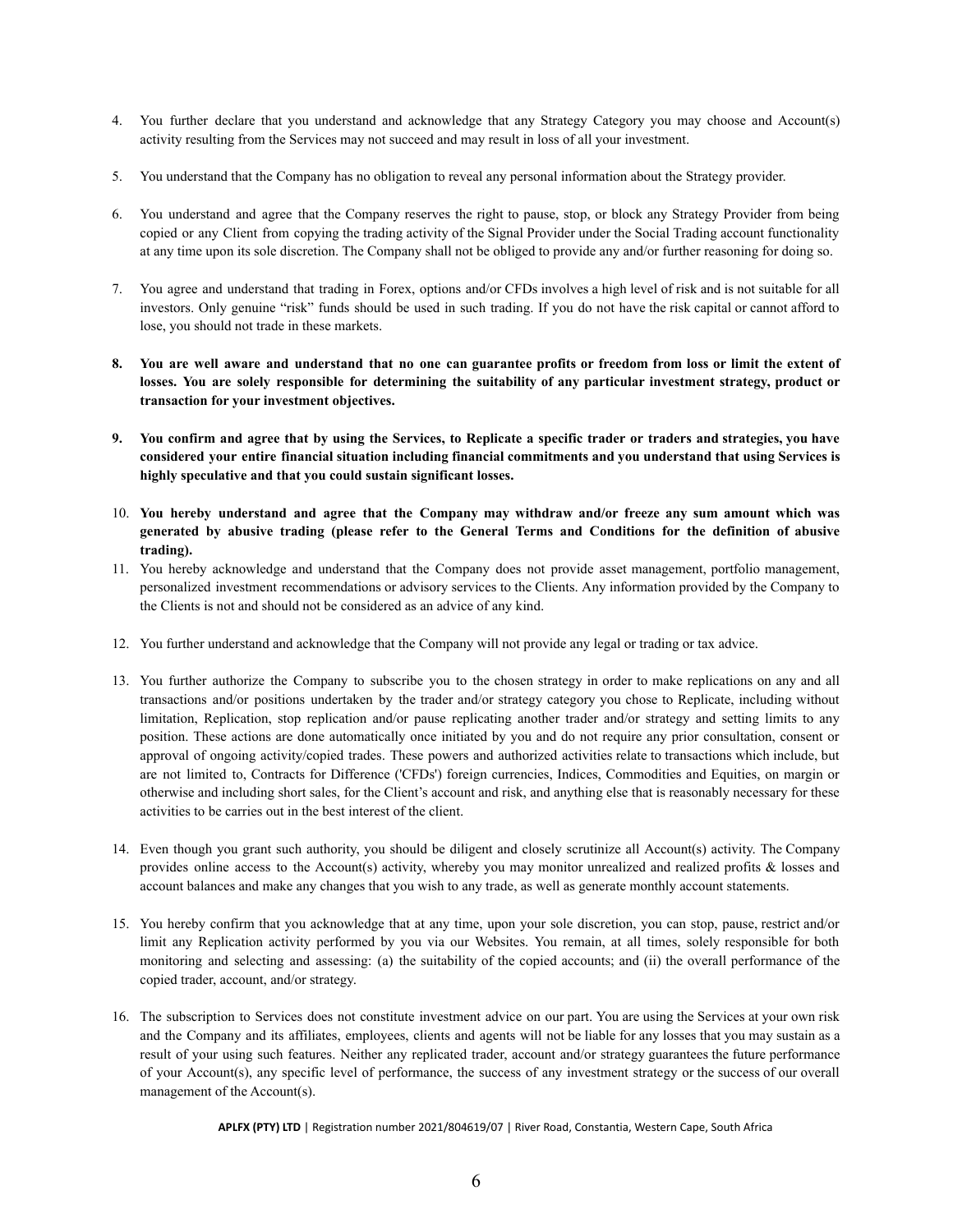- 17. Investment strategies are subject to various market, currency, economic, political and business risks. Investment decisions may not be profitable and may result in the loss of your entire investment. Past performance is not a guarantee or prediction of future performance.
- 18. To the maximum extent permissible under the applicable law, neither we, the Company, nor any of our affiliates will be liable for (a) any loss arising from adhering to your written or oral instructions, (b) any loss that you may suffer by reason of any decision made or other action taken by an account elected to be copied by You or (c) specifically any loss arising from any investment decision made or other action taken or omitted in good faith by any replicated account, strategy and/or portfolio. Nothing in these Terms and Conditions will waive or limit any rights that you may have under any applicable laws which may not be waived or limited.
- 19. By signing this Agreement you authorize and consent for the chosen strategy to make activities, changes into your account, and you acknowledge the risk that such changes might not always be successful and/or profitable, inquiring, trading, placing orders to purchase or sell (including short sales) of stocks, bonds, options, securities, futures, commodities, foreign currencies, foreign exchange ("Forex"), Contracts for Difference ("CFD's) and any other financial instruments, transactions or contracts or The Company products, on margin or otherwise, for your own account and risk.
- 20. You confirm and acknowledge that you have been properly and exhaustively informed and ensured an independent advice about the systematic trading strategy, trading targets of the chosen strategy, as well as regarding all the relative risks involved in that trading. And, therefore you accept any such risk for your own and sole responsibility.
- 21. The Company does not endorse or vouch for the background or track record of the traders performing/creating the chosen strategy. You understand and acknowledge that the Company and its officers, employees and agents will not control the strategy's actions, and are, in no way, responsible for any loss to you caused by these actions. Also, you understand and acknowledge that the Company does not, by implication or otherwise, endorse the operating methods of the chosen Strategy.
- 22. We hereby notify you, and you by signing this Agreement expressly acknowledge and confirm, that the traders you chose to replicate are/is not an employee of the Company and does not have any power or authority to act on behalf of the Company or to bind the Company in any way. The strategy traders will be acting, and thus affect your Account(s), at your absolute own risk and responsibility, and be treated by the Company as if the actions would have been by yourself.
- 23. You, therefore, agree to indemnify us and The Company, and its associates and group entities, affiliates, agents, beneficial owners, officers, directors, employees, and any other type of representatives (hereinafter as the "**Company**"), harmless from all liabilities, claims, losses, damages, costs and expenses, including attorneys' fees, arising directly or indirectly from any actions taken or transactions performed in your account by the replication and use of the chosen strategy subscription. You further agree that this indemnity shall extend to losses, damages or expenses incurred by the Company in reversing incorrect or erroneous instructions submitted by the strategy, or in case where the Company exercises its rights under the general Clients Agreement (the Company's Terms and Conditions) governing the business relationship.
- 24. You release the Company from any liability in respect to the consequences arising out of such replication of trades, as well as of the use of any software, systems and/or any telecommunication means.
- 25. You also acknowledge and confirm that trading systems sometimes have downtime or difficulties to connect or execute trades, you will need to contact the Company immediately in case of any error or inability to use the systems. If you have difficulties the Company shall be informed instantly in order to assist. You understand that the Company will not be able to restore any action or omission as if such action or omission would not have happened, however we shall do our best efforts to assist you.
- 26. You acknowledge and confirm that in the event of an Abnormal and/or unexpected market conditions and/or system malfunction, a copy trade may not be performed at all or in due course.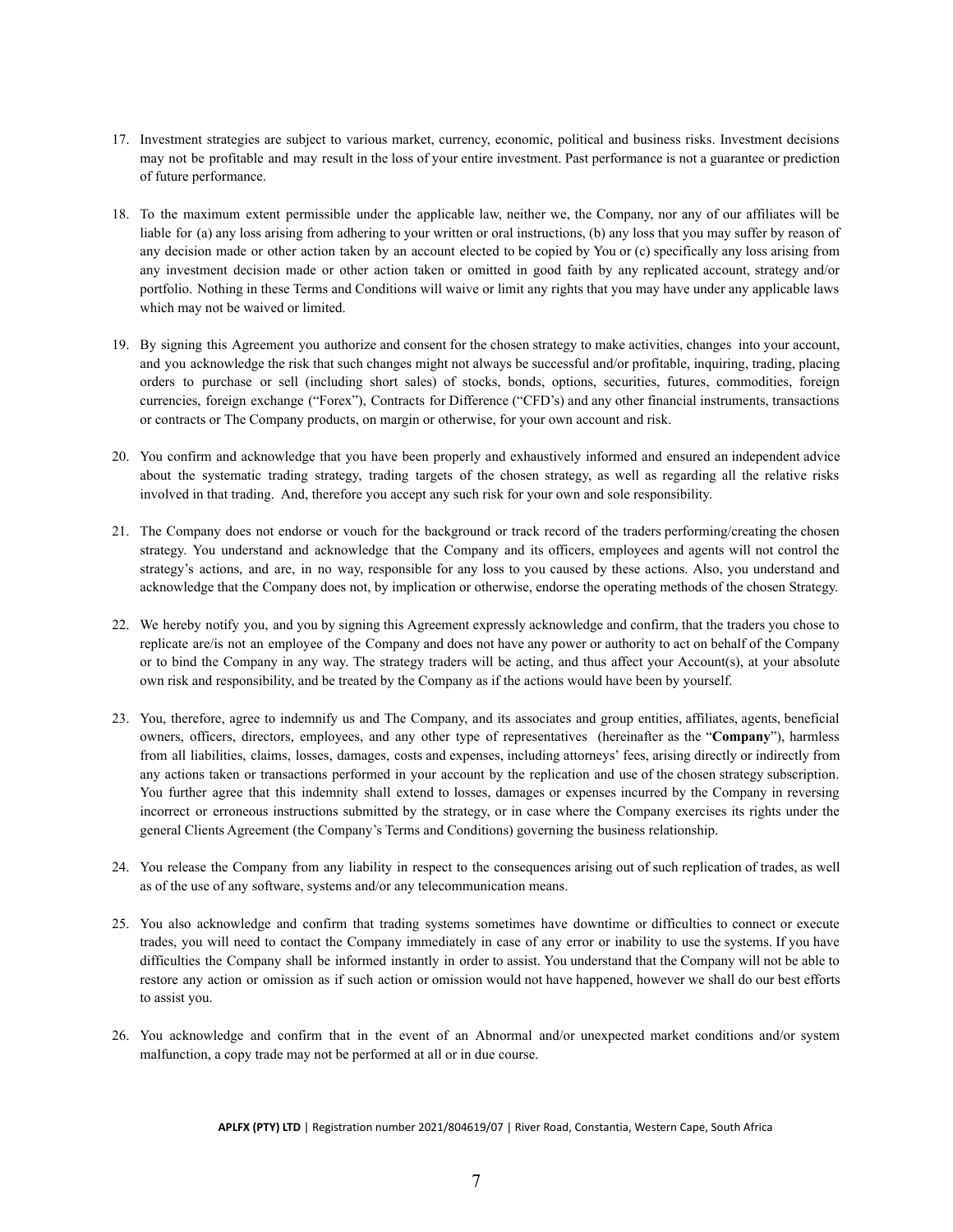- 27. You also acknowledge and agree that you shall always monitor your account as due to system malfunction and/or unexpected market condition, the trades may not be closed at all or in due course. You hereby acknowledge and agree that the liability remains on you.
- 28. You release the Company from any liability in respect to the consequences arising of such delays and/or omissions of copy trading, as well as any technical and/or natural event that may cause this.
- 29. The Company shall not be obliged to make any enquiry on you or of any other person before allowing such strategy to place changes/instructions into your account.
- 30. Should You wish to terminate this Agreement, you must do so in writing to us within thirty (30) days' notice. Following such termination notice all the open transactions which were placed by the Strategy will be set to close only and no further replications will take place. Only you will be able to open new transactions or close any of the existing once.
- 31. We may also terminate this Agreement in our sole discretion at any time for any reason or no reason. ("Termination without Cause"). In such case, we will provide you with thirty (30) days written notice before the discontinuation of Services.
- 32. You agree that this Agreement forms an indispensable part of the Client Agreement (company's terms and conditions), Risk Policy, Privacy Policy and other Company's Legal Documents,, as being amended from time to time, and which you have signed upon opening of your account with us and is available on our website at all times, and such terms are equally binding on you.
- 33. You have read, understood and hereby confirm the Company's Terms and Conditions, Risk Policy, Privacy Policy and other Company's Legal Documents, as applicable and as available on website, which are hereby referenced as if it had been fully set forth herein and hereby you affirm each statement made therein. You confirm to each of the representatives, warranties and agreements in this Agreement, the Terms and Conditions, Risk Policy, Privacy Policy and other Company's Legal Documents, as applicable.
- 34. You acknowledge and consent that your Personal Data might be shared with relevant third-party service provider involved in the provision of the service herein. For further information about how we collect and manage your personal data you may read our Privacy Policy available on the website, which is also part of this agreement as per clause 22 above.

# **35. RISKS ASSOCIATED WITH SOCIAL TRADING**

Social Trading Features are associated with various risks, and You are urged to carefully read and consider the following risks before utilizing the Services herein:

- 35.1. By instructing the Company to execute the Copy orders the Client confirms that he understands and accepts the inseparable risks associated with trading in Financial Derivatives and High-risk products.
- 35.2. Automated trading execution whereby trades are opened and closed in your account without your manual intervention.
- 35.3. In making a decision to Replicate a specific trader, account, portfolio and/or strategy, You have considered your entire financial situation including financial commitments and you understand that using Social Trading Features is highly speculative and that you could sustain significant losses.
- 35.4. Social Trading Features, are provided by Us solely for informational purposes. We and our affiliates and their employees and agents are not investment or financial advisers. **IF YOU MAKE INVESTMENT DECISIONS IN RELIANCE ON INFORMATION WHICH IS AVAILABLE ON OUR WEBSITES OR AS A RESULT OF THE USE OF THE SERVICES HEREIN, YOU DO SO AT YOUR OWN RISK AND THE COMPANY AND ITS AFFILIATES, THEIR EMPLOYEES AND ITS AGENTS WILL NOT BE LIABLE FOR ANY LOSSES THAT YOU MAY SUSTAIN**.
- **35.5. YOU SHOULD NOT MAKE ANY INVESTMENT DECISION WITHOUT FIRST CONDUCTING YOUR OWN RESEARCH. YOU ARE SOLELY AND EXCLUSIVELY RESPONSIBLE FOR DETERMINING WHETHER ANY INVESTMENT, OR STRATEGY, OR ANY OTHER PRODUCT OR SERVICE IS APPROPRIATE OR SUITABLE FOR YOU BASED ON YOUR INVESTMENT OBJECTIVES AND PERSONAL AND FINANCIAL SITUATION.**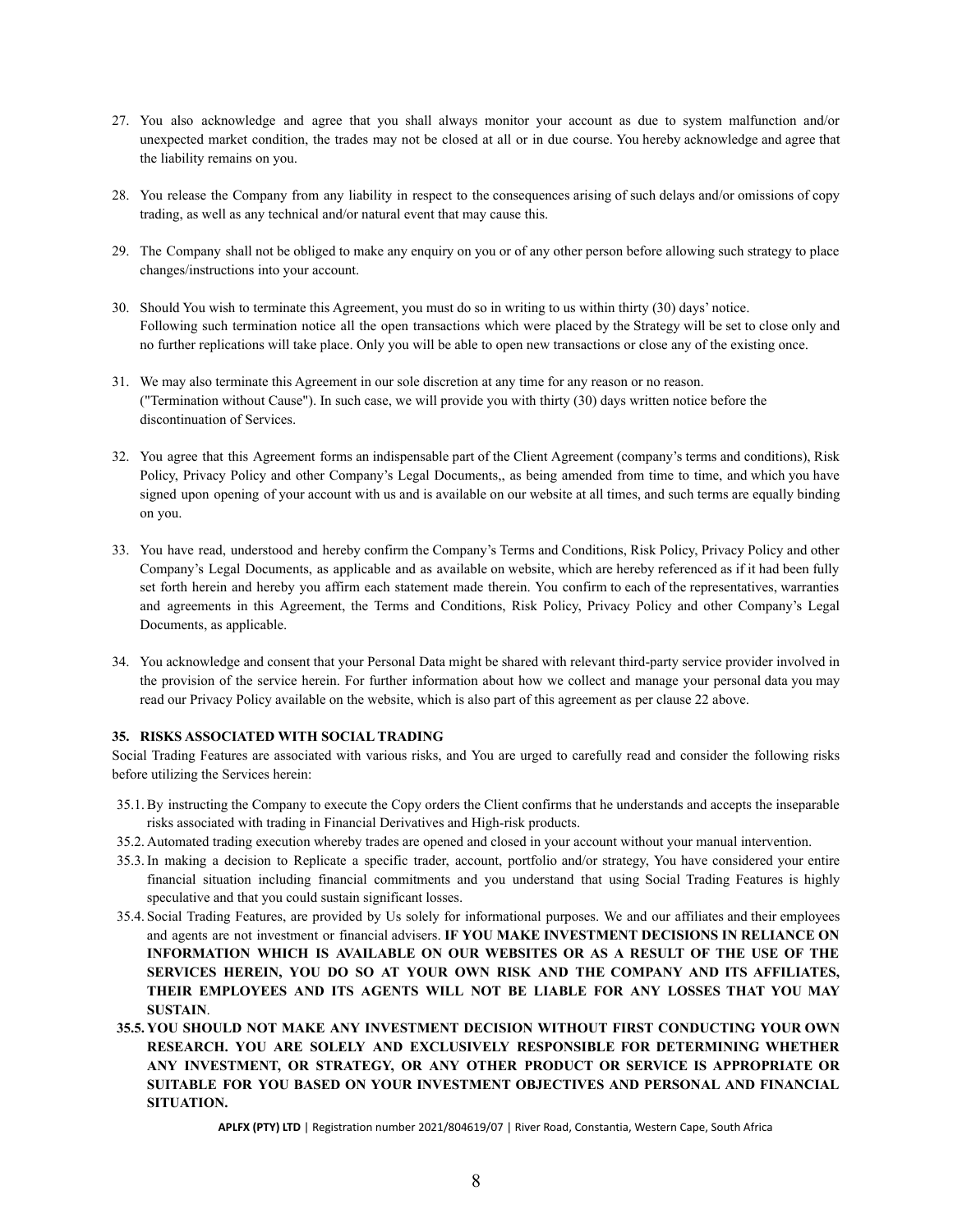- 35.6. If You place additional trades in your account or You modify or cancel your relationship/arrangement/order/transaction with the Social Trading Service Provider You may achieve a materially different result than the user that You copied. Cash-out and withdrawal by the replicated trader may also generate a materially different result than the user that You copied as it may affect the replication proportions.
- 35.7. Any positive or negative consequences of the execution of the Copy Orders under this agreement shall have a direct effect solely on the client. While providing the Social Trading account services, the Company bear no responsibility for the actions of the Clients including the Clients registered as strategy providers.
- 35.8. Any past performance of our users, risk score, statistics and any other information with respect to users appearing on our websites and applications are not indicative of future results and should be considered as hypothetical as more fully described below. It is important to understand that risk scores, statistical information and historical performance are not a guarantee of future performance. **NO REPRESENTATION OR GUARANTEE IS BEING MADE THAT ANY ACCOUNT WILL OR IS LIKELY TO ACHIEVE PROFITS OR LOSSES SIMILAR TO THOSE SHOWN AND/OR THAT A RISK SCORE OF A COPIED USER SHALL NOT IN FACT BE HIGHER.** When reviewing the Content, portfolio, financial performance information, opinions or advice of another registered user, You should not assume that the user is unbiased, independent or qualified to provide financial information or opinions.
- 35.9. PAST PERFORMANCE AND/OR RISK SCORES SHOULD BE CONSIDERED AS HYPOTHETICAL PERFORMANCE RESULTS. HYPOTHETICAL PERFORMANCE RESULTS HAVE MANY INHERENT LIMITATIONS. NO REPRESENTATION OR GUARANTEE IS BEING MADE THAT ANY ACCOUNT WILL OR IS LIKELY TO ACHIEVE PROFITS OR LOSSES SIMILAR TO THE PAST PERFORMANCE OR RISK SCORE SHOWN. THE ACTUAL PERCENTAGE GAINS/LOSSES EXPERIENCED BY INVESTORS WILL VARY DEPENDING ON MANY FACTORS, INCLUDING BUT NOT LIMITED TO: STARTING ACCOUNT BALANCES (DEPOSITS AND WITHDRAWALS), MARKET BEHAVIOR, MINIMUM TRADE SIZE, THE INVESTOR'S ACCOUNT SETTINGS AND THE ACTUAL PERFORMANCE OF THE REPLICATED USER.
- 35.10. NO ASPECT OF THE INFORMATION AND/OR SOCIAL TRADING FEATURE PROVIDED AND/OR MADE AVAILABLE ON OUR WEBSITES IS INTENDED TO PROVIDE, OR SHOULD BE CONSTRUED AS PROVIDING, ANY INVESTMENT, TAX OR OTHER FINANCIAL RELATED ADVICE OF ANY KIND. YOU SHOULD NOT CONSIDER ANY SUCH CONTENT AND/OR ANY SUCH FEATURE TO BE A SUBSTITUTE FOR PROFESSIONAL FINANCIAL AND/OR INVESTMENT ADVICE. IF YOU CHOOSE TO ENGAGE IN TRANSACTIONS BASED ON CONTENT ON THE WEBSITE AND/OR ELECT TO REPLICATE SPECIFIC TRADERS AND/OR TRADES, THEN SUCH DECISIONS AND TRANSACTIONS AND ANY CONSEQUENCES FLOWING THEREFROM ARE YOUR SOLE RESPONSIBILITY. WHILE INDIVIDUAL PARTICIPANTS MAY OFFER INVESTMENT ADVICE OR OPINIONS AND/OR EFFECT A TRANSACTION WHICH MAY BE SUBSEQUENTLY COPIED BY OTHER TRADERS, SUCH ADVICE, OPINIONS OR TRADES AMOUNT TO NOTHING MORE THAN EXCHANGES BETWEEN PERSONS WHO MAY BE ANONYMOUS OR UNIDENTIFIABLE OR SIMPLY THE EXECUTION OF A TRADE BY SUCH TRADERS. THE COMPANY AND ITS AFFILIATES DO NOT PROVIDE INVESTMENT ADVICE DIRECTLY, INDIRECTLY, IMPLICITLY, OR IN ANY MANNER WHATSOEVER BY MAKING SUCH INFORMATION AND/OR FEATURES AVAILABLE TO YOU. YOU SHOULD USE ANY INFORMATION GATHERED FROM HERE AND/OR UTILIZE THE SOCIAL TRADING FEATURES ONLY AS A STARTING POINT FOR YOUR OWN INDEPENDENT RESEARCH AND INVESTMENT DECISION MAKING.
- 35.11. You accept full responsibility for any and all financial losses such as direct losses or profit losses resulting from the following risks:
	- 35.11.1. Risk that the Strategy Provider does not possess the necessary qualification or knowledge necessary to carry out trading activities
	- 35.11.2. Risk that the strategy provider may carry out fraudulent operations using the Platform functionality
	- 35.11.3. Risk that the Strategy Provider may lose control over the Social Trading Account and third parties may gain access to the Social Trading Account
	- 35.11.4. Risk that you may misunderstand or misinterpret these Social Trading Account Terms.
	- 35.11.5. Risk of unforeseen delays in execution of a copied trade which will result to not copy the trade and/or not to close the trade.
	- 35.11.6. Risk of unexpected delays in banking transfers and/or any kind of transfer and/or late execution of deposit/withdrawal instructions
	- 35.11.7. Risk of Social Trading Account's closure.